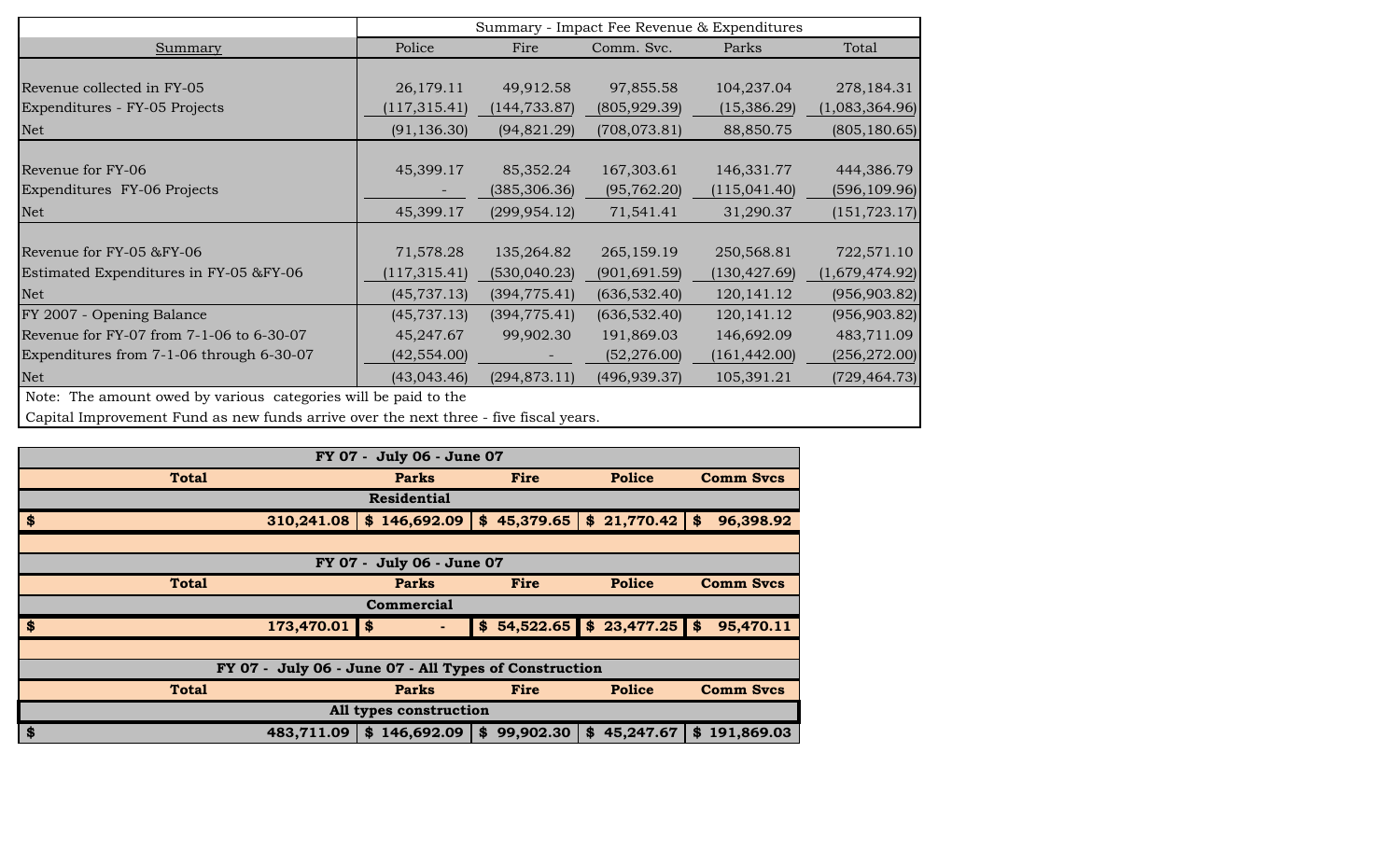| <i>IMPACI FEE ALLUCAIION</i>  |                        |                      |                  |                           |                     |                       |                         |                                                                                                                                       |                      |                |                              |                            |                         |
|-------------------------------|------------------------|----------------------|------------------|---------------------------|---------------------|-----------------------|-------------------------|---------------------------------------------------------------------------------------------------------------------------------------|----------------------|----------------|------------------------------|----------------------------|-------------------------|
| <b>RESIDENTIAL</b>            |                        |                      |                  |                           |                     |                       |                         |                                                                                                                                       |                      |                |                              |                            |                         |
|                               | <b>Jul 06</b>          | Aug 06               | Sep 06           | Oct 06                    | Nov 06              | Dec 06                | Jan 07                  | Feb 07                                                                                                                                | Mar 07               | Apr 07         | May 07                       | Jun 07                     | Total                   |
| Residential                   |                        |                      |                  |                           |                     |                       |                         |                                                                                                                                       |                      |                |                              |                            |                         |
| $<$ 1000 sqft                 | $$4,375.00$ \$         | 625.00 \$            |                  | 625.00                    | -\$                 |                       | 625.00 \$<br>£.         | $1,250.00$ \$                                                                                                                         | 625.00 \$            | 770.00         |                              | \$<br>625.00               | 9,520.00                |
| 1000-1499 sqft                | $6.160.00 \text{ }$ \$ | $2,223.00$ \$        | 741.00           | \$<br>2,223.00            | \$<br>2,964.00      | 4,446.00<br>\$        | 2,964.00 \$<br>\$       | 741.00 \$                                                                                                                             | $6,669.00$ \$        | 1,482.00 \$    | 741.00                       | 5,928.00<br>SS.            | 37,282.00<br>l \$       |
| 1000-1499 sqft - Pleasantview |                        |                      | \$               | \$<br>2,166.00            | \$<br>1,083.00 \$   |                       |                         |                                                                                                                                       | 722.00 \$            |                | 1,805.00<br>\$.              | \$<br>2,166.00             | 7,942.00<br>l \$        |
| 1500-1999sqft                 | 2.478.00               | 2.478.00<br>-SS      | 4.956.00<br>\$   | 2.478.00 \$<br>- \$       | $4,130.00$ \$       |                       | 4,215.00 \$ 4,133.00 \$ | $4,215.00$ \$                                                                                                                         | 2,478.00 \$          | 7,632.00       | $4.130.00 \text{ }$ \$<br>\$ | 7.604.00                   | 50,927.00<br>I \$       |
| 1500-1999sqft - Pleasantview  |                        |                      |                  | \$<br>3,232.00            | $2,020.00$ \$<br>\$ |                       |                         | \$                                                                                                                                    | $2,020.00$ \$<br>SS. |                | 2,828.00<br>\$.              | $\mathbb{S}$<br>1,212.00   | 11,312.00<br>ISS.       |
| 2000-2499sqft                 | 886.00<br>\$           | $2,658.00$ \$<br>SS. | 946.00           | $6,202.00$ \$<br>\$       | $3,544.00$ \$       | 886.00                | \$<br>2,658.00          | \$<br>1,772.00 \$                                                                                                                     | $3,604.00$ \$        | 7,547.00       | 5,066.00<br>SS.              | \$<br>$5,722.00$ \ \ \$    | 41,491.00               |
| 2000-2499sqft - Pleasantview  |                        |                      |                  | \$<br>866.00              | 866.00 \$<br>- \$   |                       |                         |                                                                                                                                       | 433.00 \$            |                | \$.<br>1.732.00              | 433.00<br>- \$             | 4,330.00<br>I \$        |
| $2500 + \text{sqft}$          | 2.817.00               | 992.00               | 7,512.00<br>SS.  | 5,740.00<br>\$            | \$<br>5,687.00      | \$<br>1,878.00        | SS.                     | 1,878.00 \$ 6,573.00 \$                                                                                                               | $7,512.00$ \$        | 7,512.00       | SS.<br>8,451.00              | $\mathbb{S}$<br>6,573.00   | 63,125.00<br>ISS.       |
| Other                         | $$22,919.00$ \$        | 833.00               | \$12,496.00      | $\mathbb{S}$<br>1,316.00  | \$<br>$5,645.90$ \$ | 201.00                | 4,811.18<br>SS.         | \$19,879.00                                                                                                                           | 9,503.00<br>\$       |                |                              | $$2,236.00 \$ 4,472.00 \$$ | 84,312.08               |
| <b>Total Residential</b>      | $$39,635.00$ \$        | 9.809.00             |                  |                           |                     |                       |                         | $$26,651.00 \$24,848.00 \$25,939.90 \$11,626.00 \$17,069.18 \$34,430.00 \$33,566.00 \$24,943.00 \$26,989.00 \$34,735.00 \$310,241.08$ |                      |                |                              |                            |                         |
|                               |                        |                      |                  |                           |                     |                       |                         |                                                                                                                                       |                      |                |                              |                            |                         |
| <b>COMMERCIAL</b>             |                        |                      |                  |                           |                     |                       |                         |                                                                                                                                       |                      |                |                              |                            |                         |
|                               | Jul 06                 | Aug 06               | Sep 06           | Oct 06                    | Nov $06$            | Dec 06                | Jan 07                  | Feb 07                                                                                                                                | Mar 07               | Apr 07         | May 07                       | Jun 07                     | Total                   |
| Commercial                    |                        |                      |                  |                           |                     |                       |                         |                                                                                                                                       |                      |                |                              |                            |                         |
| $CS < 50,000$ sqft            | \$                     | 3,365.74             | 7,350.72<br>- SS | $$17,481.15 \ $18,604.10$ |                     | $5,608.23$ \$<br>- \$ |                         | 800.05<br>S                                                                                                                           | - \$<br>7,648.92 \$  | 4,805.32       | 1,726.76<br>- \$             | \$1,925.31                 | $\sqrt{3}$<br>69,316.30 |
| CS 50,001-100,000 sqft        | \$                     |                      |                  |                           |                     |                       |                         |                                                                                                                                       |                      |                |                              |                            |                         |
| CS 100,001-200,000 sqft       | \$                     |                      |                  |                           |                     |                       |                         |                                                                                                                                       |                      |                |                              |                            |                         |
| $CS +200,000$ sqft            |                        |                      |                  |                           |                     |                       |                         |                                                                                                                                       |                      |                |                              |                            |                         |
| $OI < 25,000$ sqft            | 7,195.76               | 5,426.00<br>\$       | \$<br>2,007.00   | -86                       |                     |                       | 821.38                  | 386.88                                                                                                                                | 1,072.50<br>SS.      | 9,785.00<br>\$ | \$<br>5,489.81               | \$<br>2,435.16             | 34,619.49               |
| OI 25,001-50,000 sqft         | S                      | $$22,919.00$ \$      |                  |                           |                     | \$36,447.07           |                         |                                                                                                                                       |                      |                |                              | $\sim$                     | 59,366.07<br>-SS        |
| OI 50,001-100,000 sqft        |                        |                      |                  |                           |                     |                       |                         |                                                                                                                                       |                      |                |                              |                            |                         |
| $OI + 100,000$ sqft           |                        |                      |                  |                           |                     |                       |                         |                                                                                                                                       |                      |                |                              |                            |                         |
| Industrial                    |                        |                      |                  |                           | 197.68              |                       |                         |                                                                                                                                       |                      |                |                              | 2,795.00<br>\$             | 2,992.68                |
| Warehouse                     | 3,510.00               | 2,579.20<br>SS.      | - \$             | 404.63                    |                     |                       | 12.09                   | -\$                                                                                                                                   |                      | 267.60         | 401.95<br>-SS                | - \$                       | 7,175.47<br>\$          |

**Total Commercial** \$ 10,705.76 \$ 34,289.94 \$ 9,357.72 \$ 17,885.78 \$ 18,801.78 \$ 42,055.30 \$ 833.47 \$ 1,186.93 \$ 8,721.42 \$ 14,857.92 \$ 7,618.52 \$ 7,155.47 \$ 173,470.01

*IMPACT FEE ALLOCATION*

**Total Impact Fees** \$50,340.76 \$44,098.94 \$36,008.72 \$42,733.78 \$44,741.68 \$53,681.30 \$17,902.65 \$35,616.93 \$42,287.42 \$39,800.92 \$34,607.52 \$41,890.47 \$483,711.09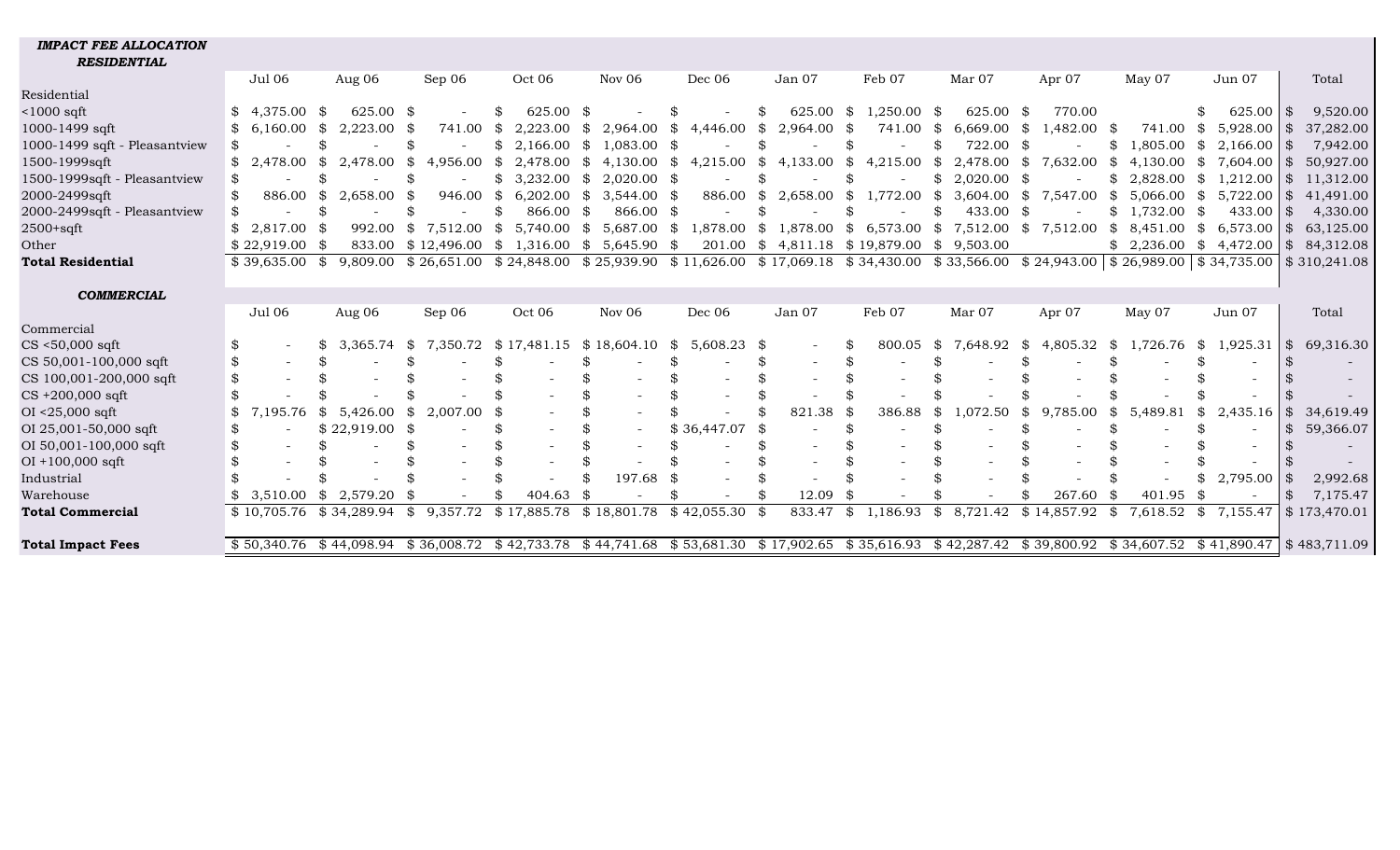|                               |                 |                                    | <b>Jul-06</b>  |                                |                  |
|-------------------------------|-----------------|------------------------------------|----------------|--------------------------------|------------------|
| Residential                   | <b>Total</b>    | <b>Parks</b>                       | Fire           | <b>Police</b>                  | <b>Comm Svcs</b> |
| $1000$ sqft                   | \$<br>4,375.00  | \$<br>2,240.00                     | \$<br>588.00   | \$<br>287.00                   | \$<br>1,260.00   |
| 1000-1499 sqft                | \$<br>6,160.00  | \$<br>3,158.85                     | \$<br>831.60   | \$<br>399.17                   | \$<br>1,770.38   |
| 1000-1499 sqft - Pleasantview | \$              | \$                                 | \$             | \$                             | \$               |
| 1500-1999sqft                 | \$<br>2,478.00  | \$<br>1,266.01                     | \$<br>336.02   | \$<br>162.06                   | \$<br>713.91     |
| 1500-1999sqft - Pleasantview  | \$              | \$                                 | \$             | \$                             | \$               |
| 2000-2499sqft                 | \$<br>886.00    | \$<br>453.01                       | \$<br>119.96   | \$<br>58.03                    | \$<br>254.99     |
| 2000-2499sqft - Pleasantview  | \$              | \$                                 | \$             | \$                             |                  |
| 2500+sqft                     | \$<br>2,817.00  | \$<br>1,442.87                     | \$<br>381.14   | \$<br>183.11                   | \$<br>809.89     |
| Other                         | 22,919.00       | \$11,725.36                        | \$3,116.98     | \$1,475.98                     | \$<br>6,600.67   |
| <b>Total Residential</b>      | \$              | 39,635.00 \$ 20,286.10 \$ 5,373.71 |                | $$2,565.35$ \$                 | 11,409.85        |
|                               |                 |                                    | Aug-06         |                                |                  |
| Residential                   | <b>Total</b>    | <b>Parks</b>                       | Fire           | Police                         | Comm Svcs        |
| $<$ 1000 sqft                 | \$<br>625.00    | \$<br>320.00                       | \$<br>84.00    | \$<br>41.00                    | \$<br>180.00     |
| 1000-1499 sqft                | \$<br>2,223.00  | \$<br>1,139.95                     | \$<br>300.11   | \$<br>144.05                   | \$<br>638.89     |
| 1000-1499 sqft - Pleasantview | \$              | \$                                 | \$             | \$                             | \$               |
| 1500-1999sqft                 | \$<br>2,478.00  | \$<br>1,266.01                     | \$<br>336.02   | \$<br>162.06                   | \$<br>713.91     |
| 1500-1999sqft - Pleasantview  | \$              | \$                                 | \$             | \$                             | \$               |
| 2000-2499sqft                 | \$<br>2,658.00  | \$<br>1,359.04                     | \$<br>359.89   | \$<br>174.10                   | \$<br>764.97     |
| 2000-2499sqft - Pleasantview  | \$              | \$                                 | \$             | \$                             | \$               |
| 2500+sqft                     | \$<br>992.00    | \$<br>508.10                       | \$<br>134.22   | \$<br>64.48                    | \$<br>285.20     |
| Other                         | \$<br>833.00    | \$<br>426.16                       | \$<br>113.29   | \$<br>53.65                    | \$<br>239.90     |
| <b>Total Residential</b>      | \$<br>9,809.00  | \$<br>5,019.27                     | \$1,327.52     | \$<br>639.34                   | \$<br>2,822.88   |
|                               |                 |                                    | $Sep-06$       |                                |                  |
| Residential                   | <b>Total</b>    | <b>Parks</b>                       | Fire           | Police                         | <b>Comm Svcs</b> |
| $<$ 1000 sqft                 | \$              | \$                                 | \$             | \$                             | \$               |
| 1000-1499 sqft                | \$<br>741.00    | \$<br>379.98                       | \$<br>100.04   | \$<br>48.02                    | \$<br>212.96     |
| 1000-1499 sqft - Pleasantview | \$              | \$                                 | \$             | \$                             | \$               |
| 1500-1999sqft                 | \$<br>4,956.00  | \$<br>2,532.02                     | \$<br>672.03   | \$<br>324.12                   | \$<br>1,427.82   |
| 1500-1999sqft - Pleasantview  | \$              | \$                                 | \$             | \$<br>$\overline{\phantom{0}}$ | \$               |
| 2000-2499sqft                 | \$<br>946.00    | \$<br>483.69                       | \$<br>128.09   | \$<br>61.96                    | \$<br>272.26     |
| 2000-2499sqft - Pleasantview  | \$              | \$                                 | \$             | \$                             | \$               |
| 2500+sqft                     | \$<br>7,512.00  | \$<br>3,847.65                     | \$<br>1,016.37 | \$<br>488.28                   | \$<br>2,159.70   |
| Other                         | \$<br>12,496.00 | \$<br>6,392.95                     | \$1,699.46     | \$<br>804.74                   | \$<br>3,598.85   |
| <b>Total Residential</b>      | \$<br>26,651.00 | \$<br>13,636.30                    | \$3,615.99     | \$1,727.12                     | \$<br>7,671.59   |
|                               |                 |                                    | <b>Oct-06</b>  |                                |                  |
| Residential                   | <b>Total</b>    | <b>Parks</b>                       | Fire           | Police                         | <b>Comm Svcs</b> |
| $<$ 1000 sqft                 | \$<br>625.00    | \$<br>320.00                       | \$<br>84.00    | \$<br>41.00                    | \$<br>180.00     |
|                               |                 |                                    |                |                                |                  |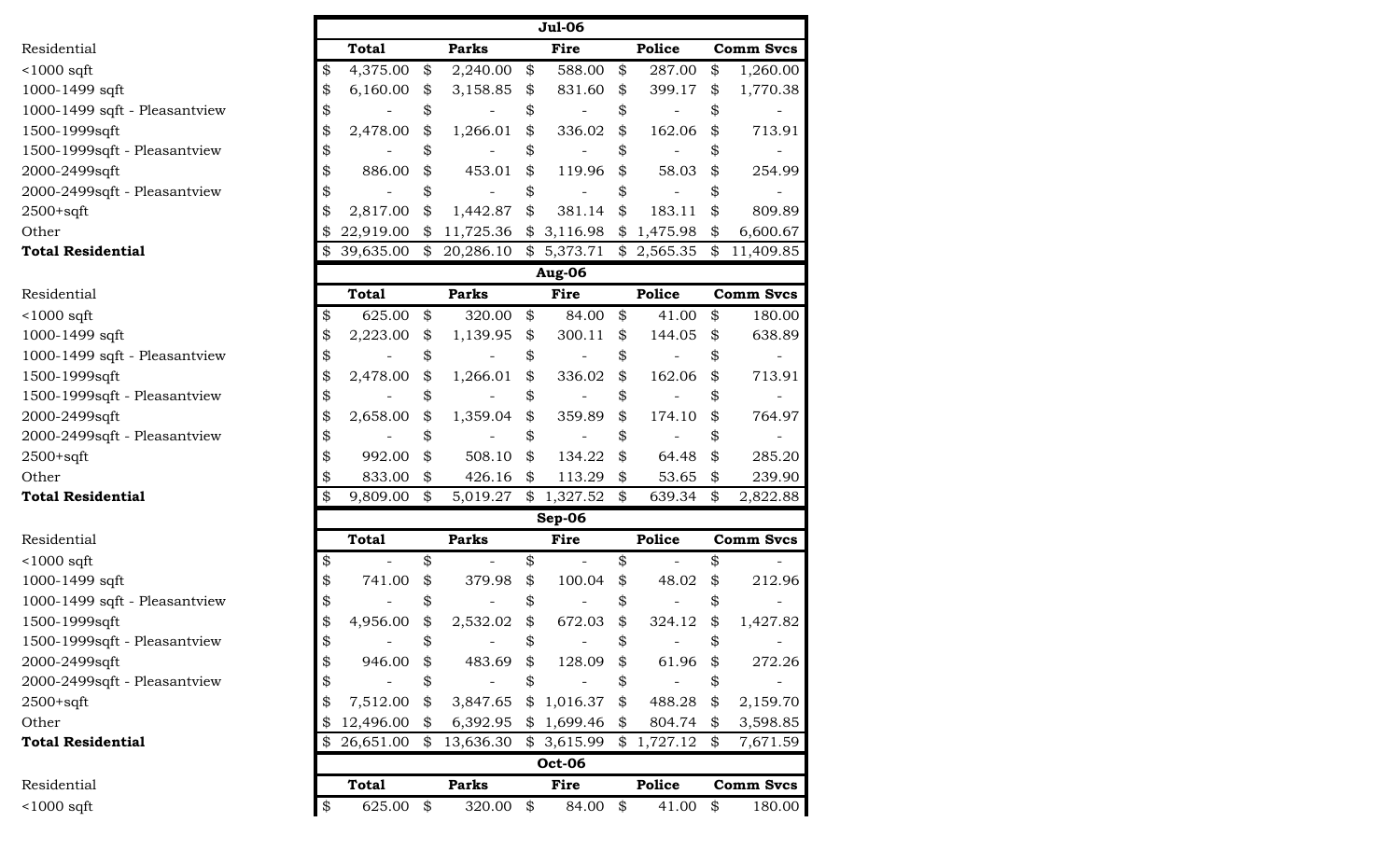| 1000-1499 sqft                | \$ | 2,223.00     | \$            | 1,139.95     | \$<br>300.11  | \$<br>144.05 | \$<br>638.89     |
|-------------------------------|----|--------------|---------------|--------------|---------------|--------------|------------------|
| 1000-1499 sqft - Pleasantview | \$ | 2,166.00     | \$            |              | \$<br>600.20  | \$<br>288.08 | \$<br>1,277.72   |
| 1500-1999sqft                 | \$ | 2,478.00     | \$            | 1,266.01     | \$<br>336.02  | \$<br>162.06 | \$<br>713.91     |
| 1500-1999sqft - Pleasantview  | \$ | 3,232.00     | \$            |              | \$<br>895.91  | \$<br>432.12 | \$<br>1,903.97   |
| 2000-2499sqft                 | \$ | 6,202.00     | \$            | 3,171.08     | \$<br>839.75  | \$<br>406.23 | \$<br>1,784.94   |
| 2000-2499sqft - Pleasantview  | \$ | 866.00       | \$            |              | \$<br>239.97  | \$<br>116.04 | \$<br>509.99     |
| $2500+sqrt$                   | \$ | 5,740.00     | \$            | 2,940.03     | \$<br>776.62  | \$<br>373.10 | \$<br>1,650.25   |
| Other                         | \$ | 1,316.00     | \$            | 673.27       | \$<br>178.98  | \$<br>84.75  | \$<br>379.01     |
| <b>Total Residential</b>      | \$ | 24,848.00    | \$            | 9,510.34     | \$4,251.55    | \$2,047.43   | \$<br>9,038.68   |
|                               |    |              |               |              | <b>Nov-06</b> |              |                  |
| Residential                   |    | <b>Total</b> |               | <b>Parks</b> | Fire          | Police       | <b>Comm Svcs</b> |
| $<$ 1000 sqft                 | \$ |              | \$            |              | \$            | \$           | \$               |
| 1000-1499 sqft                | \$ | 2,964.00     | \$            | 1,519.94     | \$<br>400.14  | \$<br>192.07 | \$<br>851.85     |
| 1000-1499 sqft - Pleasantview | \$ | 1,083.00     | \$            |              | \$<br>300.10  | \$<br>144.04 | \$<br>638.86     |
| 1500-1999sqft                 | \$ | 4,130.00     | \$            | 2,110.02     | \$<br>560.03  | \$<br>270.10 | \$<br>1,189.85   |
| 1500-1999sqft - Pleasantview  | \$ | 2,020.00     | \$            |              | \$<br>559.94  | \$<br>270.07 | \$<br>1,189.98   |
| 2000-2499sqft                 | \$ | 3,544.00     | \$            | 1,812.05     | \$<br>479.86  | \$<br>232.13 | \$<br>1,019.96   |
| 2000-2499sqft - Pleasantview  | \$ | 866.00       | \$            |              | \$<br>239.97  | \$<br>116.04 | \$<br>509.99     |
| $2500+sqrt$                   | \$ | 5,687.00     | \$            | 2,912.88     | \$<br>769.45  | \$<br>369.66 | \$<br>1,635.01   |
| Other                         | \$ | 5,645.90     | \$            | 2,888.44     | \$<br>767.84  | \$<br>363.60 | \$<br>1,626.02   |
| <b>Total Residential</b>      | \$ | 25,939.90    | $\frac{1}{2}$ | 11,243.33    | \$4,077.33    | \$1,957.71   | \$<br>8,661.53   |
|                               |    |              |               |              | <b>Dec-06</b> |              |                  |
| Residential                   |    | <b>Total</b> |               | <b>Parks</b> | Fire          | Police       | <b>Comm Svcs</b> |
| $<$ 1000 sqft                 | \$ |              | \$            |              | \$            | \$           | \$               |
| 1000-1499 sqft                | \$ | 4,446.00     | \$            | 2,279.91     | \$<br>600.21  | \$<br>288.10 | \$<br>1,277.78   |
| 1000-1499 sqft - Pleasantview | \$ |              | \$            |              | \$            | \$           | \$               |
| 1500-1999sqft                 | \$ | 4,215.00     | \$            | 2,153.44     | \$<br>571.55  | \$<br>275.66 | \$<br>1,214.34   |
| 1500-1999sqft - Pleasantview  | \$ |              | \$            |              | \$            | \$           | \$               |
| 2000-2499sqft                 | \$ | 886.00       | \$            | 453.01       | \$<br>119.96  | \$<br>58.03  | \$<br>254.99     |
| 2000-2499sqft - Pleasantview  | \$ |              | \$            |              | \$            | \$           | \$               |
| $2500+sqrt$                   | Ψ  | 1,878.00     | \$            | 961.91       | \$<br>254.09  | \$<br>122.07 | \$<br>539.93     |
| Other                         | \$ | 201.00       | \$            | 102.83       | \$<br>27.34   | \$<br>12.94  | \$<br>57.89      |
| <b>Total Residential</b>      | \$ | 11,626.00 \$ |               | 5,951.11     | \$1,573.16    | \$<br>756.81 | \$<br>3,344.93   |
|                               |    |              |               |              | <b>Jan-07</b> |              |                  |
| Residential                   |    | <b>Total</b> |               | <b>Parks</b> | Fire          | Police       | <b>Comm Svcs</b> |
| $<$ 1000 sqft                 | \$ | 625.00       | \$            | 320.00       | \$<br>84.00   | \$<br>41.00  | \$<br>180.00     |
| 1000-1499 sqft                | \$ | 2,964.00     | \$            | 1,519.94     | \$<br>400.14  | \$<br>192.07 | \$<br>851.85     |
| 1000-1499 sqft - Pleasantview | \$ |              | \$            |              | \$            | \$           | \$               |
| 1500-1999sqft                 | \$ | 4,133.00     | \$            | 2,111.55     | \$<br>560.43  | \$<br>270.30 | \$<br>1,190.72   |
|                               |    |              |               |              |               |              |                  |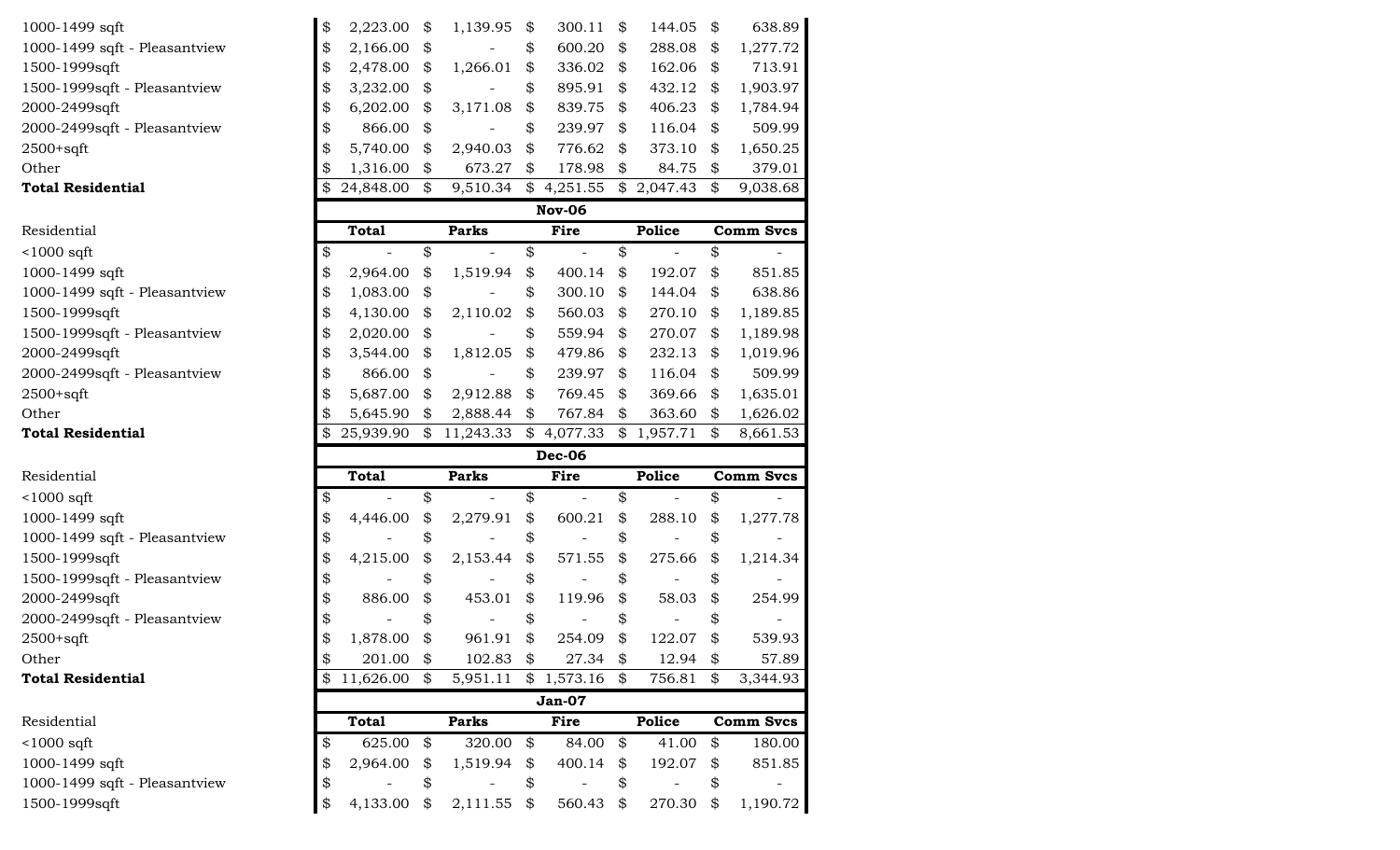| 1500-1999sqft - Pleasantview  | \$              | \$                         |                   | \$                  | \$                   | \$               |
|-------------------------------|-----------------|----------------------------|-------------------|---------------------|----------------------|------------------|
| 2000-2499sqft                 | \$<br>2,658.00  | \$                         | 1,359.04          | \$<br>359.89        | \$<br>174.10         | \$<br>764.97     |
| 2000-2499sqft - Pleasantview  | \$              | \$                         |                   | \$                  | \$                   | \$               |
| $2500+sqrt$                   | \$<br>1,878.00  | \$                         | 961.91            | \$<br>254.09        | \$<br>122.07         | \$<br>539.93     |
| Other                         | \$<br>4,811.18  | \$                         | 2,461.40          | \$<br>654.32        | \$<br>309.84         | \$<br>1,385.62   |
| <b>Total Residential</b>      | \$<br>17,069.18 | $\boldsymbol{\mathcal{Z}}$ | 8,733.84          | \$2,312.88          | \$1,109.37           | \$<br>4,913.09   |
|                               |                 |                            |                   | Feb-07              |                      |                  |
| Residential                   | <b>Total</b>    |                            | <b>Parks</b>      | Fire                | <b>Police</b>        | <b>Comm Svcs</b> |
| $<$ 1000 sqft                 | \$<br>1,250.00  | \$                         | 640.00            | \$<br>168.00        | \$<br>82.00          | \$<br>360.00     |
| 1000-1499 sqft                | \$<br>741.00    | \$                         | 379.98            | \$<br>100.04        | \$<br>48.02          | \$<br>212.96     |
| 1000-1499 sqft - Pleasantview | \$              | \$                         |                   | \$                  | \$                   | \$               |
| 1500-1999sqft                 | \$<br>4,215.00  | \$                         | 2,153.44          | \$<br>571.55        | \$<br>275.66         | \$<br>1,214.34   |
| 1500-1999sqft - Pleasantview  | \$              | \$                         |                   | \$                  | \$                   | \$               |
| 2000-2499sqft                 | \$<br>1,772.00  | \$                         | 906.02            | \$<br>239.93        | \$<br>116.07         | \$<br>509.98     |
| 2000-2499sqft - Pleasantview  | \$              | \$                         |                   | \$                  | \$                   | \$               |
| $2500+sqrt$                   | \$<br>6,573.00  | \$                         | 3,366.69          | \$<br>889.33        | \$<br>427.25         | \$<br>1,889.74   |
| Other                         | \$<br>9,503.00  | \$                         | 4,861.73          | \$<br>1,292.41      | \$<br>611.99         | \$<br>2,736.86   |
| <b>Total Residential</b>      | 24,054.00       | $\mathbb{S}$               | 12,307.88         | \$3,261.25          | \$1,560.98           | \$<br>6,923.89   |
|                               |                 |                            |                   | Mar-07              |                      |                  |
| Residential                   | <b>Total</b>    |                            | <b>Parks</b>      | <b>Fire</b>         | Police               | <b>Comm Svcs</b> |
| $1000$ sqft                   | \$<br>625.00    | \$                         | 320.00            | \$<br>84.00         | \$<br>41.00          | \$<br>180.00     |
| 1000-1499 sqft                | \$<br>6,669.00  | \$                         | 3,419.86          | \$<br>900.32        | \$<br>432.15         | \$<br>1,916.67   |
| 1000-1499 sqft - Pleasantview | \$<br>722.00    | \$                         |                   | \$<br>200.07        | \$<br>96.03          | \$<br>425.91     |
| 1500-1999sqft                 | \$<br>2,478.00  | \$                         | 1,266.01          | \$<br>336.02        | \$<br>162.06         | \$<br>713.91     |
| 1500-1999sqft - Pleasantview  | \$<br>2,020.00  | \$                         |                   | \$<br>559.94        | \$<br>270.07         | \$<br>1,189.98   |
| 2000-2499sqft                 | \$<br>3,604.00  | \$                         | 1,842.73          | \$<br>487.98        | \$<br>236.06         | \$<br>1,037.23   |
| 2000-2499sqft - Pleasantview  | \$<br>433.00    | \$                         |                   | \$<br>119.98        | \$<br>58.02          | \$<br>254.99     |
| $2500+sqrt$                   | \$<br>7,512.00  | \$                         | 3,847.65          | \$<br>1,016.37      | \$<br>488.28         | \$<br>2,159.70   |
| Other                         | \$<br>9,503.00  | \$                         | 4,861.73          | \$1,292.41          | \$<br>611.99         | \$<br>2,736.86   |
| <b>Total Residential</b>      | 33,566.00       | \$                         | 15,557.98         | \$4,997.09          | \$2,395.67           | \$<br>10,615.26  |
|                               |                 |                            |                   | Apr-07              |                      |                  |
| Residential                   | <b>Total</b>    |                            | <b>Parks</b>      | Fire                | Police               | <b>Comm Svcs</b> |
| $1000$ sqft                   | \$<br>770.00    | \$                         | 394.24            | \$<br>103.49        | \$<br>50.51          | \$<br>221.76     |
| 1000-1499 sqft                | \$<br>1,482.00  | \$                         | 759.97            | \$<br>200.07        | \$<br>96.03          | \$<br>425.93     |
| 1000-1499 sqft - Pleasantview | \$              | \$                         | $\qquad \qquad -$ | \$                  | \$<br>$\overline{a}$ | \$               |
| 1500-1999sqft                 | \$<br>7,632.00  | \$                         | 3,899.19          | \$<br>1,034.90      | \$<br>499.13         | \$<br>2,198.78   |
| 1500-1999sqft - Pleasantview  | \$              | \$                         |                   | \$                  |                      | \$               |
| 2000-2499sqft                 | \$<br>7,547.00  | \$                         | 3,858.78          | \$<br>$1,021.86$ \$ | 494.33               | \$<br>2,172.03   |
| 2000-2499sqft - Pleasantview  | \$              | \$                         |                   | \$                  | \$                   | \$               |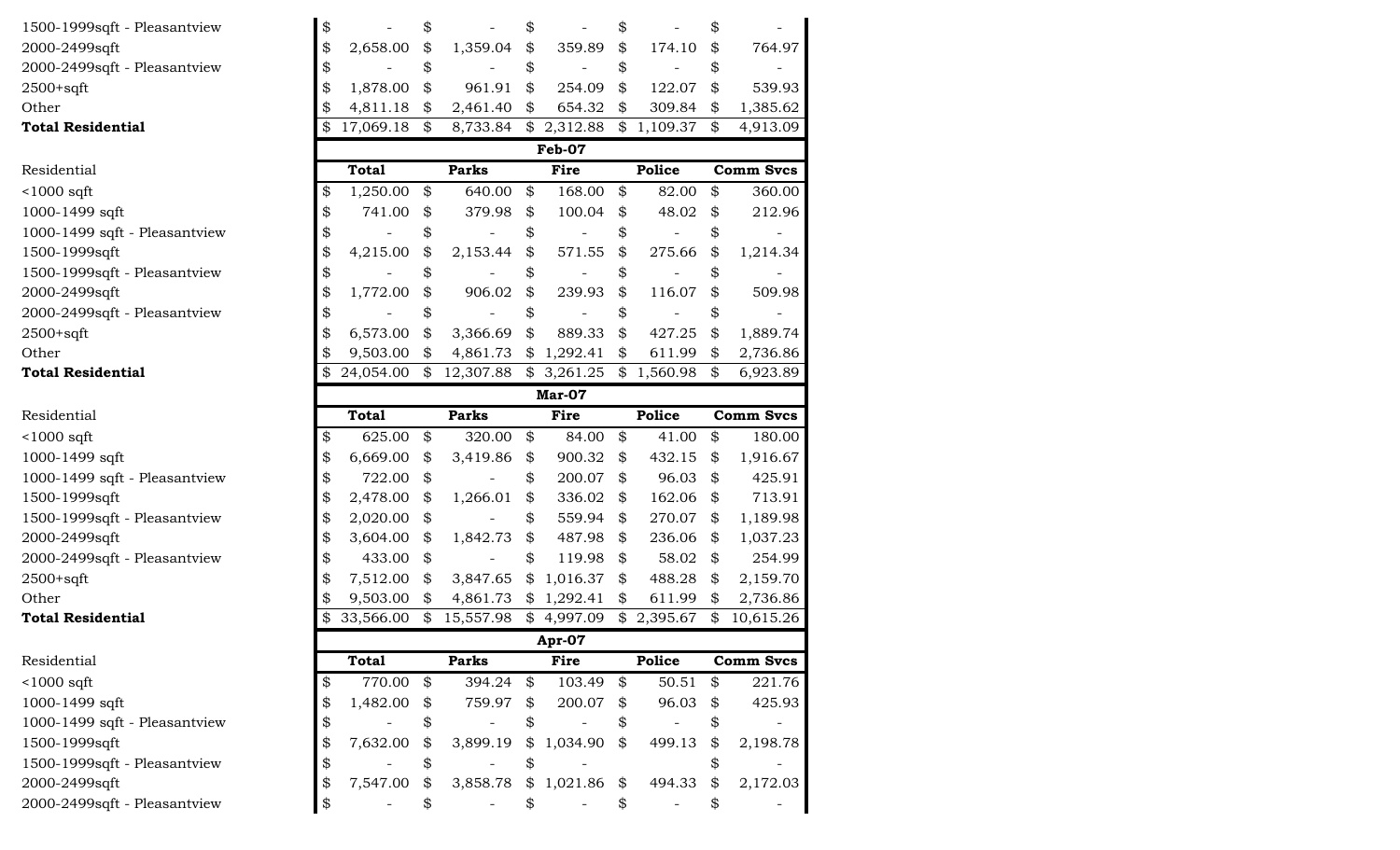| $2500+sqrt$                   | \$<br>7,512.00  | \$                         | 3,847.65     | \$1,016.37               | \$<br>488.28   | \$<br>2,159.70   |
|-------------------------------|-----------------|----------------------------|--------------|--------------------------|----------------|------------------|
| Other                         | \$              |                            |              | \$                       | \$             | \$               |
| <b>Total Residential</b>      | \$<br>24,943.00 |                            | \$12,759.83  | $\overline{\$}$ 3,376.69 | \$1,628.28     | \$<br>7,178.20   |
|                               |                 |                            |              | May-07                   |                |                  |
| Residential                   | <b>Total</b>    |                            | <b>Parks</b> | Fire                     | Police         | <b>Comm Svcs</b> |
| $<$ 1000 sqft                 | \$              | \$                         |              | \$                       | \$             | \$               |
| 1000-1499 sqft                | \$<br>741.00    | \$                         | 379.98       | \$<br>100.04             | \$<br>48.02    | \$<br>212.96     |
| 1000-1499 sqft - Pleasantview | \$<br>1,805.00  | \$                         |              | \$<br>500.17             | \$<br>240.07   | \$<br>1,064.77   |
| 1500-1999sqft                 | \$<br>4,130.00  | \$                         | 2,110.02     | \$<br>560.03             | \$<br>270.10   | \$<br>1,189.85   |
| 1500-1999sqft - Pleasantview  | \$<br>2,828.00  | \$                         |              | \$<br>783.92             | \$<br>378.10   | \$<br>1,665.97   |
| 2000-2499sqft                 | \$<br>5,066.00  | \$                         | 2,590.25     | \$<br>685.94             | \$<br>331.82   | \$<br>1,457.99   |
| 2000-2499sqft - Pleasantview  | \$<br>1,732.00  | \$                         |              | \$<br>479.94             | \$<br>232.09   | \$<br>1,019.97   |
| $2500+sqrt$                   | \$<br>8,451.00  | \$                         | 4,328.60     | \$<br>1,143.42           | \$<br>549.32   | \$<br>2,429.66   |
| Other                         | \$<br>2,236.00  | \$                         | 1,143.94     | \$<br>304.10             | \$<br>144.00   | \$<br>643.97     |
| <b>Total Residential</b>      | \$<br>26,989.00 | $\boldsymbol{\mathcal{Z}}$ | 10,552.79    | \$4,557.56               | \$2,193.52     | \$<br>9,685.14   |
|                               |                 |                            |              | <b>Jun-07</b>            |                |                  |
| Residential                   | <b>Total</b>    |                            | <b>Parks</b> | Fire                     | <b>Police</b>  | <b>Comm Svcs</b> |
| $<$ 1000 sqft                 | \$<br>625.00    | \$                         | 320.00       | \$<br>84.00              | \$<br>41.00    | \$<br>180.00     |
| 1000-1499 sqft                | \$<br>5,928.00  | \$                         | 3,039.88     | \$<br>800.28             | \$<br>384.13   | \$<br>1,703.71   |
| 1000-1499 sqft - Pleasantview | \$<br>2,166.00  | \$                         |              | \$<br>600.20             | \$<br>288.08   | \$<br>1,277.72   |
| 1500-1999sqft                 | \$<br>7,604.00  | \$                         | 3,884.88     | \$<br>1,031.10           | \$<br>497.30   | \$<br>2,190.71   |
| 1500-1999sqft - Pleasantview  | \$<br>1,212.00  | \$                         |              | \$<br>335.97             | \$<br>162.04   | \$<br>713.99     |
| 2000-2499sqft                 | \$<br>5,722.00  | \$                         | 2,925.66     | \$<br>774.76             | \$<br>374.79   | \$<br>1,646.79   |
| 2000-2499sqft - Pleasantview  | \$<br>433.00    | \$                         |              | \$<br>119.98             | \$<br>58.02    | \$<br>254.99     |
| $2500+sqrt$                   | \$<br>6,573.00  | \$                         | 3,366.69     | \$<br>889.33             | \$<br>427.25   | \$<br>1,889.74   |
| Other                         | \$<br>4,472.00  | \$                         | 2,287.88     | \$<br>608.19             | \$<br>288.00   | \$<br>1,287.94   |
| <b>Total Residential</b>      | \$<br>34,735.00 | \$                         | 15,824.99    | \$<br>5,243.81           | \$<br>2,520.61 | \$<br>11,145.59  |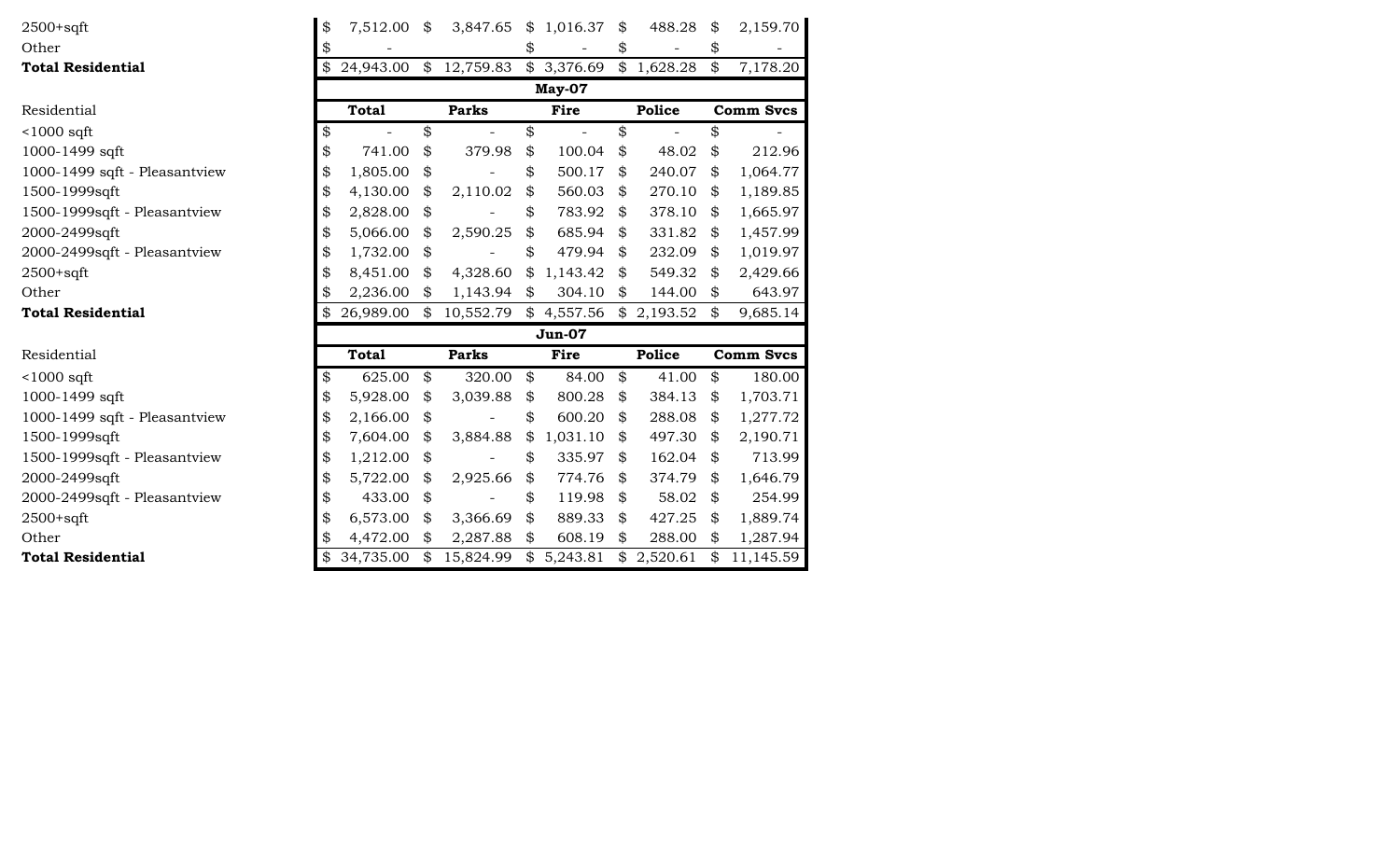## *RESIDENTIAL IMPACT FEE ALLOCATION <1000 SQUARE FEET*

|                                |          |                                     |                  |      | <b>Parks</b>      |      | Fire                |      | <b>Police</b>       | <b>Comm Svcs</b>  | <b>Is</b>         |
|--------------------------------|----------|-------------------------------------|------------------|------|-------------------|------|---------------------|------|---------------------|-------------------|-------------------|
|                                |          |                                     |                  |      | <b>Allocation</b> |      | <b>Allocation</b>   |      | <b>Allocation</b>   | <b>Allocation</b> | <b>Allocation</b> |
| Permit #                       |          | <b>Receipt Date Project Address</b> | <b>Total Fee</b> |      | 51.20%            |      | 13.44%              |      | 6.56%               | 28.80%            | 100%?             |
|                                |          |                                     |                  |      |                   |      |                     |      |                     |                   |                   |
| B20060668                      | 07/05/06 | 4443 ADDINGTON DR                   | \$<br>625.00 \$  |      | 320.00 \$         |      | 84.00 \$            |      | 41.00 $$$           | 180.00            | <b>YES</b>        |
| B20060673                      | 07/05/06 | 4461<br><b>ADDINGTON DR</b>         | \$<br>625.00 \$  |      | 320.00            | \$   | 84.00               | \$   | 41.00 $\frac{1}{2}$ | 180.00            | <b>YES</b>        |
| B20060661                      | 07/05/06 | <b>ADDINGTON DR</b><br>4413         | \$<br>625.00     | \$   | 320.00            | - \$ | 84.00               | \$   | 41.00 $\frac{1}{2}$ | 180.00            | <b>YES</b>        |
| B20060669                      | 07/05/06 | <b>ADDINGTON DR</b><br>4425         | \$<br>625.00 \$  |      | 320.00            | - \$ | 84.00               | \$   | 41.00 $\frac{1}{2}$ | 180.00            | <b>YES</b>        |
| B20060666                      | 07/05/06 | <b>ADDINGTON DR</b><br>4419         | \$<br>625.00     | \$   | 320.00            | -8   | 84.00               | - \$ | 41.00 $\frac{1}{2}$ | 180.00            | <b>YES</b>        |
| B20060670                      | 07/05/06 | <b>ADDINGTON DR</b><br>4455         | \$<br>625.00 \$  |      | 320.00            | -8   | 84.00               | \$   | 41.00 $\frac{1}{2}$ | 180.00            | <b>YES</b>        |
| B20060665                      | 07/05/06 | 4401 ADDINGTON DR                   | 625.00           | \$   | 320.00            | \$   | 84.00               | \$   | 41.00 $\frac{1}{2}$ | 180.00            | <b>YES</b>        |
| <b>TOTAL FOR JULY 2006</b>     |          |                                     | \$<br>4,375.00   | - \$ | 2,240.00          | S.   | 588.00              | \$   | 287.00 \$           | 1,260.00          | <b>YES</b>        |
| B20060883                      | 08/04/06 | 1018 COOLEY ST                      | \$<br>625.00     | \$   | 320.00            | \$   | 84.00               | \$   | 41.00               | \$<br>180.00      | <b>YES</b>        |
| <b>TOTAL FOR AUGUST 2006</b>   |          |                                     | \$<br>625.00     | \$   | 320.00            | \$   | 84.00               | \$   | 41.00               | \$<br>180.00      | <b>YES</b>        |
| <b>NONE FOR SEPTEMBER 2006</b> |          |                                     |                  |      |                   |      |                     |      |                     |                   |                   |
| B20061114                      | 10/05/06 | ADDINGTON DR<br>4438                | \$<br>625.00 \$  |      | 320.00 \$         |      | 84.00 \$            |      | 41.00 $\frac{1}{2}$ | 180.00            | <b>YES</b>        |
| <b>TOTAL FOR OCTOBER 2006</b>  |          |                                     | \$<br>625.00 \$  |      | 320.00            | - \$ | 84.00               | \$   | $41.00$ \$          | 180.00            | <b>YES</b>        |
| <b>NONE FOR NOVEMBER 2006</b>  |          |                                     |                  |      |                   |      |                     |      |                     |                   |                   |
| <b>NONE FOR DECEMBER 2006</b>  |          |                                     |                  |      |                   |      |                     |      |                     |                   |                   |
| B20061495                      | 12/29/06 | 1335 HOWELL ST                      | \$<br>625.00 \$  |      | 320.00            | \$   | 84.00 \$            |      | 41.00 $\frac{1}{2}$ | 180.00            | <b>YES</b>        |
| <b>TOTAL FOR JANUARY 2007</b>  |          |                                     | \$<br>625.00 \$  |      | 320.00            | \$   | 84.00               | \$   | 41.00 \$            | 180.00            | <b>YES</b>        |
| B20070053                      | 02/20/07 | 302 S 5TH ST W                      | \$<br>625.00 \$  |      | 320.00 \$         |      | 84.00 \$            |      | 41.00 $\frac{1}{2}$ | 180.00            | <b>YES</b>        |
| B20061570                      | 02/22/07 | 724 WOODFORD AVE                    | \$<br>625.00 \$  |      | 320.00            | -\$  | 84.00 \$            |      | 41.00 $\frac{1}{2}$ | 180.00            | <b>YES</b>        |
| <b>TOTAL FOR FEBUARY 2007</b>  |          |                                     | $$1,250.00$ \$   |      |                   |      | 640.00 \$ 168.00 \$ |      | 82.00 \$            | 360.00            | <b>YES</b>        |
| B20070259                      | 03/26/07 |                                     | \$<br>625.00     | \$   | 320.00 $$$        |      | 84.00 \$            |      | 41.00 $\frac{1}{2}$ | 180.00            | <b>YES</b>        |
| <b>TOTAL FOR MARCH 2007</b>    |          |                                     | \$<br>625.00 \$  |      | 320.00            | \$   | 84.00               | \$   | 41.00 \$            | 180.00            | <b>YES</b>        |
| B20061113                      | 03/30/07 | 4420 ADDINGTON                      | \$<br>625.00 \$  |      | 320.00 \$         |      | 84.00 \$            |      | 41.00 $\frac{1}{2}$ | 180.00            | <b>YES</b>        |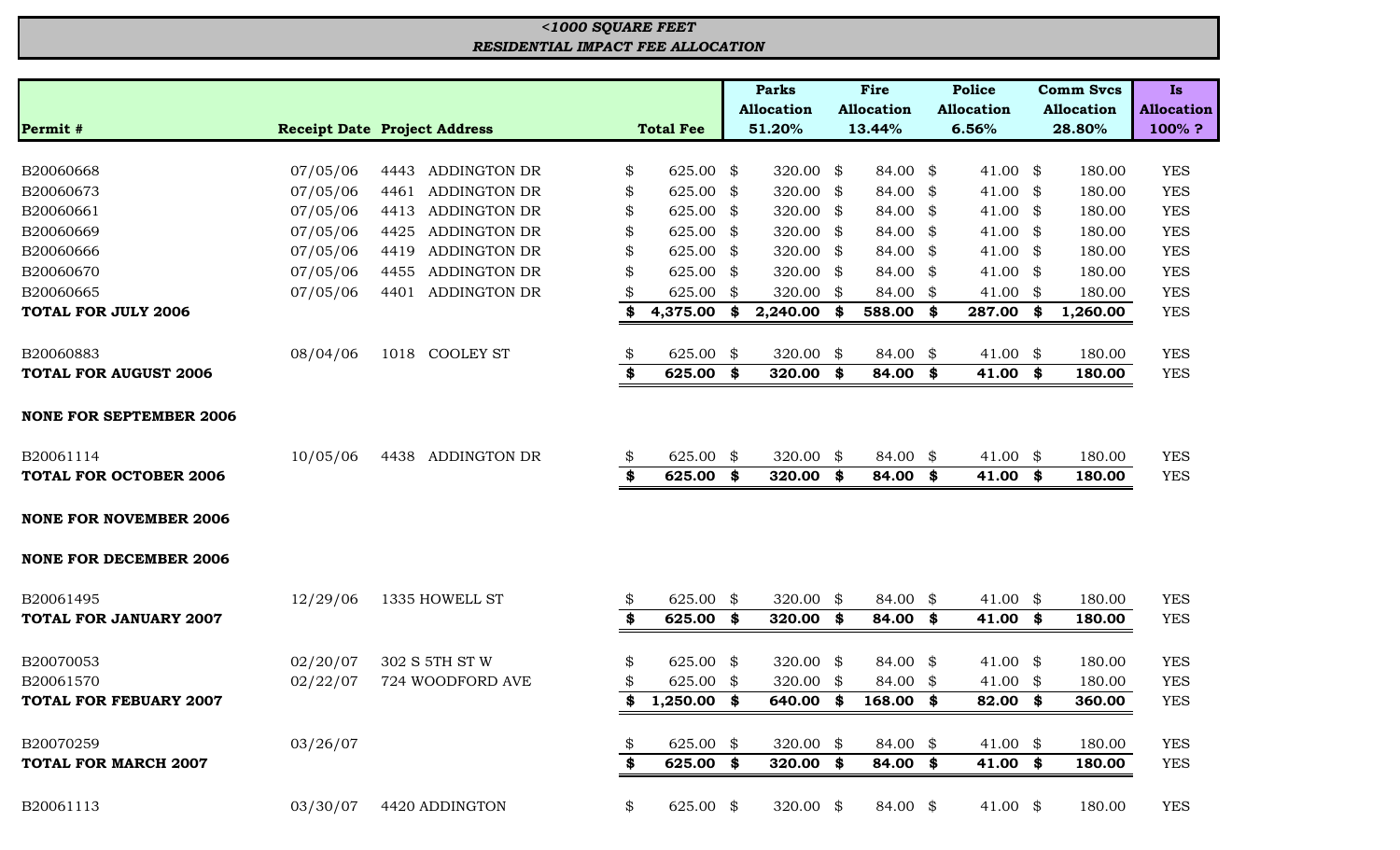| B20070430                   | 04/26/07 | 2116 42ND ST     | $145.00 \text{ }$ \$ |      | 74.24     | 19.49    | 9.51     |      | 41.76  | <b>YES</b> |
|-----------------------------|----------|------------------|----------------------|------|-----------|----------|----------|------|--------|------------|
| <b>TOTAL FOR APRIL 2007</b> |          |                  | 770.00               | - SS | 394.24    | 103.49   | 50.51    | - 86 | 221.76 | <b>YES</b> |
| <b>NONE FOR MAY 2007</b>    |          |                  |                      |      |           |          |          |      |        |            |
| B20070772                   | 06/25/07 | 618 E SUSSEX AVE | 625.00 \$            |      | 320.00 \$ | 84.00 \$ | 41.00 \$ |      | 180.00 | YES        |
| <b>TOTAL FOR JUNE 2007</b>  |          |                  | 625.00               | - S  | 320.00    | 84.00    | 41.00    | - 86 | 180.00 | <b>YES</b> |

## *RESIDENTIAL IMPACT FEE ALLOCATION 1000 to 1499 SQUARE FEET*

|                                 |          |                                     |    |                  |      | <b>Parks</b>      |      | Fire              |      | <b>Police</b>     |      | <b>Comm Svcs</b>  | <b>Is</b>         |
|---------------------------------|----------|-------------------------------------|----|------------------|------|-------------------|------|-------------------|------|-------------------|------|-------------------|-------------------|
|                                 |          |                                     |    |                  |      | <b>Allocation</b> |      | <b>Allocation</b> |      | <b>Allocation</b> |      | <b>Allocation</b> | <b>Allocation</b> |
| Permit #                        |          | <b>Receipt Date Project Address</b> |    | <b>Total Fee</b> |      | 51.28%            |      | 13.50%            |      | 6.48%             |      | 28.74%            | 100%?             |
|                                 |          |                                     |    |                  |      |                   |      |                   |      |                   |      |                   |                   |
| B20060672                       | 07/05/06 | 4473 ADDINGTON DR                   | \$ | 741.00 \$        |      | 379.98 \$         |      | $100.04$ \$       |      | 48.02 \$          |      | 212.96            | <b>YES</b>        |
| B20060671                       | 07/05/06 | <b>ADDINGTON DR</b><br>4467         | \$ | 741.00 \$        |      | 379.98 \$         |      | 100.04            | - \$ | 48.02 \$          |      | 212.96            | <b>YES</b>        |
| B20060667                       | 07/05/06 | 4431<br><b>ADDINGTON DR</b>         | \$ | 741.00 \$        |      | 379.98            | - \$ | 100.04            | \$   | 48.02 \$          |      | 212.96            | <b>YES</b>        |
| B20060664                       | 07/05/06 | <b>ADDINGTON DR</b><br>4437         |    | 741.00 \$        |      | 379.98            | -\$  | 100.04            | \$   | 48.02 \$          |      | 212.96            | <b>YES</b>        |
| B20060663                       | 07/05/06 | ADDINGTON DR<br>4449                | \$ | 741.00 \$        |      | 379.98            | - \$ | 100.04            | \$   | 48.02 \$          |      | 212.96            | <b>YES</b>        |
| B20060662                       | 07/05/06 | <b>ADDINGTON DR</b><br>4407         | \$ | 741.00 \$        |      | 379.98            | - \$ | 100.04            | \$   | 48.02 \$          |      | 212.96            | <b>YES</b>        |
| B20060755                       | 07/13/06 | 1021 HOLMES ST                      | \$ | $116.00$ \$      |      | 59.48 \$          |      | 15.66             | \$   | $7.52$ \$         |      | 33.34             | <b>YES</b>        |
| B20060788                       | 07/19/06 | 1202 S 5TH ST W                     | \$ | $116.00$ \$      |      | 59.48 $$$         |      | 15.66             | \$   | $7.52$ \$         |      | 33.34             | <b>YES</b>        |
| B20060345                       | 07/24/06 |                                     | \$ | 741.00 \$        |      | 379.98            | -\$  | 100.04            | \$   | 48.02 \$          |      | 212.96            | <b>YES</b>        |
| B20060859                       | 07/24/06 | 1720 B IDAHO ST                     |    | 741.00           | - \$ | 379.98            | - \$ | 100.04            | \$   | 48.02             | - \$ | 212.96            | <b>YES</b>        |
| <b>TOTAL FOR JULY 2006</b>      |          |                                     |    | $6,160.00$ \$    |      | $3,158.85$ \$     |      | 831.60 \$         |      | 399.17 \$         |      | 1,770.38          | <b>YES</b>        |
|                                 |          |                                     |    |                  |      |                   |      |                   |      |                   |      |                   |                   |
| B20060883                       | 08/04/06 | <b>COOLEY ST</b><br>1018            | \$ | $(741.00)$ \$    |      | $(379.98)$ \$     |      | $(100.04)$ \$     |      | $(48.02)$ \$      |      | (212.96)          | <b>YES</b>        |
| B20060883                       | 08/02/06 | <b>COOLEY ST</b><br>1018            | \$ | 741.00 \$        |      | 379.98 \$         |      | 100.04            | \$   | 48.02 \$          |      | 212.96            | <b>YES</b>        |
| B20051001                       | 08/04/06 |                                     | \$ | 741.00 \$        |      | 379.98 \$         |      | 100.04            | - \$ | 48.02 \$          |      | 212.96            | <b>YES</b>        |
| B20050986                       | 08/04/06 |                                     |    | 741.00 \$        |      | 379.98 \$         |      | 100.04            | \$   | 48.02 \$          |      | 212.96            | <b>YES</b>        |
| B20060771                       | 08/16/06 |                                     |    | 741.00 \$        |      | 379.98 \$         |      | 100.04            | \$   | 48.02 \$          |      | 212.96            | <b>YES</b>        |
| <b>TOTAL FOR AUGUST 2006</b>    |          |                                     |    | 2,223.00         | \$   | 1,139.95          | - \$ | 300.11            | -\$  | 144.05 \$         |      | 638.89            | <b>YES</b>        |
|                                 |          |                                     |    |                  |      |                   |      |                   |      |                   |      |                   |                   |
| B20061088                       | 09/28/06 |                                     | \$ | 741.00 \$        |      | 379.98            | \$   | 100.04            | \$   | 48.02 \$          |      | 212.96            | <b>YES</b>        |
| <b>TOTAL FOR SEPTEMBER 2006</b> |          |                                     | \$ | 741.00 \$        |      | 379.98            | \$   | 100.04            | \$   | 48.02 \$          |      | 212.96            | <b>YES</b>        |
|                                 |          |                                     |    |                  |      |                   |      |                   |      |                   |      |                   |                   |
| B20061116                       | 10/05/06 | 4432 ADDINGTON DR                   | \$ | 741.00 \$        |      | 379.98            | -\$  | 100.04            | \$   | 48.02 \$          |      | 212.96            | <b>YES</b>        |
| B20061159                       | 10/18/06 | 2019 S A 07TH ST W                  | \$ | 741.00 \$        |      | 379.98            | -\$  | 100.04            | \$   | 48.02 \$          |      | 212.96            | <b>YES</b>        |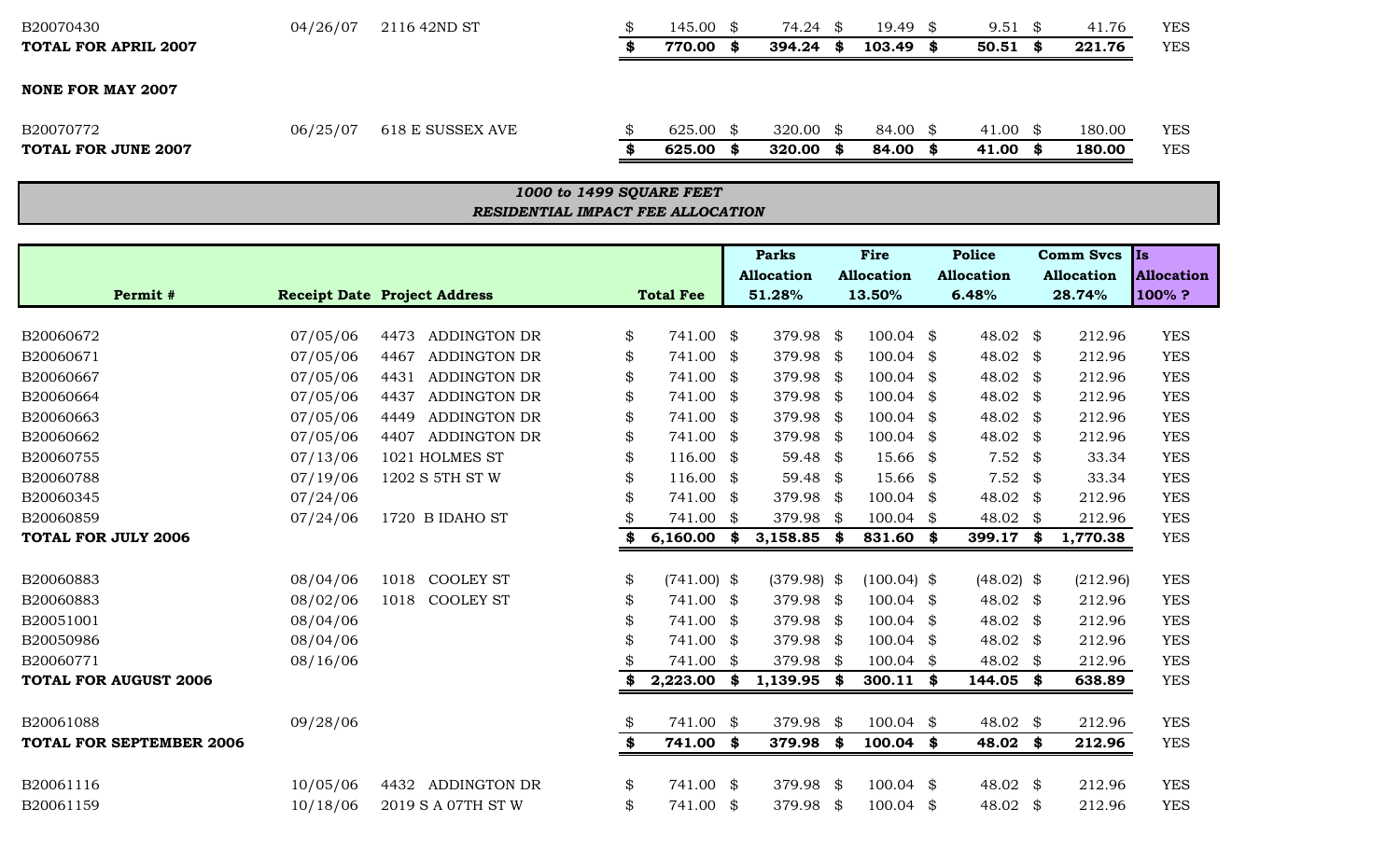| B20061158                      | 10/18/06 | 2019 S B 07TH ST W | \$ | 741.00 \$     |      | 379.98        | \$   | 100.04      | \$<br>48.02 \$      | 212.96   | <b>YES</b> |
|--------------------------------|----------|--------------------|----|---------------|------|---------------|------|-------------|---------------------|----------|------------|
| <b>TOTAL FOR OCTOBER 2006</b>  |          |                    | \$ | 2,223.00      | - \$ | 1,139.95      | \$   | $300.11$ \$ | 144.05 \$           | 638.89   | <b>YES</b> |
| B20061171                      | 10/31/06 |                    | \$ | 741.00 \$     |      | 379.98 \$     |      | $100.04$ \$ | 48.02 \$            | 212.96   | <b>YES</b> |
| B20061305                      | 11/13/06 |                    |    | 741.00 \$     |      | 379.98 \$     |      | $100.04$ \$ | 48.02 \$            | 212.96   | <b>YES</b> |
| B20061425                      | 11/22/06 | 2304 S 10TH ST W   |    | 741.00 \$     |      | 379.98 \$     |      | $100.04$ \$ | 48.02 \$            | 212.96   | <b>YES</b> |
| B20061389                      | 11/27/06 | 2908 DUBLIN ST     |    | 741.00 \$     |      | 379.98        | - \$ | $100.04$ \$ | 48.02 \$            | 212.96   | <b>YES</b> |
| <b>TOTAL FOR NOVEMBER 2006</b> |          |                    | \$ | $2,964.00$ \$ |      | 1,519.94      | \$   | $400.14$ \$ | 192.07 \$           | 851.85   | <b>YES</b> |
| B20061410                      | 12/05/06 |                    | \$ | 741.00 \$     |      | 379.98        | - \$ | $100.04$ \$ | 48.02 \$            | 212.96   | <b>YES</b> |
| B20061431                      | 12/05/06 |                    | \$ | 741.00 \$     |      | 379.98 \$     |      | $100.04$ \$ | 48.02 \$            | 212.96   | <b>YES</b> |
| B20061433                      | 12/05/06 |                    |    | 741.00 \$     |      | 379.98 \$     |      | $100.04$ \$ | 48.02 \$            | 212.96   | <b>YES</b> |
| B20061448                      | 12/14/06 |                    |    | 741.00 \$     |      | 379.98 \$     |      | $100.04$ \$ | 48.02 $$$           | 212.96   | <b>YES</b> |
| B20061472                      | 12/14/06 |                    |    | 741.00 \$     |      | 379.98 \$     |      | $100.04$ \$ | 48.02 $\frac{1}{2}$ | 212.96   | <b>YES</b> |
| B20061474                      | 12/14/06 |                    |    | 741.00 \$     |      | 379.98        | -\$  | $100.04$ \$ | 48.02 \$            | 212.96   | <b>YES</b> |
| <b>TOTAL FOR DECEMBER 2006</b> |          |                    | \$ | 4,446.00 \$   |      | 2,279.91 \$   |      | 600.21 \$   | 288.10 \$           | 1,277.78 | <b>YES</b> |
| B20061477                      | 01/02/07 |                    | \$ | 741.00 \$     |      | 379.98 \$     |      | $100.04$ \$ | 48.02 \$            | 212.96   | <b>YES</b> |
| B20061115                      | 01/09/07 | 4426 ADDINGTON DR  |    | 741.00 \$     |      | 379.98 \$     |      | $100.04$ \$ | 48.02 \$            | 212.96   | <b>YES</b> |
| B20061528                      | 01/09/07 |                    |    | 741.00 \$     |      | 379.98 \$     |      | $100.04$ \$ | 48.02 \$            | 212.96   | <b>YES</b> |
| B20070042                      | 01/23/07 | 1633 S 4TH ST W    |    | 741.00 \$     |      | 379.98        | - \$ | $100.04$ \$ | 48.02 \$            | 212.96   | <b>YES</b> |
| <b>TOTAL FOR JANUARY 2007</b>  |          |                    | \$ | 2,964.00      | - \$ | 1,519.94      | \$   | $400.14$ \$ | 192.07 \$           | 851.85   | <b>YES</b> |
| B20070069                      | 02/15/07 | 4402 ADDINGTON DR  | \$ | 741.00 \$     |      | 379.98        | \$   | 100.04      | \$<br>48.02 \$      | 212.96   | <b>YES</b> |
| <b>TOTAL FOR FEBRUARY 2007</b> |          |                    | \$ | 741.00 \$     |      | 379.98        | \$   | 100.04      | \$<br>48.02 \$      | 212.96   | <b>YES</b> |
| B20070187                      | 03/12/07 | 4278 DIAGON LANE   | \$ | 741.00 \$     |      | 379.98 \$     |      | 100.04 \$   | 48.02 \$            | 212.96   | <b>YES</b> |
| B20061572                      | 03/15/07 | 1419 PHILIPS       | S  | 741.00 \$     |      | 379.98 \$     |      | $100.04$ \$ | 48.02 \$            | 212.96   | <b>YES</b> |
| B20061574                      | 03/15/07 | 1415 PHILIPS       |    | 741.00 \$     |      | 379.98 \$     |      | $100.04$ \$ | 48.02 \$            | 212.96   | <b>YES</b> |
| B20061576                      | 03/15/07 | 1411 PHILIPS       |    | 741.00 \$     |      | 379.98 \$     |      | $100.04$ \$ | 48.02 \$            | 212.96   | <b>YES</b> |
| B20061577                      | 03/15/07 | 1407 PHILIPS       |    | 741.00 \$     |      | 379.98 \$     |      | $100.04$ \$ | 48.02 \$            | 212.96   | <b>YES</b> |
| B20061575                      | 03/15/07 | 1405 PHILIPS       |    | 741.00 \$     |      | 379.98 \$     |      | $100.04$ \$ | 48.02 \$            | 212.96   | <b>YES</b> |
| B20061573                      | 03/15/07 | 1403 PHILIPS       |    | 741.00 \$     |      | 379.98 \$     |      | $100.04$ \$ | 48.02 \$            | 212.96   | <b>YES</b> |
| B20070171                      | 03/15/07 | 3814 STANDISH WAY  |    | 741.00 \$     |      | 379.98 \$     |      | $100.04$ \$ | 48.02 $\frac{1}{2}$ | 212.96   | <b>YES</b> |
| B20060307                      | 03/21/07 | 2907 DUBLIN ST     |    | 741.00 \$     |      | 379.98 \$     |      | $100.04$ \$ | 48.02 \$            | 212.96   | <b>YES</b> |
| <b>TOTAL FOR MARCH 2007</b>    |          |                    | \$ | $6,669.00$ \$ |      | $3,419.86$ \$ |      | $900.32$ \$ | $432.15$ \$         | 1,916.67 | <b>YES</b> |
| B20070249                      | 04/11/07 | 4408 ADDINGTON DR  | \$ | 741.00 \$     |      | 379.98 \$     |      | $100.04$ \$ | 48.02 $\frac{1}{2}$ | 212.96   | <b>YES</b> |
| B20060301                      | 04/16/07 | 2921 DUBLIN ST     | \$ | 741.00 \$     |      | 379.98 \$     |      | $100.04$ \$ | 48.02 $\frac{1}{2}$ | 212.96   | <b>YES</b> |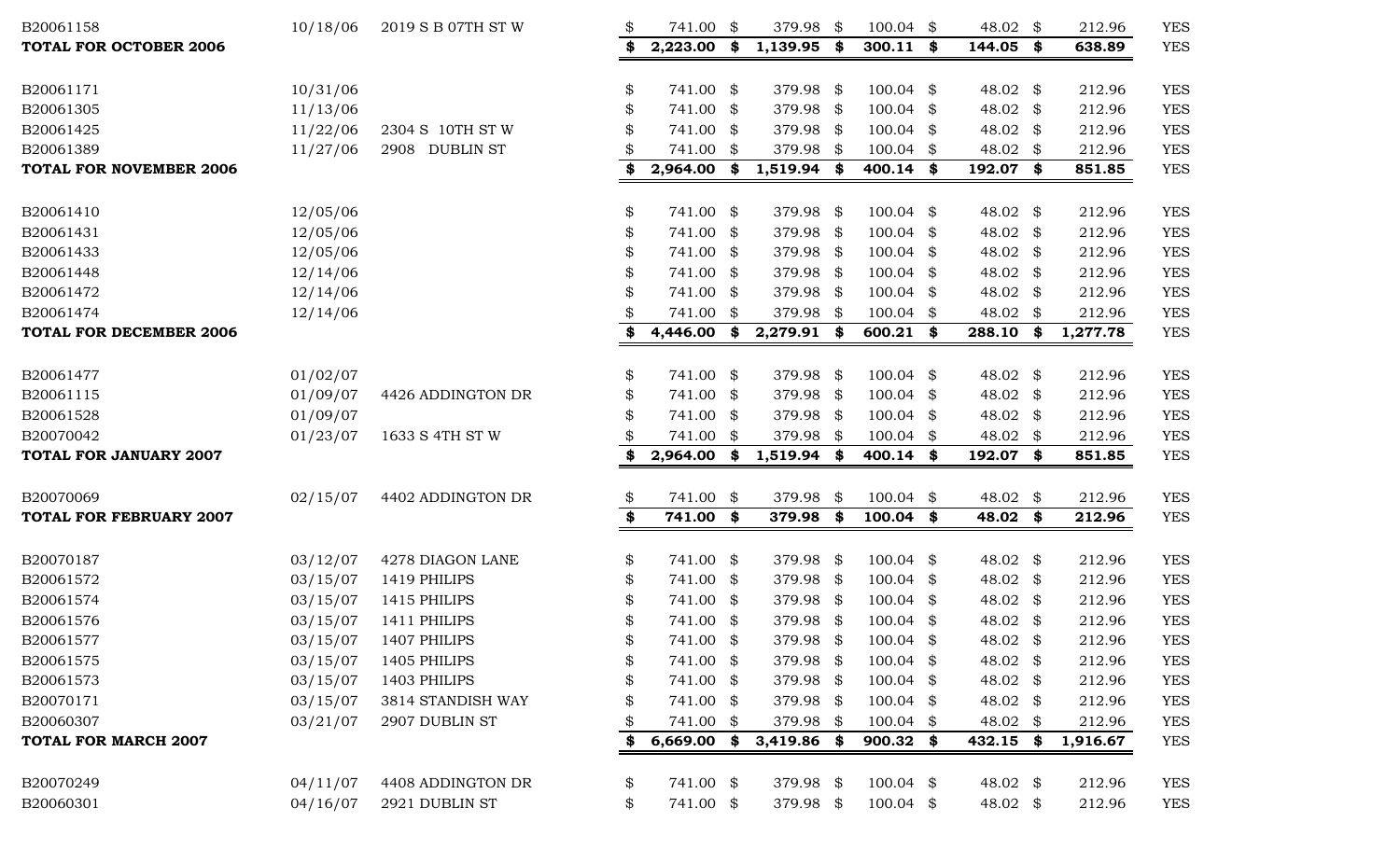| <b>TOTAL FOR APRIL 2007</b> |          |                     | $1,482.00$ \$   |      | 759.97    | \$   | 200.07 \$            |      | $96.03$ \$  | 425.93   | <b>YES</b> |
|-----------------------------|----------|---------------------|-----------------|------|-----------|------|----------------------|------|-------------|----------|------------|
| B20070413                   | 05/24/07 | 1336 LINNEA LANE    | \$<br>741.00 \$ |      | 379.98    | - \$ | $100.04 \text{ }$ \$ |      | 48.02 \$    | 212.96   | <b>YES</b> |
| <b>TOTAL FOR MAY 2007</b>   |          |                     | 741.00 \$       |      | 379.98    | SS.  | 100.04               | - \$ | $48.02$ \$  | 212.96   | <b>YES</b> |
| B20070417                   | 05/30/07 | 1330 LINNEA LANE    | \$<br>741.00 \$ |      | 379.98 \$ |      | $100.04 \text{ }$ \$ |      | 48.02 \$    | 212.96   | <b>YES</b> |
| B20070511                   | 05/30/07 |                     | \$<br>741.00 \$ |      | 379.98 \$ |      | $100.04$ \$          |      | 48.02 \$    | 212.96   | <b>YES</b> |
| B20070414                   | 05/31/07 | 1310 LINNEA LANE    | \$<br>741.00 \$ |      | 379.98 \$ |      | $100.04$ \$          |      | 48.02 \$    | 212.96   | <b>YES</b> |
| B20070641                   | 06/01/07 | 2119 FAIRVIEW AVE   | \$<br>741.00 \$ |      | 379.98 \$ |      | $100.04$ \$          |      | 48.02 \$    | 212.96   | <b>YES</b> |
| B20070756                   | 06/12/07 | 3917 LANCASTER ROAD | \$<br>741.00 \$ |      | 379.98 \$ |      | $100.04 \text{ }$ \$ |      | 48.02 \$    | 212.96   | <b>YES</b> |
| B20070366                   | 06/12/07 | 4444 MARTINDALE WAY | \$<br>741.00 \$ |      | 379.98 \$ |      | $100.04$ \$          |      | 48.02 \$    | 212.96   | <b>YES</b> |
| B20070358                   | 06/12/07 | 4448 MARTINDALE WAY | \$<br>741.00 \$ |      | 379.98 \$ |      | $100.04 \text{ }$ \$ |      | 48.02 \$    | 212.96   | <b>YES</b> |
| B20060644                   | 06/25/07 |                     | \$<br>741.00 \$ |      | 379.98 \$ |      | $100.04 \text{ }$ \$ |      | 48.02 \$    | 212.96   | <b>YES</b> |
| <b>TOTAL FOR JUNE 2007</b>  |          |                     | 5,928.00        | - \$ | 3,039.88  | S.   | 800.28               | -86  | $384.13$ \$ | 1,703.71 | <b>YES</b> |

## *1000 to 1499 SQUARE FEET*

### *RESIDENTIAL IMPACT FEE ALLOCATION - Pleasantview Homes*

|                                                                     | <b>Parks</b>      | Fire              | <b>Police</b>     | <b>Comm Svcs</b>  | <b>IS</b>         |
|---------------------------------------------------------------------|-------------------|-------------------|-------------------|-------------------|-------------------|
|                                                                     | <b>Allocation</b> | <b>Allocation</b> | <b>Allocation</b> | <b>Allocation</b> | <b>Allocation</b> |
| <b>Total Fee</b><br><b>Receipt Date Project Address</b><br>Permit # | 0.00%             | 27.71%            | 13.30%            | 58.99%            | $100\%$ ?         |
|                                                                     |                   |                   |                   |                   |                   |

| Permit #                       | <b>Receipt Date Project Address</b> | <b>Total Fee</b> | <b>Allocation</b><br>$0.00\%$ | <b>Allocation</b><br>27.71% | <b>Allocation</b><br>13.30% | Allocation<br>58.99% | <b>Allo</b><br>10 |
|--------------------------------|-------------------------------------|------------------|-------------------------------|-----------------------------|-----------------------------|----------------------|-------------------|
| <b>NONE FOR JULY 2006</b>      |                                     |                  |                               |                             |                             |                      |                   |
| <b>NONE FOR AUGUST 2006</b>    |                                     |                  |                               |                             |                             |                      |                   |
| <b>NONE FOR SEPTEMBER 2006</b> |                                     |                  |                               |                             |                             |                      |                   |

| 10/03/06 | 4001 | CONCORD DR         | \$         |  | -                                                                                                                                                                   | \$ | - \$ | 48.01                                                                                                                                                                 | SS. | 212.95   | <b>YES</b> |
|----------|------|--------------------|------------|--|---------------------------------------------------------------------------------------------------------------------------------------------------------------------|----|------|-----------------------------------------------------------------------------------------------------------------------------------------------------------------------|-----|----------|------------|
| 10/03/06 | 3801 |                    | \$         |  | $-$                                                                                                                                                                 | \$ |      | 48.01                                                                                                                                                                 | \$  | 212.95   | <b>YES</b> |
| 10/03/06 | 3833 | CONCORD DR         |            |  | $\overline{\phantom{0}}$                                                                                                                                            | \$ |      |                                                                                                                                                                       |     | 212.95   | <b>YES</b> |
| 10/03/06 | 3925 | CONCORD DR         | \$         |  | $-$                                                                                                                                                                 | \$ |      | 48.01                                                                                                                                                                 | \$  | 212.95   | <b>YES</b> |
| 10/03/06 | 3905 | CONCORD DR         | \$         |  | $\overline{\phantom{0}}$                                                                                                                                            | \$ |      | 48.01                                                                                                                                                                 | -SS | 212.95   | <b>YES</b> |
| 10/03/06 | 3817 | CONCORD DR         |            |  | $\overline{\phantom{0}}$                                                                                                                                            | S  | - \$ | 48.01                                                                                                                                                                 | \$. | 212.95   | <b>YES</b> |
|          |      |                    |            |  |                                                                                                                                                                     |    | \$   | 288.08                                                                                                                                                                | -86 | 1,277.72 | <b>YES</b> |
|          |      |                    |            |  |                                                                                                                                                                     |    |      |                                                                                                                                                                       |     |          |            |
| 11/28/06 | 3829 | STANDISH WAY       | \$         |  | $\overline{\phantom{0}}$                                                                                                                                            | \$ |      | 48.01                                                                                                                                                                 | -SS | 212.95   | <b>YES</b> |
| 11/28/06 | 3319 | <b>CONNERY WAY</b> | \$         |  | $-$                                                                                                                                                                 | \$ |      | 48.01                                                                                                                                                                 | -SS | 212.95   | <b>YES</b> |
| 11/28/06 | 3335 | <b>CONNERY WAY</b> |            |  | $\overline{\phantom{0}}$                                                                                                                                            | S  |      | 48.01                                                                                                                                                                 | -SS | 212.95   | <b>YES</b> |
|          |      |                    | CONCORD DR |  | 361.00 \$<br>361.00 \$<br>361.00 \$<br>361.00 \$<br>361.00 $\frac{1}{2}$<br>361.00 \$<br>$2,166.00$ \$<br>$361.00 \text{ }$ \$<br>361.00 $\frac{1}{2}$<br>361.00 \$ |    |      | 100.03<br>$100.03 \text{ }$ \$<br>$100.03 \text{ }$ \$<br>$100.03$ \$<br>$100.03 \text{ }$ \$<br>100.03<br>600.20<br>$100.03$ \$<br>$100.03 \text{ }$ \$<br>100.03 \$ |     | 48.01 \$ |            |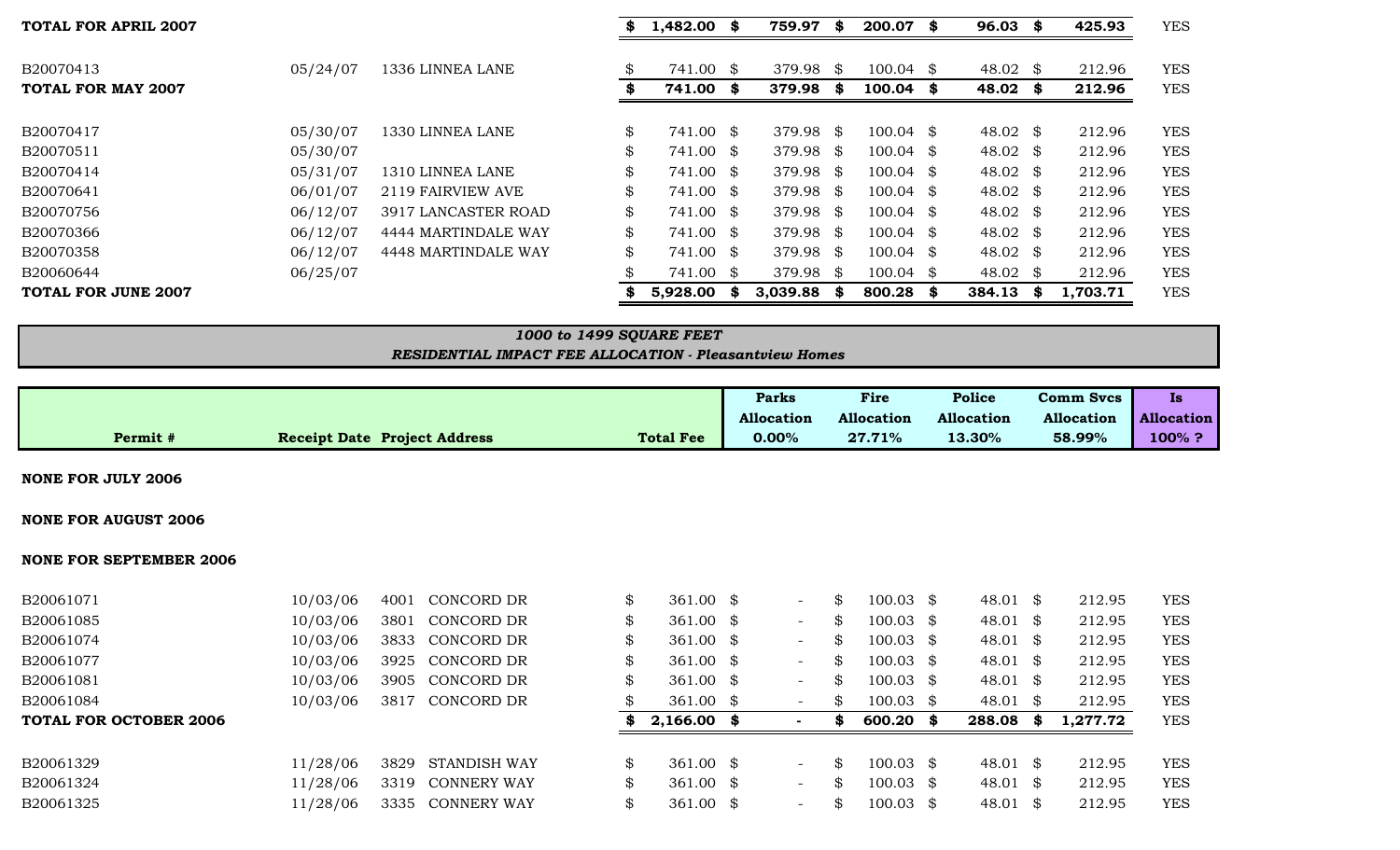|  | TOTAL FOR NOVEMBER 2006 |  |
|--|-------------------------|--|
|  |                         |  |

**TOTAL FOR NOVEMBER 2006 \$ 1,083.00 \$ - \$ 300.10 \$ 144.04 \$ 638.86** YES

| <b>NONE FOR DECEMBER 2006</b> |  |
|-------------------------------|--|
|-------------------------------|--|

**NONE FOR JANUARY 2007**

**NONE FOR FEBRUARY 2007**

|  |  | --------------------------------- | . |  |
|--|--|-----------------------------------|---|--|
|  |  |                                   |   |  |
|  |  |                                   |   |  |
|  |  |                                   |   |  |
|  |  |                                   |   |  |
|  |  |                                   |   |  |
|  |  |                                   |   |  |

| B20070629 | 05/31/07 | 3803 LANCASTER ROAD | $361.00 \text{ }$ \$ |  | SS.           | 100.03               | 48.01 \$ | 212.95 | <b>YES</b> |
|-----------|----------|---------------------|----------------------|--|---------------|----------------------|----------|--------|------------|
| B20070760 | 06/12/07 | 4010 CONCORDE DR    | 361.00 \$            |  |               | $100.03 \text{ }$ \$ | 48.01    | 212.95 | <b>YES</b> |
| B20070759 | 06/12/07 |                     | $361.00$ \$          |  | SS.           | 100.03               | 48.01    | 212.95 | <b>YES</b> |
| B20070830 | 06/25/07 | 3908 LANCASTER ROAD | 361.00 $\text{\$}$   |  | $\mathcal{R}$ | $100.03 \text{ }$ \$ | 48.01    | 212.95 | <b>YES</b> |
| B20070795 | 06/25/07 | 3818 LANCASTER ROAD | $361.00$ \$          |  |               | 100.03               | 48.01    | 212.95 | <b>YES</b> |

|  | <b>NONE FOR APRIL 2007</b> |  |
|--|----------------------------|--|

| <b>TOTAL FOR MARCH 2007</b> |          |                    | 722.00    |  | -86 | 200.07      | 96.03    | 425.91 | <b>YES</b> |
|-----------------------------|----------|--------------------|-----------|--|-----|-------------|----------|--------|------------|
| B20070167                   | 03/15/07 | 3809 LEXINGTON AVE | 361.00 \$ |  | SS. | 100.03      | 48.01    | 212.95 | <b>YES</b> |
| B20070166                   | 03/15/07 | 3817 LEXINGTON AVE | 361.00 \$ |  | SS. | $100.03$ \$ | 48.01 \$ | 212.95 | <b>YES</b> |
|                             |          |                    |           |  |     |             |          |        |            |

B20070438 05/02/07 3928 CONCORD DR \$ 361.00 \$ - \$ 100.03 \$ 48.01 \$ 212.95 YES B20070440 05/02/07 3812 LEXINGTON AVE \$ 361.00 \$ - \$ 100.03 \$ 48.01 \$ 212.95 YES B20070446 05/02/07 \$ 361.00 \$ - \$ 100.03 \$ 48.01 \$ 212.95 YES B20070560 05/21/07 3811 LANCASTER ROAD \$ 361.00 \$ - \$ 100.03 \$ 48.01 \$ 212.95 YES B20070558 05/21/07 3819 LANCASTER ROAD \$ 361.00 \$ = \$ 100.03 \$ 48.01 \$ 212.95 YES **TOTAL FOR MAY 2007 \$ 1,805.00 \$ - \$ 500.17 \$ 240.07 \$ 1,064.77** YES

# *1500 to 1999 SQUARE FEET RESIDENTIAL IMPACT FEE ALLOCATION*

B20070797 06/25/07 3810 LANCASTER ROAD \$ 361.00 \$ 5 100.03 \$ 48.01 \$ 212.95 YES **TOTAL FOR JUNE 2007 \$ 2,166.00 \$ - \$ 600.20 \$ 288.08 \$ 1,277.72** YES

|           |                                     |                  | <b>Parks</b><br><b>Allocation</b> | Fire<br><b>Allocation</b> |           |       |                     |        |        |            |  | <b>Police</b><br><b>Allocation</b> |  | <b>Comm Svcs</b><br><b>Allocation</b> | Is.<br><b>Allocation</b> |
|-----------|-------------------------------------|------------------|-----------------------------------|---------------------------|-----------|-------|---------------------|--------|--------|------------|--|------------------------------------|--|---------------------------------------|--------------------------|
| Permit #  | <b>Receipt Date Project Address</b> | <b>Total Fee</b> | 51.09%                            | 13.56%                    |           | 6.54% |                     | 28.81% |        | $100\%$ ?  |  |                                    |  |                                       |                          |
|           |                                     |                  |                                   |                           |           |       |                     |        |        |            |  |                                    |  |                                       |                          |
| B20060790 | 07/14/06                            | 826.00 \$        | 422.00                            | - \$                      | 112.01 \$ |       | 54.02 $\frac{1}{2}$ |        | 237.97 | <b>YES</b> |  |                                    |  |                                       |                          |
| B20060796 | 07/18/06                            | 826.00 \$        | 422.00                            | - \$                      | 112.01 \$ |       | 54.02 $\frac{1}{2}$ |        | 237.97 | <b>YES</b> |  |                                    |  |                                       |                          |
| B20060805 | 07/24/06                            | 826.00 \$        | 422.00                            | - \$                      | 112.01 \$ |       | 54.02 $\frac{1}{2}$ |        | 237.97 | <b>YES</b> |  |                                    |  |                                       |                          |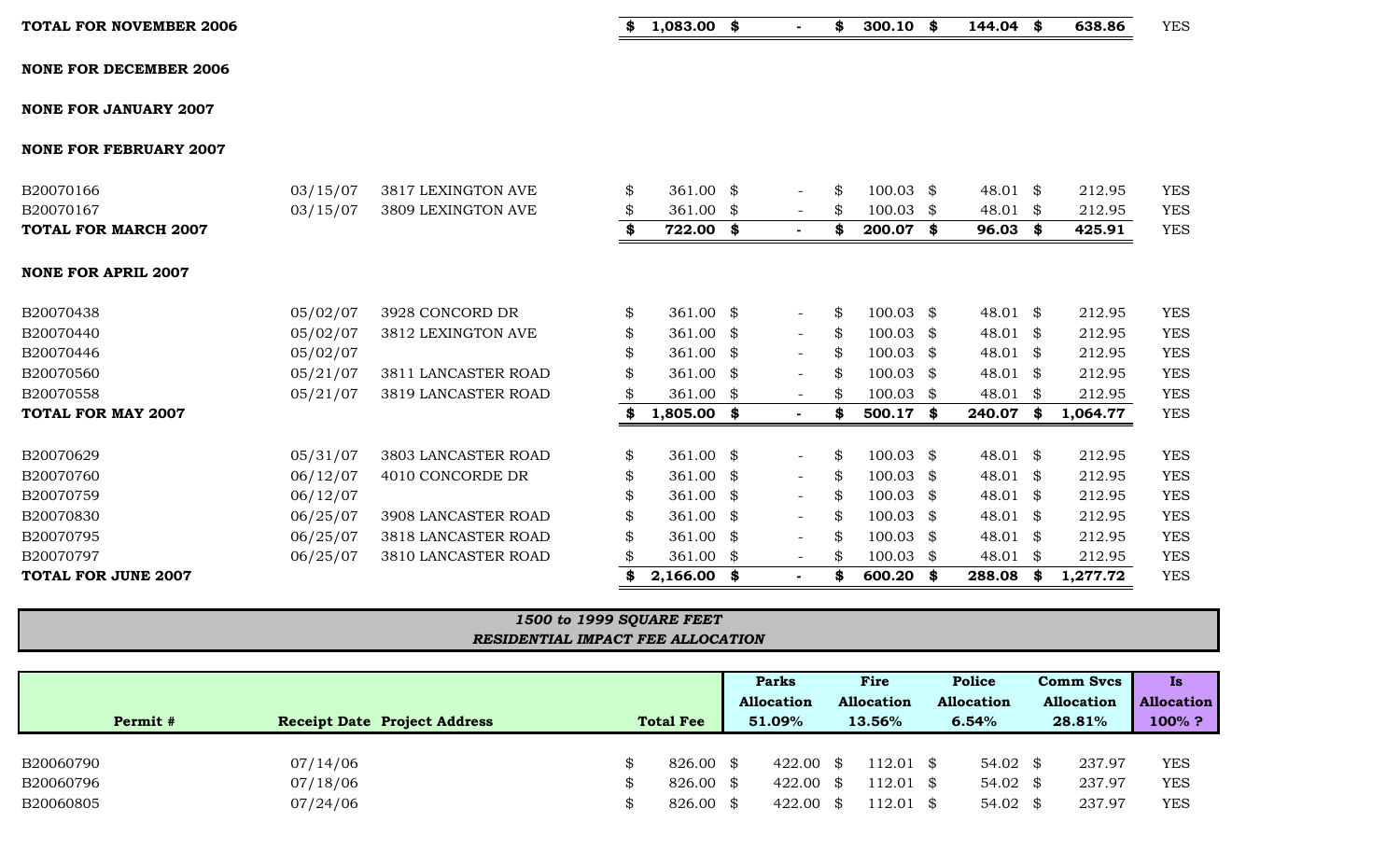| <b>TOTAL FOR JULY 2006</b>      |          |                               | 2,478.00            | \$   | 1,266.01      | \$   | 336.02      | \$<br>$162.06$ \$   |      | 713.91   | <b>YES</b> |
|---------------------------------|----------|-------------------------------|---------------------|------|---------------|------|-------------|---------------------|------|----------|------------|
| B20060914                       | 08/10/06 |                               | \$<br>826.00 \$     |      | 422.00 \$     |      | $112.01$ \$ | 54.02 \$            |      | 237.97   | <b>YES</b> |
| B20060875                       | 08/22/06 |                               | \$<br>826.00 \$     |      | 422.00 \$     |      | $112.01$ \$ | 54.02 \$            |      | 237.97   | <b>YES</b> |
| B20060562                       | 08/25/06 | <b>COOPER ST</b><br>1631      | 826.00 \$           |      | 422.00 \$     |      | $112.01$ \$ | 54.02 \$            |      | 237.97   | <b>YES</b> |
| <b>TOTAL FOR AUGUST 2006</b>    |          |                               | \$<br>$2,478.00$ \$ |      | $1,266.01$ \$ |      | 336.02 \$   | $162.06$ \$         |      | 713.91   | <b>YES</b> |
|                                 |          |                               |                     |      |               |      |             |                     |      |          |            |
| B20061037                       | 09/01/06 |                               | \$<br>826.00 \$     |      | 422.00 \$     |      | $112.01$ \$ | 54.02 \$            |      | 237.97   | <b>YES</b> |
| B20061041                       | 09/01/06 | 740 PALMER ST                 | \$<br>826.00 \$     |      | 422.00 \$     |      | $112.01$ \$ | 54.02 \$            |      | 237.97   | <b>YES</b> |
| B20061022                       | 09/01/06 | 746 PALMER ST                 | \$<br>826.00 \$     |      | 422.00 \$     |      | $112.01$ \$ | 54.02 \$            |      | 237.97   | <b>YES</b> |
| B20060940                       | 09/06/06 |                               | \$<br>826.00 \$     |      | 422.00 \$     |      | $112.01$ \$ | 54.02 \$            |      | 237.97   | <b>YES</b> |
| B20061125                       | 09/21/06 | <b>DAIGON LN</b><br>4267      | 826.00 \$           |      | 422.00 \$     |      | $112.01$ \$ | 54.02 \$            |      | 237.97   | <b>YES</b> |
| B20061131                       | 09/28/06 | POTTER PARK LP<br>4826        | \$<br>826.00        | - \$ | 422.00        | \$   | $112.01$ \$ | 54.02               | - \$ | 237.97   | <b>YES</b> |
| <b>TOTAL FOR SEPTEMBER 2006</b> |          |                               | \$<br>4,956.00      | \$   | 2,532.02      | \$   | 672.03      | \$<br>$324.12$ \$   |      | 1,427.82 | <b>YES</b> |
| B20061184                       | 10/11/06 | 4261 DAIGON LN                | \$<br>826.00 \$     |      | 422.00 \$     |      | $112.01$ \$ | 54.02 \$            |      | 237.97   | <b>YES</b> |
| B20061272                       | 10/24/06 |                               | \$<br>826.00 \$     |      | 422.00 \$     |      | $112.01$ \$ | 54.02 \$            |      | 237.97   | <b>YES</b> |
| B20060880                       | 10/26/06 | 2219 MOUNT AVE                | 826.00 \$           |      | 422.00 \$     |      | $112.01$ \$ | 54.02 \$            |      | 237.97   | <b>YES</b> |
| <b>TOTAL FOR OCTOBER 2006</b>   |          |                               | \$<br>2,478.00 \$   |      | $1,266.01$ \$ |      | $336.02$ \$ | $162.06$ \$         |      | 713.91   | <b>YES</b> |
|                                 |          |                               |                     |      |               |      |             |                     |      |          |            |
| B20060898                       | 11/03/06 | <b>CARNOUSTIE WAY</b><br>2709 | \$<br>826.00 \$     |      | 422.00 \$     |      | $112.01$ \$ | 54.02 \$            |      | 237.97   | <b>YES</b> |
| B20061353                       | 11/15/06 |                               | \$<br>826.00 \$     |      | 422.00 \$     |      | $112.01$ \$ | 54.02 \$            |      | 237.97   | <b>YES</b> |
| B20061348                       | 11/21/06 |                               | \$<br>826.00 \$     |      | 422.00 \$     |      | $112.01$ \$ | 54.02 \$            |      | 237.97   | <b>YES</b> |
| B20061409                       | 11/21/06 |                               | \$<br>826.00 \$     |      | 422.00 \$     |      | $112.01$ \$ | 54.02 \$            |      | 237.97   | <b>YES</b> |
| B20061350                       | 11/21/06 |                               | 826.00 \$           |      | 422.00        | \$   | $112.01$ \$ | 54.02 \$            |      | 237.97   | <b>YES</b> |
| <b>TOTAL FOR NOVEMBER 2006</b>  |          |                               | \$<br>4,130.00      | \$   | 2,110.02      | - \$ | 560.03 \$   | 270.10 \$           |      | 1,189.85 | <b>YES</b> |
| B20061414                       | 12/05/06 | 4822 STOREHOUSE WAY           | \$<br>826.00 \$     |      | 422.00 \$     |      | $112.01$ \$ | 54.02 \$            |      | 237.97   | <b>YES</b> |
| B20060658                       | 12/05/06 | 1670 SHINDIG DR               | \$<br>826.00 \$     |      | 422.00 \$     |      | $112.01$ \$ | 54.02 \$            |      | 237.97   | <b>YES</b> |
| B20061476                       | 12/14/06 | 4847 POTTER PARK LP           | 826.00 \$           |      | 422.00 \$     |      | $112.01$ \$ | 54.02 \$            |      | 237.97   | <b>YES</b> |
| B20061489                       | 12/18/06 | 821 HICKORY ST                | 85.00 \$            |      | 43.43 \$      |      | $11.53$ \$  | $5.56$ \$           |      | 24.49    |            |
| B20060297                       | 12/15/06 | 2720 DUBLIN ST                | \$<br>826.00 \$     |      | 422.00 \$     |      | $112.01$ \$ | 54.02 \$            |      | 237.97   | <b>YES</b> |
| B20061454                       | 12/20/06 |                               | \$<br>826.00 \$     |      | 422.00 \$     |      | $112.01$ \$ | 54.02 \$            |      | 237.97   | <b>YES</b> |
| <b>TOTAL FOR DECEMBER 2006</b>  |          |                               | \$<br>$4,215.00$ \$ |      | $2,153.44$ \$ |      | 571.55 \$   | 275.66 \$           |      | 1,214.34 | <b>YES</b> |
| B20061532                       | 01/02/07 |                               | \$<br>826.00 \$     |      | 422.00 \$     |      | $112.01$ \$ | 54.02 \$            |      | 237.97   | <b>YES</b> |
| B20061530                       | 01/02/07 |                               | \$<br>829.00 \$     |      | 423.54 \$     |      | $112.41$ \$ | 54.22 $\frac{1}{2}$ |      | 238.83   | <b>YES</b> |
| B20061497                       | 01/03/07 |                               | \$<br>826.00 \$     |      | 422.00 \$     |      | $112.01$ \$ | 54.02 \$            |      | 237.97   | <b>YES</b> |
| B20070016                       | 01/18/07 |                               | \$<br>826.00 \$     |      | 422.00 \$     |      | $112.01$ \$ | 54.02 \$            |      | 237.97   | <b>YES</b> |
|                                 |          |                               |                     |      |               |      |             |                     |      |          |            |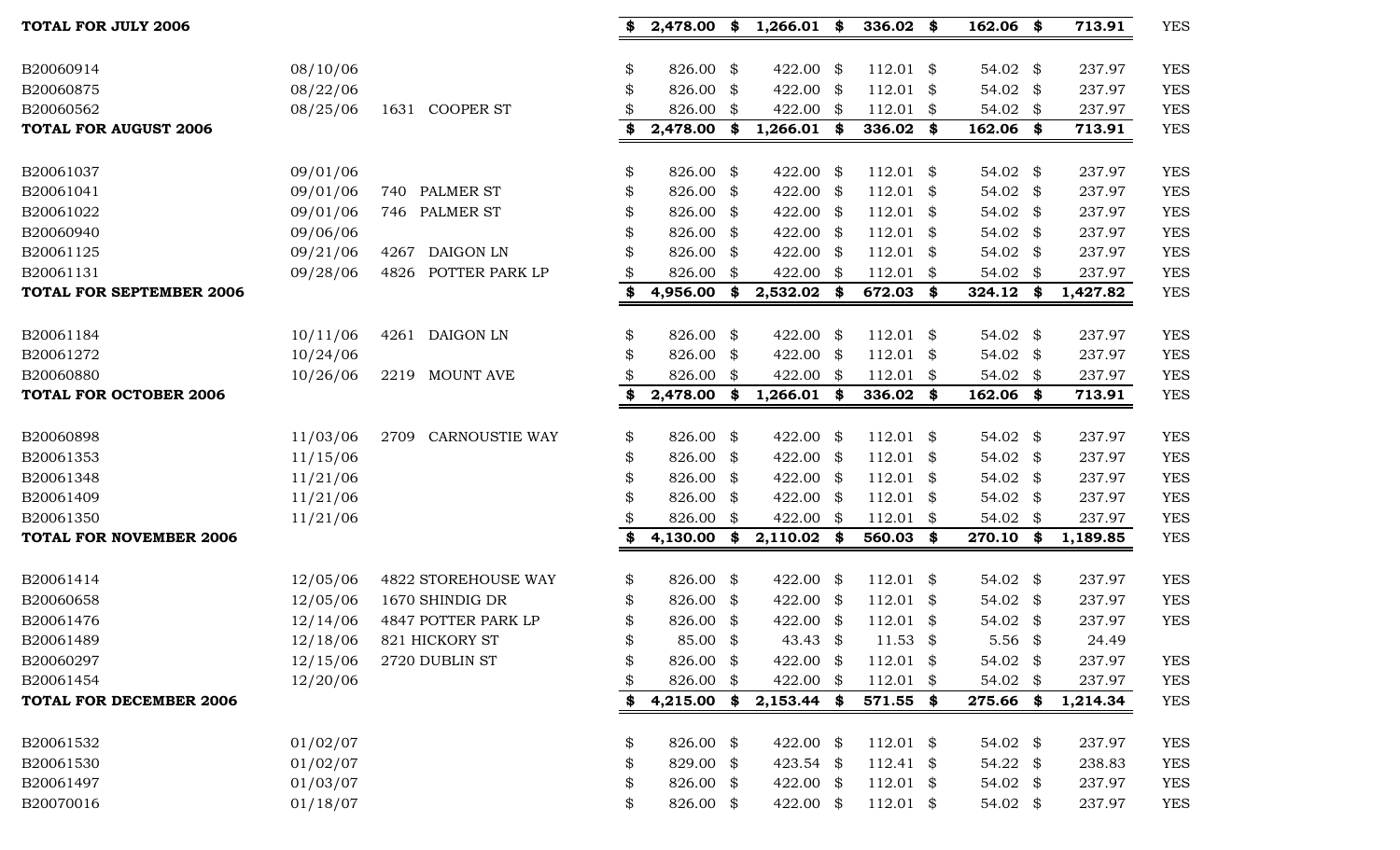| B20061551                      | 01/23/07 | 1674 SHINDIG DR      | \$ | 826.00 \$ |      | 422.00              | \$   | $112.01$ \$    | 54.02 \$            |      | 237.97   | <b>YES</b> |
|--------------------------------|----------|----------------------|----|-----------|------|---------------------|------|----------------|---------------------|------|----------|------------|
| <b>TOTAL FOR JANUARY 2007</b>  |          |                      | \$ | 4,133.00  | \$   | 2,111.55            | \$   | 560.43         | \$<br>270.30        | \$   | 1,190.72 | <b>YES</b> |
| B20070083                      | 02/14/07 |                      | \$ | 826.00 \$ |      | 422.00 \$           |      | $112.01$ \$    | 54.02 $$$           |      | 237.97   | <b>YES</b> |
| B20070039                      | 02/14/07 | 1671 SHINDIG DR      | \$ | 826.00    | \$   | 422.00 \$           |      | $112.01$ \$    | 54.02               | \$   | 237.97   | <b>YES</b> |
| B20070040                      | 02/14/07 | 1719 SHINDIG DR      |    | 826.00    | \$   | 422.00 \$           |      | $112.01$ \$    | 54.02 \$            |      | 237.97   | <b>YES</b> |
| B20070064                      | 02/14/07 | 4843 POTTER PARK LP  |    | 826.00    | - \$ | 422.00 \$           |      | $112.01$ \$    | 54.02 $$$           |      | 237.97   | <b>YES</b> |
| B20070089                      | 02/16/07 | 4835 POTTER PARK LP  | \$ | 826.00 \$ |      | 422.00 \$           |      | $112.01$ \$    | 54.02               | - \$ | 237.97   | <b>YES</b> |
| B20070051                      | 02/22/07 | 425 S 2ND ST W       |    | 85.00 \$  |      | 43.43 $\frac{1}{2}$ |      | $11.53$ \$     | $5.56$ \$           |      | 24.49    | <b>YES</b> |
| <b>TOTAL FOR FEBRUARY 2007</b> |          |                      | \$ | 4,215.00  | \$   | 2,153.44            | \$   | 571.55 \$      | 275.66              | \$   | 1,214.34 | <b>YES</b> |
| B20070072                      | 03/07/07 | 105 JUSTUS LANE      | \$ | 826.00 \$ |      | 422.00              | -\$  | $112.01$ \$    | 54.02 $\frac{1}{2}$ |      | 237.97   | <b>YES</b> |
| B20070207                      | 03/23/07 | 4272 DIAGON LANE     |    | 826.00    | \$   | 422.00 \$           |      | $112.01$ \$    | 54.02 $$$           |      | 237.97   | <b>YES</b> |
| B20070131                      | 03/23/07 | 505 S CALIFORNIA ST  |    | 826.00    | \$   | 422.00              | \$   | $112.01$ \$    | 54.02 $$$           |      | 237.97   | <b>YES</b> |
| <b>TOTAL FOR MARCH 2007</b>    |          |                      |    | 2,478.00  | \$   | 1,266.01            | \$   | 336.02         | \$<br>162.06 \$     |      | 713.91   | <b>YES</b> |
| B20061467                      | 04/10/07 | 2233 B MOUNT AVE     | \$ | 826.00 \$ |      | 422.00 \$           |      | $112.01$ \$    | 54.02 $$$           |      | 237.97   | <b>YES</b> |
| B20070217                      | 04/10/07 | 2233 A MOUNT AVE     | \$ | 826.00    | \$   | 422.00 \$           |      | $112.01$ \$    | 54.02 \$            |      | 237.97   | <b>YES</b> |
| B20070197                      | 04/11/07 | 3247 CUMMINS WAY     | \$ | 826.00 \$ |      | 422.00 \$           |      | $112.01$ \$    | 54.02               | \$   | 237.97   | <b>YES</b> |
| B20070272                      | 04/12/07 | 408 BLAINE ST        | \$ | 198.00 \$ |      | $101.16$ \$         |      | $26.85$ \$     | 12.95 \$            |      | 57.04    | <b>YES</b> |
| B20061460                      | 04/13/07 |                      | \$ | 826.00 \$ |      | 422.00 \$           |      | $112.01$ \$    | 54.02 \$            |      | 237.97   | <b>YES</b> |
| B20070273                      | 04/18/07 |                      | \$ | 826.00    | -\$  | 422.00 \$           |      | $112.01$ \$    | 54.02 \$            |      | 237.97   | <b>YES</b> |
| B20070274                      | 04/18/07 |                      | \$ | 826.00    | \$   | 422.00 \$           |      | $112.01$ \$    | 54.02               | \$   | 237.97   | <b>YES</b> |
| B20070297                      | 04/20/07 |                      | \$ | 826.00    | \$   | 422.00 \$           |      | $112.01$ \$    | 54.02 \$            |      | 237.97   | <b>YES</b> |
| B20070108                      | 04/20/07 | 1420 COOPER ST       |    | 826.00    | - \$ | 422.00 \$           |      | $112.01$ \$    | 54.02 $$$           |      | 237.97   | <b>YES</b> |
| B20060928                      | 04/26/07 | 833 BROOKS ST        |    | 826.00 \$ |      | 422.00              | \$   | $112.01$ \$    | 54.02               | \$   | 237.97   | <b>YES</b> |
| <b>TOTAL FOR APRIL 2007</b>    |          |                      | \$ | 7,632.00  | \$   | 3,899.19            |      | $$1,034.90$ \$ | 499.13              | \$   | 2,198.78 | <b>YES</b> |
| B20070115                      | 05/02/07 | 1014 COOPER ST       | \$ | 826.00 \$ |      | 422.00              | - \$ | $112.01$ \$    | 54.02 $$$           |      | 237.97   | <b>YES</b> |
| B20070553                      | 05/02/07 | 2543 LATIGO DR       | \$ | 826.00 \$ |      | 422.00              | \$   | $112.01$ \$    | 54.02 \$            |      | 237.97   | <b>YES</b> |
| B20070585                      | 05/03/07 | 2536 SNAFFLE BIT WAY | \$ | 826.00 \$ |      | 422.00 \$           |      | $112.01$ \$    | 54.02 $\frac{1}{2}$ |      | 237.97   | <b>YES</b> |
| B20070465                      | 05/15/07 | 4248 DIAGON LANE     |    | 826.00 \$ |      | 422.00 \$           |      | $112.01$ \$    | 54.02 \$            |      | 237.97   | <b>YES</b> |
| B20070666                      | 05/21/06 |                      | \$ | 826.00 \$ |      | 422.00 \$           |      | $112.01$ \$    | 54.02 \$            |      | 237.97   | <b>YES</b> |
| <b>TOTAL FOR MAY 2007</b>      |          |                      |    | 4,130.00  | \$   | 2,110.02            | - \$ | 560.03 \$      | 270.10 \$           |      | 1,189.85 | <b>YES</b> |
| B20070480                      | 05/30/07 |                      | \$ | 826.00 \$ |      | 422.00 \$           |      | $112.01$ \$    | 54.02 $$$           |      | 237.97   | <b>YES</b> |
| B20070415                      | 06/01/07 | 1322 LINNEA LN       | æ. | 826.00 \$ |      | 422.00 \$           |      | $112.01$ \$    | 54.02 \$            |      | 237.97   | <b>YES</b> |
| B20070754                      | 06/04/07 |                      |    | 826.00 \$ |      | 422.00 \$           |      | $112.01$ \$    | 54.02 $$$           |      | 237.97   | <b>YES</b> |
| B20070717                      | 06/08/07 | 926 DEFOE ST         | \$ | 85.00 \$  |      | 43.43 \$            |      | $11.53$ \$     | $5.56$ \$           |      | 24.49    | <b>YES</b> |
| B20070490                      | 06/08/07 | 435 MCLEOD AVE       | \$ | 85.00 \$  |      | 43.43 \$            |      | $11.53$ \$     | 5.56 $$$            |      | 24.49    | <b>YES</b> |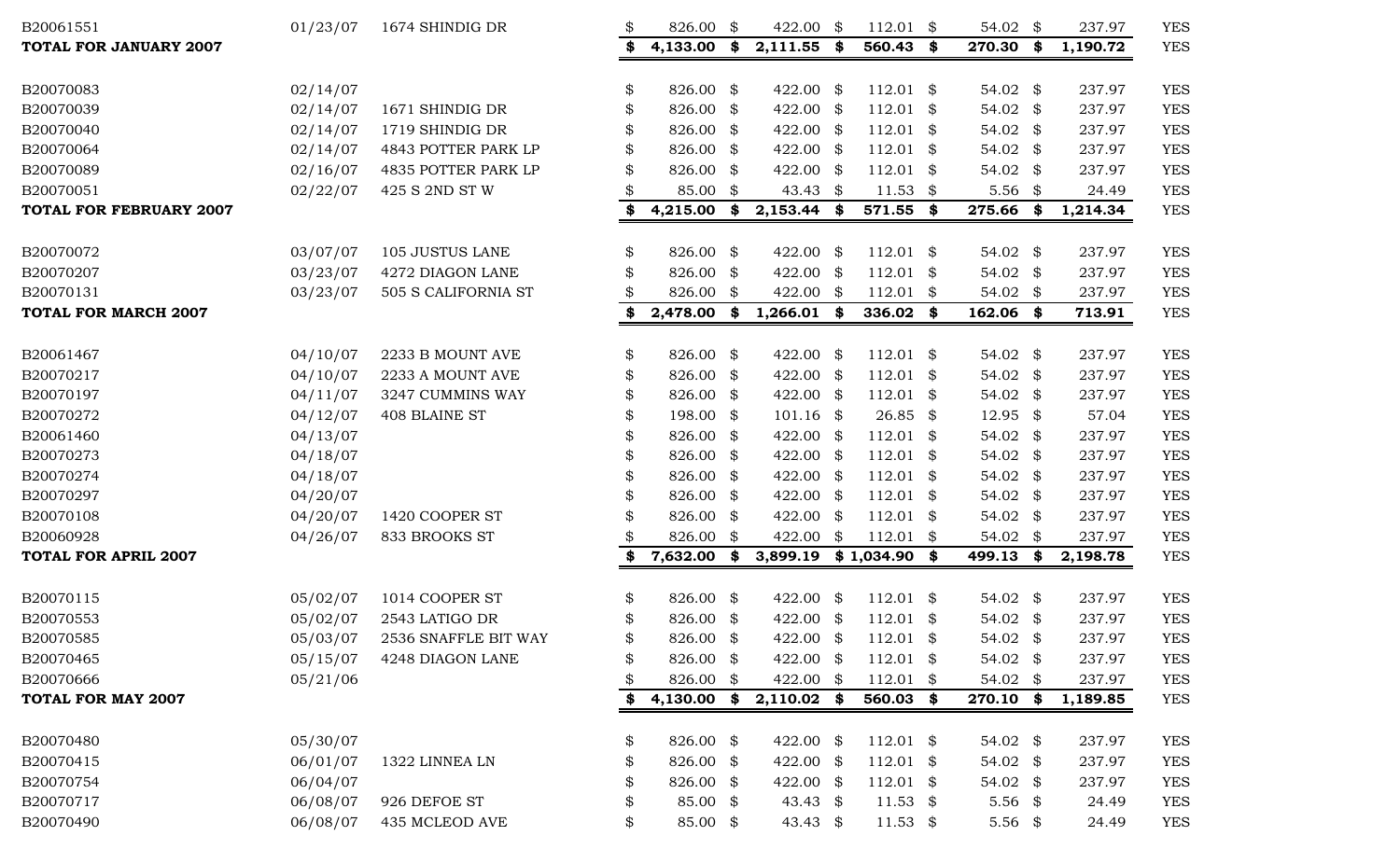#### **NONE FOR DECEMBER 2006**

| <b>NONE FOR SEPTEMBER 2006</b> |          |      |                     |                            |                          |    |             |                     |   |          |            |
|--------------------------------|----------|------|---------------------|----------------------------|--------------------------|----|-------------|---------------------|---|----------|------------|
| B20061078                      | 10/03/06 |      |                     | \$<br>404.00 \$            | $ \,$                    | \$ | $111.99$ \$ | 54.01 \$            |   | 238.00   | <b>YES</b> |
| B20061073                      | 10/03/06 | 4007 | CONCORD DR          | 404.00 $\frac{1}{9}$       | $ \,$                    | \$ | $111.99$ \$ | 54.01 $\frac{1}{2}$ |   | 238.00   | <b>YES</b> |
| B20061072                      | 10/03/06 | 3809 | CONCORD DR          | \$<br>404.00 $\frac{1}{9}$ | $ \,$                    | \$ | $111.99$ \$ | $54.01$ \$          |   | 238.00   | <b>YES</b> |
| B20061075                      | 10/03/06 | 4013 | CONCORD DR          | 404.00 $\frac{1}{9}$       | $\overline{\phantom{a}}$ | \$ | $111.99$ \$ | 54.01 $\frac{1}{2}$ |   | 238.00   | <b>YES</b> |
| B20061082                      | 10/03/06 | 3935 | CONCORD DR          | 404.00 $\frac{1}{9}$       | $ \,$                    | S  | $111.99$ \$ | 54.01 $\frac{1}{2}$ |   | 238.00   | <b>YES</b> |
| B20061080                      | 10/03/06 | 3915 | CONCORD DR          | \$<br>404.00 $\frac{1}{9}$ | $ \,$                    | \$ | $111.99$ \$ | 54.01 $\frac{1}{2}$ |   | 238.00   | <b>YES</b> |
| B20061076                      | 10/03/06 | 3825 | CONCORD DR          | \$<br>404.00 $\frac{1}{9}$ | $\overline{\phantom{a}}$ | S  | $111.99$ \$ | $54.01$ \$          |   | 238.00   | <b>YES</b> |
| B20061079                      | 10/03/06 | 3945 | CONCORD DR          | 404.00 $\frac{1}{9}$       | $-$                      | \$ | $111.99$ \$ | $54.01$ \$          |   | 238.00   | <b>YES</b> |
| <b>TOTAL FOR OCTOBER 2006</b>  |          |      |                     | \$<br>$3,232.00$ \$        | ٠                        | \$ | 895.91 \$   | 432.12              | S | 1,903.97 | <b>YES</b> |
| B20061320                      | 11/28/06 |      |                     | \$<br>404.00 $\text{\$}$   | $-$                      | \$ | 111.99 \$   | 54.01 $\frac{1}{2}$ |   | 238.00   | <b>YES</b> |
| B20061327                      | 11/28/06 | 3351 | <b>CONNERY WAY</b>  | \$<br>404.00 $\frac{1}{9}$ | $ \,$                    | \$ | $111.99$ \$ | 54.01 $\frac{1}{2}$ |   | 238.00   | <b>YES</b> |
| B20061319                      | 11/28/06 | 3826 | CONCORD DR          | \$<br>404.00 $\text{\$}$   | $\overline{\phantom{a}}$ | \$ | $111.99$ \$ | 54.01 $\frac{1}{2}$ |   | 238.00   | <b>YES</b> |
| B20061328                      | 11/28/06 | 3817 | <b>STANDISH WAY</b> | \$<br>404.00 $\text{\$}$   | $\overline{\phantom{a}}$ | \$ | $111.99$ \$ | $54.01$ \$          |   | 238.00   | <b>YES</b> |
| B20061326                      | 11/28/06 | 3841 | STANDISH WAY        | \$<br>404.00 $\frac{1}{9}$ | $-$                      | \$ | $111.99$ \$ | $54.01$ \$          |   | 238.00   | <b>YES</b> |
| <b>TOTAL FOR NOVEMBER 2006</b> |          |      |                     | \$<br>$2,020.00$ \$        |                          | S  | 559.94 \$   | 270.07              | S | 1,189.98 | <b>YES</b> |

#### **NONE FOR JULY 2006**

**NONE FOR AUGUST 2006**

| B20070397           | 06/20/07 | 1329 LINNEA LANE                                              | \$                       | $826.00$ \$      |      | 422.00                    | - \$     | $112.01$ \$       | $54.02 \text{ } $$  | 237.97            | YES                            |
|---------------------|----------|---------------------------------------------------------------|--------------------------|------------------|------|---------------------------|----------|-------------------|---------------------|-------------------|--------------------------------|
| B20070395           | 06/20/07 | 1309 LINNEA LANE                                              | \$                       | 826.00 \$        |      | 422.00 \$                 |          | $112.01$ \$       | $54.02 \text{ } $$  | 237.97            | <b>YES</b>                     |
| B20070396           | 06/20/07 | 1325 LINNEA LANE                                              |                          | 826.00 \$        |      | 422.00                    | <b>S</b> | $112.01$ \$       | $54.02 \text{ }$ \$ | 237.97            | <b>YES</b>                     |
| TOTAL FOR JUNE 2007 |          |                                                               | S                        | 7,604.00         | - 36 | $3,884.88$ \$ 1,031.10 \$ |          |                   | 497.30 \$           | 2,190.71          | <b>YES</b>                     |
|                     |          |                                                               |                          |                  |      |                           |          |                   |                     |                   |                                |
|                     |          |                                                               |                          |                  |      |                           |          |                   |                     |                   |                                |
|                     |          |                                                               | 1500 to 1999 SQUARE FEET |                  |      |                           |          |                   |                     |                   |                                |
|                     |          | <b>RESIDENTIAL IMPACT FEE ALLOCATION - Pleasantview Homes</b> |                          |                  |      |                           |          |                   |                     |                   |                                |
|                     |          |                                                               |                          |                  |      |                           |          |                   |                     |                   |                                |
|                     |          |                                                               |                          |                  |      | Parks                     |          | <b>Fire</b>       | Police              | <b>Comm Svcs</b>  | <b>Is</b>                      |
|                     |          |                                                               |                          |                  |      | Allocation                |          | <b>Allocation</b> | <b>Allocation</b>   | <b>Allocation</b> |                                |
| Permit #            |          | <b>Receipt Date Project Address</b>                           |                          | <b>Total Fee</b> |      | $0.00\%$                  |          | 27.72%            | 13.37%              | 58.91%            | <b>Allocation</b><br>$100\%$ ? |

B20070719 06/13/07 \$ 826.00 \$ 422.00 \$ 112.01 \$ 54.02 \$ 237.97 YES B20070394 06/15/07 1303 LINNEA LANE \$ 826.00 \$ 422.00 \$ 112.01 \$ 54.02 \$ 237.97 YES B20070398 06/15/07 1302 LINNEA LANE \$ 826.00 \$ 422.00 \$ 112.01 \$ 54.02 \$ 237.97 YES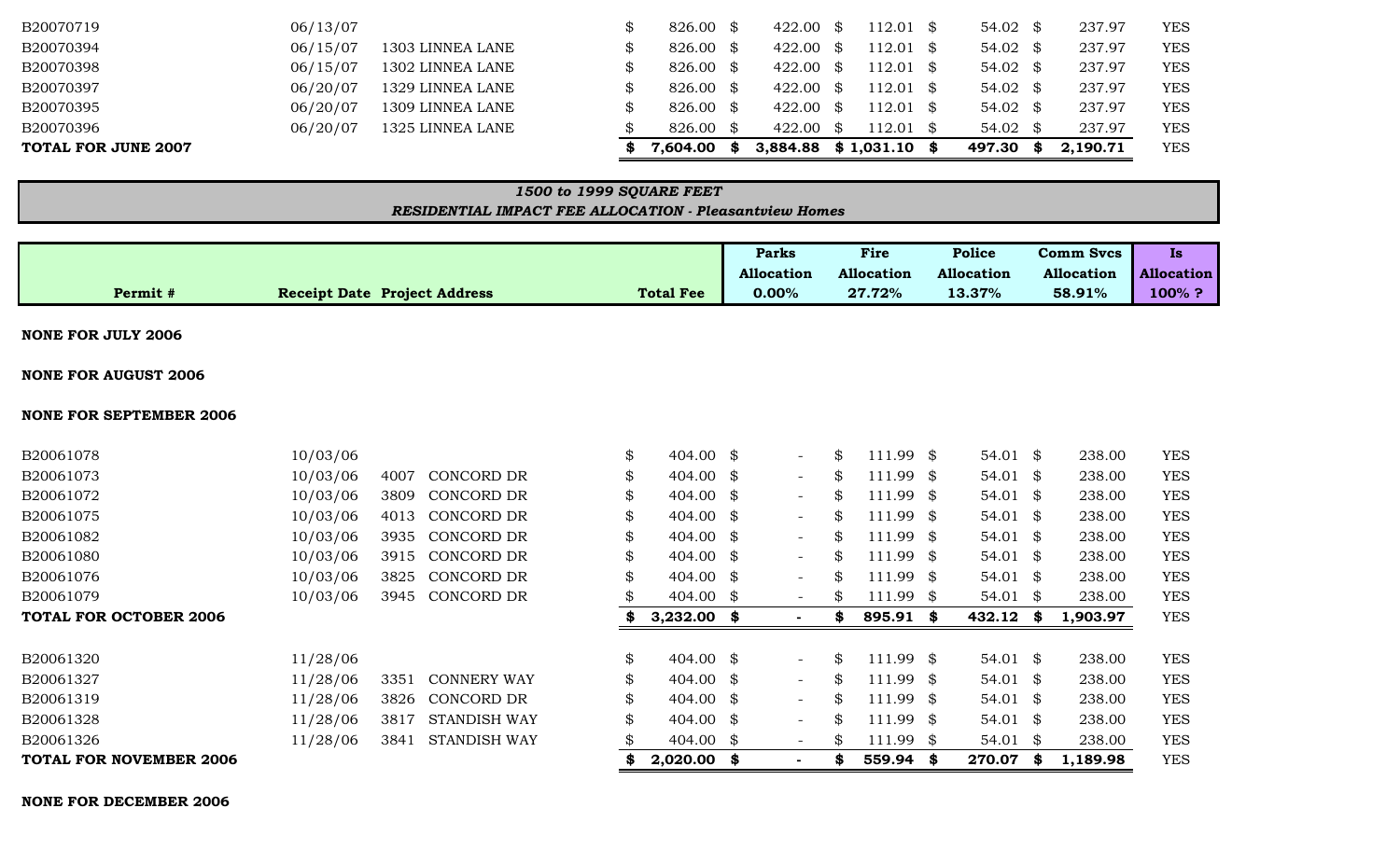| <b>NONE FOR APRIL 2007</b> |          |                     |     |                      |                          |     |                   |      |            |      |          |            |
|----------------------------|----------|---------------------|-----|----------------------|--------------------------|-----|-------------------|------|------------|------|----------|------------|
| B20070439                  | 05/02/07 | 3822 LEXINGTON AVE  | \$  | 404.00 \$            | $-$                      | \$  | 111.99 \$         |      | $54.01$ \$ |      | 238.00   | <b>YES</b> |
| B20070434                  | 05/02/07 | 3846 LEXINGTON AVE  | \$  | $404.00 \text{ }$ \$ | $\sim$                   | \$  | 111.99            | \$   | $54.01$ \$ |      | 238.00   | <b>YES</b> |
| B20070436                  | 05/02/07 | 3832 LEXINGTON AVE  | \$  | $404.00 \text{ }$ \$ | $-$                      | \$  | 111.99 \$         |      | $54.01$ \$ |      | 238.00   | <b>YES</b> |
| B20070443                  | 05/02/07 | 3916 CONCORD DR     | \$  | $404.00 \text{ }$ \$ | $-$                      | \$  | 111.99 \$         |      | $54.01$ \$ |      | 238.00   | <b>YES</b> |
| B20070563                  | 05/15/07 | 3841 LEXINGTON AVE  | \$  | $404.00 \text{ }$ \$ | $\sim$                   | \$  | 111.99            | \$   | 54.01 \$   |      | 238.00   | <b>YES</b> |
| B20070559                  | 05/21/07 | 3901 LANCASTER ROAD | \$  | $404.00 \text{ }$ \$ | $-$                      | \$  | 111.99 \$         |      | $54.01$ \$ |      | 238.00   | <b>YES</b> |
| B20070557                  | 05/21/07 | 3909 LANCASTER ROAD | SS. | $404.00 \text{ }$ \$ | $\overline{\phantom{0}}$ | SS. | 111.99            | - \$ | $54.01$ \$ |      | 238.00   | <b>YES</b> |
| <b>TOTAL FOR MAY 2007</b>  |          |                     |     | $2,828.00$ \$        |                          | s   | 783.92            | - \$ | 378.10     | - \$ | 1,665.97 | <b>YES</b> |
| B20070796                  | 06/25/07 | 3802 LANCASTER ROAD | \$  | $404.00 \text{ }$ \$ | $-$                      | \$  | .99<br>$\vert$ 11 | \$   | $54.01$ \$ |      | 238.00   | <b>YES</b> |
| B20070832                  | 06/25/07 | 3900 LANCASTER ROAD | \$  | $404.00 \text{ }$ \$ | $\sim$                   | \$  | 111.99 \$         |      | $54.01$ \$ |      | 238.00   | <b>YES</b> |
| B20070829                  | 06/25/07 | 3916 LANCASTER ROAD | \$  | $404.00 \text{ }$ \$ |                          | \$  | 111.99            | \$   | 54.01      | \$   | 238.00   | <b>YES</b> |

**TOTAL FOR JUNE 2007 \$ 1,212.00 \$ - \$ 335.97 \$ 162.04 \$ 713.99** YES

*RESIDENTIAL IMPACT FEE ALLOCATION 2000 to 2499 SQUARE FEET*

B20060754 07/05/06 2506 MUIRFIELD CT \$ 886.00 \$ 453.01 \$ 119.96 \$ 58.03 \$ 254.99 YES **TOTAL FOR JULY 2006 \$ 886.00 \$ 453.01 \$ 119.96 \$ 58.03 \$ 254.99** YES

B20060018 08/10/06 6119 HOBSON LN \$ 886.00 \$ 453.01 \$ 119.96 \$ 58.03 \$ 254.99 YES B20060826 08/15/06 \$ 886.00 \$ 453.01 \$ 119.96 \$ 58.03 \$ 254.99 YES

**Permit # Receipt Date Project Address Total Fee 51.13% 13.54% 6.55% 28.78% 100% ?**

**Parks Fire Police Comm Svcs Is Allocation Allocation Allocation Allocation Allocation**

## $NO<sub>2</sub>$

| B20070169                   | 03/15/07 | 3804 STANDISH WAY   | $404.00 \text{ }$ \$ |                | $.11.99$ \$ | 54.01 \$ | 238.00  | <b>YES</b> |
|-----------------------------|----------|---------------------|----------------------|----------------|-------------|----------|---------|------------|
| B20070196                   | 03/15/07 | 4019 LANCASTER ROAD | $404.00 \text{ }$ \$ |                | l11.99 \$   | 54.01 \$ | 238.00  | YES        |
| B20070170                   | 03/15/07 | 3825 LEXINGTON AVE  | 404.00 \$            |                | 11.99 \$    | 54.01 \$ | 238.00  | <b>YES</b> |
| B20070164                   | 03/15/07 | 3801 LEXINGTON AVE  | $404.00 \text{ }$ \$ |                | $11.99$ \$  | 54.01 \$ | 238.00  | <b>YES</b> |
| B20070168                   | 03/15/07 | 3824 STANDISH WAY   | 404.00               |                | 11.99 \$    | 54.01    | 238.00  | <b>YES</b> |
| <b>TOTAL FOR MARCH 2007</b> |          |                     | 2,020.00             | $\blacksquare$ | 559.94      | 270.07   | .189.98 | <b>YES</b> |

#### **NONE FOR FEBRUARY 2007**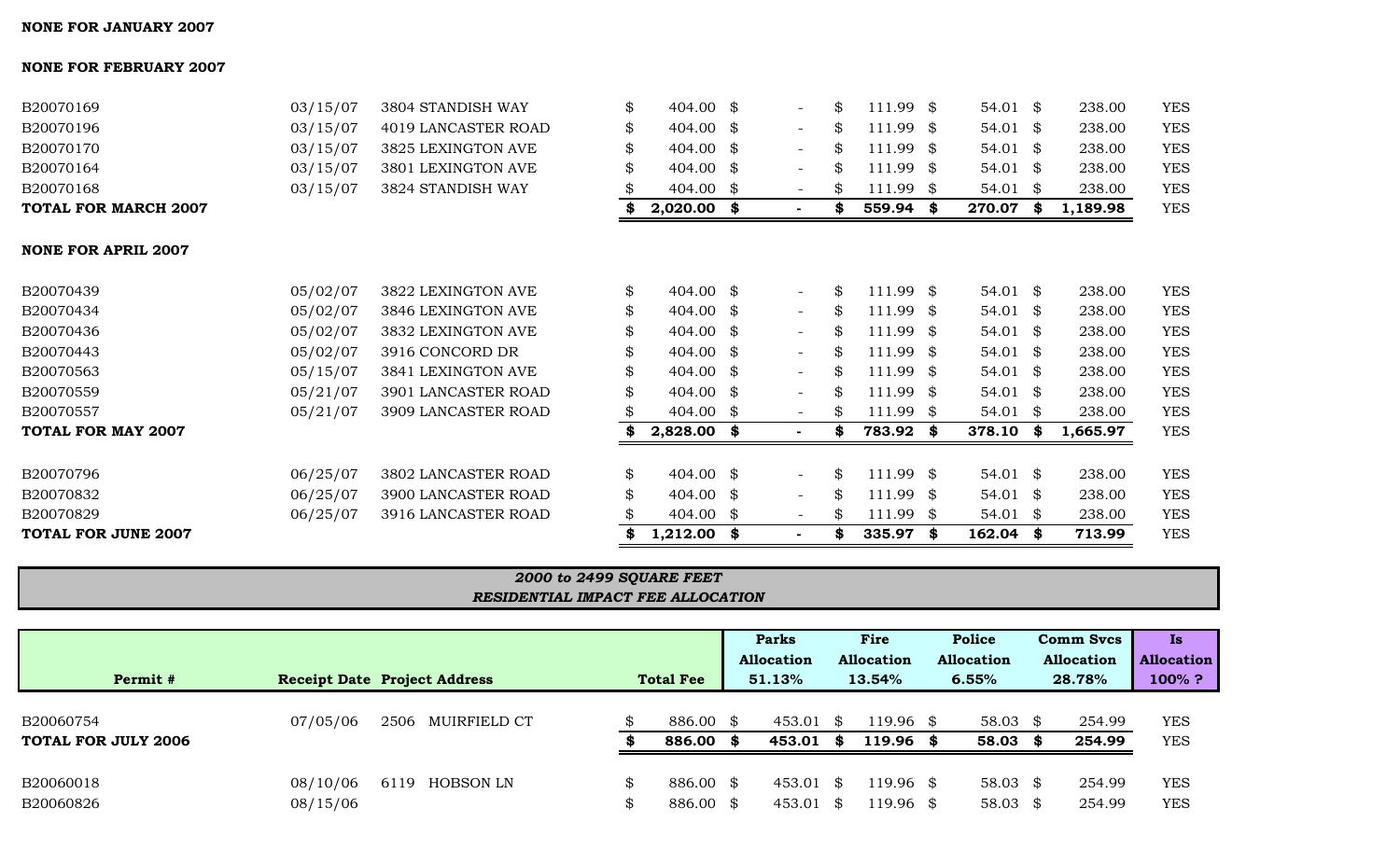| B20060989                       | 08/23/06 |                                       | \$<br>886.00                 | - \$ | 453.01 \$           |          | 119.96 \$                       |     | 58.03 \$             |      | 254.99          | <b>YES</b>               |
|---------------------------------|----------|---------------------------------------|------------------------------|------|---------------------|----------|---------------------------------|-----|----------------------|------|-----------------|--------------------------|
| <b>TOTAL FOR AUGUST 2006</b>    |          |                                       | \$<br>2,658.00               | \$   | 1,359.04            | \$       | 359.89                          | \$  | 174.10 \$            |      | 764.97          | <b>YES</b>               |
|                                 |          |                                       |                              |      |                     |          |                                 |     |                      |      |                 |                          |
| B20061040<br>B20061102          | 9/5/2006 | 714 S 3RD ST W<br>4821 POTTER PARK LP | \$<br>$60.00$ \$             |      | 30.68 $$$<br>453.01 |          | 8.12 $\frac{1}{2}$<br>119.96 \$ |     | 3.93 $$$<br>58.03 \$ |      | 17.27<br>254.99 | <b>YES</b>               |
| <b>TOTAL FOR SEPTEMBER 2006</b> | 09/28/06 |                                       | \$<br>886.00 \$<br>946.00 \$ |      | 483.69              | \$<br>\$ | 128.09                          |     |                      |      |                 | <b>YES</b><br><b>YES</b> |
|                                 |          |                                       | \$                           |      |                     |          |                                 | \$  | $61.96$ \$           |      | 272.26          |                          |
| B20060017                       | 10/02/06 | 6110 HOBSON LN                        | \$<br>886.00 \$              |      | 453.01 \$           |          | 119.96 \$                       |     | 58.03 $$$            |      | 254.99          | <b>YES</b>               |
| B20061196                       | 10/04/06 |                                       | \$<br>886.00 \$              |      | 453.01 \$           |          | 119.96 \$                       |     | 58.03 \$             |      | 254.99          | <b>YES</b>               |
| B20061201                       | 10/11/06 |                                       | \$<br>886.00 \$              |      | 453.01 \$           |          | 119.96 \$                       |     | 58.03 \$             |      | 254.99          | <b>YES</b>               |
| B20061160                       | 10/11/06 |                                       | \$<br>886.00 \$              |      | 453.01 \$           |          | 119.96 \$                       |     | 58.03 \$             |      | 254.99          | <b>YES</b>               |
| B20061277                       | 10/24/06 |                                       | \$<br>886.00 \$              |      | 453.01 \$           |          | 119.96 \$                       |     | 58.03 \$             |      | 254.99          | <b>YES</b>               |
| B20061244                       | 10/24/06 |                                       | \$<br>886.00 \$              |      | 453.01 \$           |          | 119.96 \$                       |     | 58.03 \$             |      | 254.99          | <b>YES</b>               |
| B20060999                       | 10/27/06 | 2512 WYLIE AVE                        | \$<br>886.00 \$              |      | 453.01 \$           |          | 119.96 \$                       |     | 58.03 \$             |      | 254.99          | <b>YES</b>               |
| <b>TOTAL FOR OCTOBER 2006</b>   |          |                                       | \$<br>$6,202.00$ \$          |      | 3,171.08            | \$       | 839.75 \$                       |     | 406.23               | - \$ | 1,784.94        | <b>YES</b>               |
|                                 |          |                                       |                              |      |                     |          |                                 |     |                      |      |                 |                          |
| B20061391                       | 11/15/06 | <b>RIATA RD</b><br>2540               | \$<br>886.00 \$              |      | 453.01 \$           |          | 119.96 \$                       |     | 58.03 $$$            |      | 254.99          | <b>YES</b>               |
| B20061098                       | 11/16/06 | <b>DUNCAN DR</b><br>3515              | \$<br>886.00 \$              |      | 453.01 \$           |          | 119.96 \$                       |     | 58.03 $$$            |      | 254.99          | <b>YES</b>               |
| B20061376                       | 11/21/06 | POTTER PARK LP<br>4823                | 886.00 \$                    |      | 453.01 \$           |          | 119.96 \$                       |     | 58.03 \$             |      | 254.99          | <b>YES</b>               |
| B20060758                       | 11/27/06 | <b>DICKINSON ST</b><br>1515           | 886.00 \$                    |      | 453.01 \$           |          | 119.96 \$                       |     | 58.03 \$             |      | 254.99          | <b>YES</b>               |
| <b>TOTAL FOR NOVEMBER 2006</b>  |          |                                       | 3,544.00                     | -\$  | 1,812.05            | - \$     | 479.86 \$                       |     | 232.13               | - \$ | 1,019.96        | <b>YES</b>               |
|                                 |          |                                       |                              |      |                     |          |                                 |     |                      |      |                 |                          |
| B20061444                       | 12/27/06 | 2531 SNAFFLE BIT WAY                  | \$<br>886.00 \$              |      | 453.01              | \$       | 119.96 \$                       |     | 58.03 $$$            |      | 254.99          | <b>YES</b>               |
| <b>TOTAL FOR DECEMBER 2006</b>  |          |                                       | \$<br>886.00 \$              |      | 453.01              | \$       | 119.96 \$                       |     | 58.03 \$             |      | 254.99          | <b>YES</b>               |
| B20061341                       | 01/02/07 | 2524 RIATA ROAD                       | \$<br>886.00 \$              |      | 453.01 \$           |          | 119.96 \$                       |     | 58.03 $$$            |      | 254.99          | <b>YES</b>               |
| B20061419                       | 01/02/07 |                                       | \$<br>886.00 \$              |      | 453.01 \$           |          | 119.96 \$                       |     | 58.03 $$$            |      | 254.99          | <b>YES</b>               |
| B20070006                       | 01/18/07 | 4839 POTTER PARK LP                   | \$<br>886.00 \$              |      | 453.01 \$           |          | 119.96 \$                       |     | 58.03 \$             |      | 254.99          | <b>YES</b>               |
| <b>TOTAL FOR JANUARY 2007</b>   |          |                                       | \$<br>2,658.00               | \$   | 1,359.04            | \$       | 359.89 \$                       |     | 174.10 \$            |      | 764.97          | <b>YES</b>               |
|                                 |          |                                       |                              |      |                     |          |                                 |     |                      |      |                 |                          |
| B20061500                       | 02/07/07 |                                       | \$<br>886.00 \$              |      | 453.01 \$           |          | 119.96                          | -\$ | 58.03 \$             |      | 254.99          | <b>YES</b>               |
| B20070078                       | 02/16/07 |                                       | \$<br>886.00 \$              |      | 453.01 \$           |          | 119.96 \$                       |     | 58.03 \$             |      | 254.99          | <b>YES</b>               |
| <b>TOTAL FOR FEBRUARY 2007</b>  |          |                                       | \$<br>1,772.00 \$            |      | $906.02$ \$         |          | 239.93 \$                       |     | $116.07$ \$          |      | 509.98          | <b>YES</b>               |
| B20070092                       | 03/05/07 |                                       | \$<br>886.00 \$              |      | 453.01 \$           |          | 119.96 \$                       |     | 58.03 \$             |      | 254.99          | <b>YES</b>               |
| B20070100                       | 03/07/07 |                                       | \$<br>886.00 \$              |      | 453.01 \$           |          | 119.96 \$                       |     | 58.03 \$             |      | 254.99          | <b>YES</b>               |
| B20070055                       | 03/08/07 |                                       | \$<br>886.00 \$              |      | 453.01 \$           |          | 119.96 \$                       |     | 58.03 \$             |      | 254.99          | <b>YES</b>               |
| B20070127                       | 03/08/07 | 1331 PHILIPS ST                       | \$<br>886.00 \$              |      | 453.01 \$           |          | 119.96 \$                       |     | 58.03 \$             |      | 254.99          | <b>YES</b>               |
| B20070195                       | 03/14/07 | <b>615 OVERLOOK WAY</b>               | \$<br>$60.00$ \$             |      | 30.68 $$$           |          | 8.12 $\frac{1}{2}$              |     | 3.93 $$$             |      | 17.27           | <b>YES</b>               |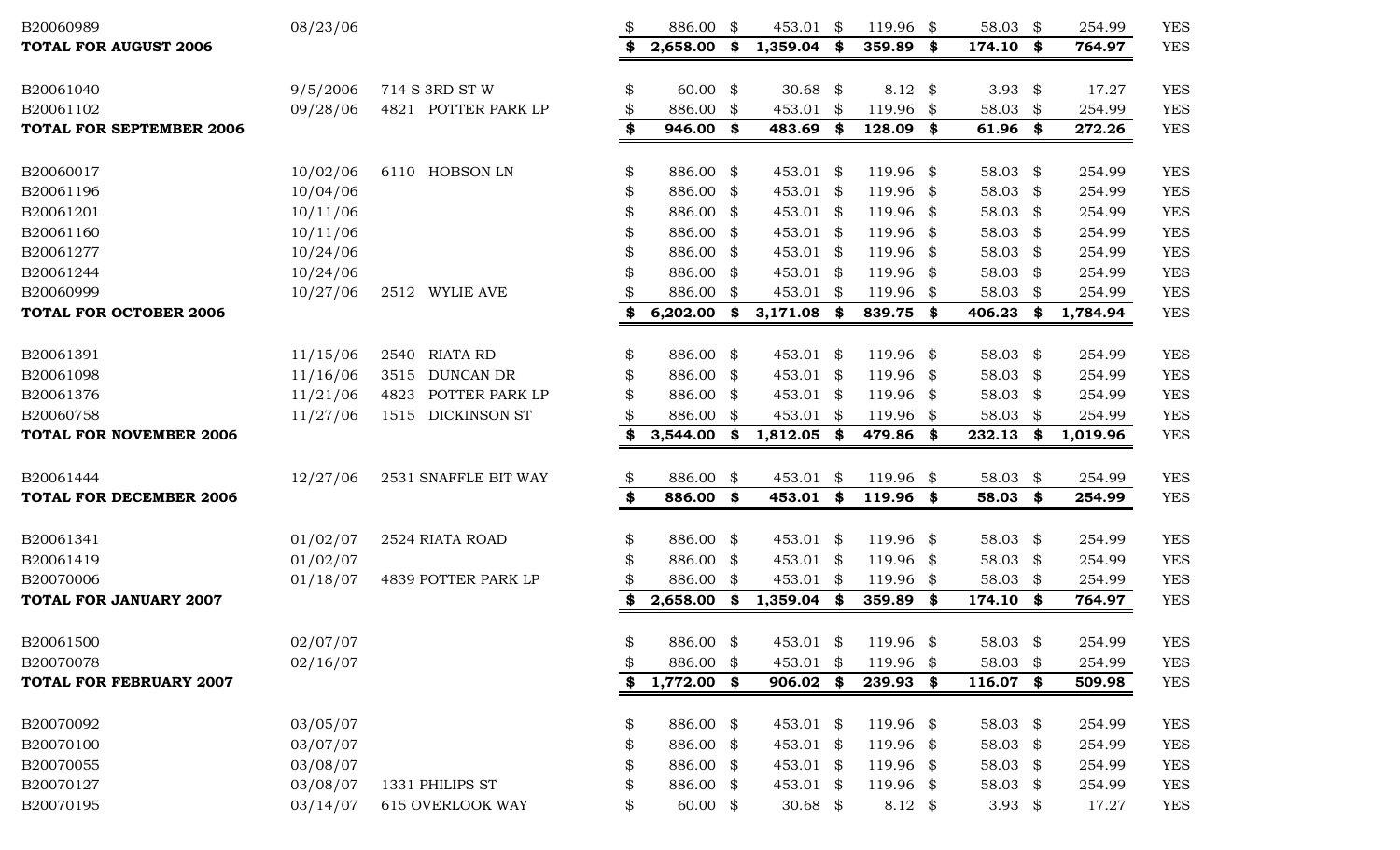## *RESIDENTIAL IMPACT FEE ALLOCATION - Pleasantview Homes*

*2000 to 2499 SQUARE FEET*

| TOTAL FOR MARCH 2007        |          |                          | 3,604.00            | \$   | $1,842.73$ \$          | 487.98 \$           | $236.06$ \$ |     | 1,037.23 | <b>YES</b> |
|-----------------------------|----------|--------------------------|---------------------|------|------------------------|---------------------|-------------|-----|----------|------------|
| B20070276                   | 03/30/07 |                          | \$<br>886.00 \$     |      | 453.01 \$              | 119.96 \$           | 58.03 $$$   |     | 254.99   | <b>YES</b> |
| B20070215                   | 04/03/07 | 4825 POTTER PARK LP      | \$<br>886.00        | \$   | 453.01 \$              | 119.96 \$           | 58.03 \$    |     | 254.99   | <b>YES</b> |
| B20070145                   | 04/09/07 | 6009 HELENA DR           | \$<br>886.00 \$     |      | 453.01 \$              | 119.96 \$           | 58.03 \$    |     | 254.99   | <b>YES</b> |
| B20070298                   | 04/10/07 |                          | 886.00 \$           |      | 453.01 \$              | 119.96 \$           | 58.03       | \$  | 254.99   | <b>YES</b> |
| B20060307                   | 04/16/07 | 2907 DUBLIN ST           | \$<br>145.00        | \$   | 74.14 \$               | $19.63$ \$          | $9.50$ \$   |     | 41.73    | <b>YES</b> |
| B20070295                   | 04/20/07 | 626 S 6TH ST W           | \$<br>314.00        | \$   | $160.55$ \$            | 42.52 $\frac{1}{2}$ | 20.57 \$    |     | 90.37    | <b>YES</b> |
| B20070491                   | 04/23/07 |                          | 886.00              | \$   | 453.01 \$              | 119.96 \$           | 58.03 \$    |     | 254.99   | <b>YES</b> |
| B20070221                   | 04/25/07 |                          | \$<br>886.00        | - \$ | 453.01 \$              | 119.96 \$           | 58.03 \$    |     | 254.99   | <b>YES</b> |
| B20070278                   | 04/26/07 |                          | 886.00              | \$   | 453.01 \$              | 119.96 \$           | 58.03       | -\$ | 254.99   | <b>YES</b> |
| B20070518                   | 04/27/07 |                          | 886.00              | - \$ | 453.01 \$              | 119.96 \$           | 58.03       | \$  | 254.99   | <b>YES</b> |
| <b>TOTAL FOR APRIL 2007</b> |          |                          | 7,547.00            | \$   | 3,858.78 \$1,021.86 \$ |                     | 494.33      | \$  | 2,172.03 | <b>YES</b> |
|                             |          |                          |                     |      |                        |                     |             |     |          |            |
| B20070257                   | 04/30/07 |                          | \$<br>886.00 \$     |      | 453.01 \$              | 119.96 \$           | 58.03       | \$  | 254.99   | <b>YES</b> |
| B20070554                   | 05/02/07 | 2519 LATIGO DR           | \$<br>886.00        | \$   | 453.01 \$              | 119.96 \$           | 58.03       | \$  | 254.99   | <b>YES</b> |
| B20070435                   | 05/02/07 | 3802 LEXINGTON AVE       | 886.00 \$           |      | 453.01 \$              | 119.96 \$           | 58.03 \$    |     | 254.99   | <b>YES</b> |
| B20060301                   | 05/08/07 | 2921 DUBLIN ST           | 145.00              | \$   | 74.14 \$               | $19.63$ \$          | $9.50$ \$   |     | 41.73    | <b>YES</b> |
| B20070517                   | 05/11/07 | 2513 VALLEY VIEW DR      | \$<br>60.00         | - \$ | 30.68 $$$              | 8.12 $\frac{1}{2}$  | 3.93 $$$    |     | 17.27    | <b>YES</b> |
| B20070502                   | 05/15/07 | 303 E KENT AVE           | $116.00$ \$         |      | 59.31 \$               | $15.71$ \$          | $7.60$ \$   |     | 33.38    | <b>YES</b> |
| B20070602                   | 05/16/07 |                          | \$<br>886.00        | \$   | 453.01 \$              | 119.96 \$           | 58.03 \$    |     | 254.99   | <b>YES</b> |
| B20070240                   | 05/17/07 | 316 SOUTH AVE W          | \$<br>198.00 \$     |      | $101.24$ \$            | $26.81$ \$          | 12.97 \$    |     | 56.98    | <b>YES</b> |
| B20070568                   | 05/17/07 | 720 ANGLERS BEND WAY     | \$<br>886.00 \$     |      | 453.01 \$              | 119.96 \$           | 58.03 \$    |     | 254.99   | <b>YES</b> |
| B20070599                   | 05/21/07 | <b>450 E CENTRAL AVE</b> | 117.00              | - \$ | 59.82 \$               | $15.84$ \$          | $7.66$ \$   |     | 33.67    | <b>YES</b> |
| TOTAL FOR MAY 2007          |          |                          | 5,066.00            | \$   | 2,590.25 \$            | 685.94 \$           | 331.82      | \$  | 1,457.99 | <b>YES</b> |
| B20070499                   | 05/30/07 |                          | \$<br>886.00 \$     |      | 453.01 \$              | 119.96 \$           | 58.03       | \$  | 254.99   | <b>YES</b> |
| B20070609                   | 05/31/07 |                          | \$<br>886.00        | - \$ | 453.01 \$              | 119.96 \$           | 58.03 \$    |     | 254.99   | <b>YES</b> |
| B20070692                   | 06/04/07 | <b>646 LONGSTAFF ST</b>  | 145.00 \$           |      | 74.14 \$               | $19.63$ \$          | $9.50$ \$   |     | 41.73    | <b>YES</b> |
| B20070649                   | 06/07/07 |                          | 886.00              | - \$ | 453.01 \$              | 119.96 \$           | 58.03 \$    |     | 254.99   | <b>YES</b> |
| B20070652                   | 06/12/07 |                          | 886.00 \$           |      | 453.01 \$              | 119.96 \$           | 58.03 \$    |     | 254.99   | <b>YES</b> |
| B20070392                   | 06/20/07 | 1306 LINNEA LN           | \$<br>886.00 \$     |      | 453.01 \$              | 119.96 \$           | 58.03 $$$   |     | 254.99   | <b>YES</b> |
| B20070410                   | 06/22/07 | 1926 S 13TH ST W         | \$<br>$116.00$ \$   |      | 59.31 $$$              | $15.71$ \$          | $7.60$ \$   |     | 33.38    | YES        |
| B20070879                   | 06/27/07 |                          | 886.00 \$           |      | 453.01 \$              | 119.96 \$           | 58.03 \$    |     | 254.99   | <b>YES</b> |
| B20070681                   | 06/28/07 | 2347 WYLIE AVE           | 145.00 \$           |      | 74.14 \$               | $19.63$ \$          | $9.50$ \$   |     | 41.73    | YES        |
| <b>TOTAL FOR JUNE 2007</b>  |          |                          | \$<br>$5,722.00$ \$ |      | $2,925.66$ \$          | 774.76 \$           | 374.79 \$   |     | 1,646.79 | <b>YES</b> |
|                             |          |                          |                     |      |                        |                     |             |     |          |            |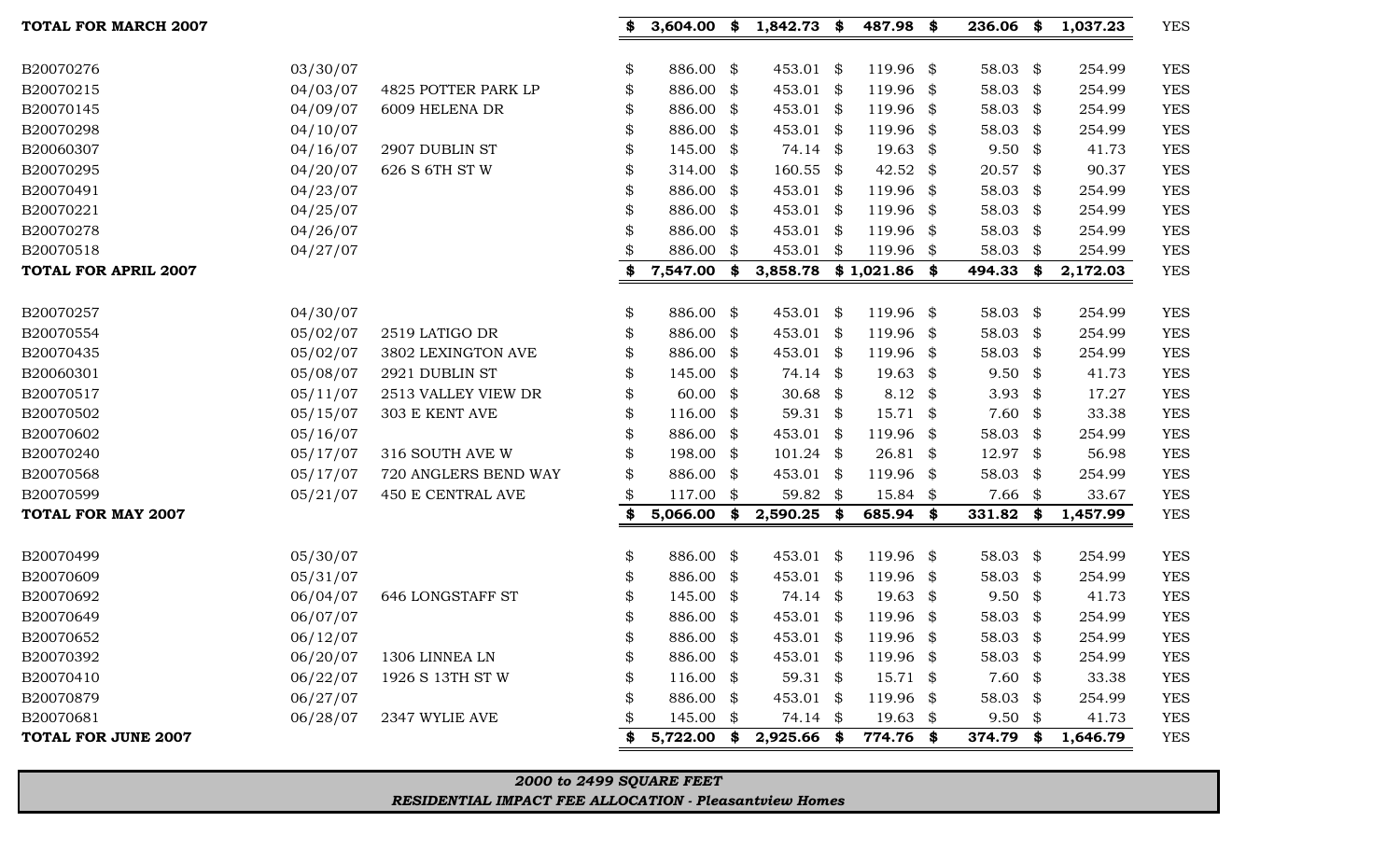|          |                                     |                  | <b>Parks</b>      | Fire              | <b>Police</b>     | <b>Comm Svcs</b>  | 1s                |
|----------|-------------------------------------|------------------|-------------------|-------------------|-------------------|-------------------|-------------------|
|          |                                     |                  | <b>Allocation</b> | <b>Allocation</b> | <b>Allocation</b> | <b>Allocation</b> | <b>Allocation</b> |
| Permit # | <b>Receipt Date Project Address</b> | <b>Total Fee</b> | $0.00\%$          | 27.71%            | 13.40%            | 58.89%            | 100%?             |

**NONE FOR JULY 2006**

**NONE FOR AUGUST 2006**

#### **NONE FOR SEPTEMBER 2006**

| B20061070                      | 10/03/06 | 4019 | CONCORD DR        | 433.00 \$ |        | 19.98     |   | 58.02 \$    | 254.99 | <b>YES</b> |
|--------------------------------|----------|------|-------------------|-----------|--------|-----------|---|-------------|--------|------------|
| B20061083                      | 10/03/06 | 3841 | CONCORD DR        | 433.00 \$ |        | 19.98     |   | 58.02 \$    | 254.99 | <b>YES</b> |
| <b>TOTAL FOR OCTOBER 2006</b>  |          |      |                   | 866.00    | $\sim$ | 239.97    | S | $116.04$ \$ | 509.99 | <b>YES</b> |
|                                |          |      |                   |           |        |           |   |             |        |            |
| B20061323                      | 11/28/06 |      | 3814 CONCORD DR   | 433.00 \$ |        | 119.98 \$ |   | 58.02 \$    | 254.99 | <b>YES</b> |
| B20061321                      | 11/28/06 |      | 3805 STANDISH WAY | 433.00 \$ |        | 19.98     |   | 58.02 \$    | 254.99 | <b>YES</b> |
| <b>TOTAL FOR NOVEMBER 2006</b> |          |      |                   | 866.00 \$ | $\sim$ | 239.97    |   | $116.04$ \$ | 509.99 | <b>YES</b> |

**NONE FOR DECEMBER 2006**

**NONE FOR JANUARY 2007**

#### **NONE FOR FEBRUARY 2007**

| B20070165                   | 03/15/07 | 3834 STANDISH WAY   | ۰ħ | 433.00 \$     | $\overline{\phantom{0}}$ | \$ | 19.98 \$    |      | $58.02$ \$          |     | 254.99   | <b>YES</b> |
|-----------------------------|----------|---------------------|----|---------------|--------------------------|----|-------------|------|---------------------|-----|----------|------------|
| <b>TOTAL FOR MARCH 2007</b> |          |                     |    | 433.00 \$     |                          | S  | 119.98      | - \$ | 58.02               |     | 254.99   | <b>YES</b> |
| <b>NONE FOR APRIL 2007</b>  |          |                     |    |               |                          |    |             |      |                     |     |          |            |
| B20070444                   | 05/02/07 | 3838 LEXINGTON AVE  |    | 433.00 \$     | $\overline{\phantom{0}}$ | \$ | $119.98$ \$ |      | $58.02 \text{ }$ \$ |     | 254.99   | <b>YES</b> |
| B20070441                   | 05/02/07 | 3833 LEXINGTON AVE  |    | 433.00 \$     | $-$                      | \$ | $119.98$ \$ |      | $58.02$ \$          |     | 254.99   | <b>YES</b> |
| B20070442                   | 05/02/07 | 3852 LEXINGTON AVE  |    | 433.00 \$     | $\overline{\phantom{0}}$ | \$ | l 19.98 \$  |      | 58.02 $$$           |     | 254.99   | <b>YES</b> |
| B20070561                   | 05/21/07 | 3827 LANCASTER ROAD |    | 433.00 \$     |                          | S  | 119.98 \$   |      | $58.02$ \$          |     | 254.99   | <b>YES</b> |
| <b>TOTAL FOR MAY 2007</b>   |          |                     |    | $1,732.00$ \$ |                          | S  | 479.94 \$   |      | 232.09              | -86 | 1,019.97 | <b>YES</b> |
| B20070831                   | 06/25/07 | 3924 LANCASTER ROAD |    | 433.00 \$     | $\overline{\phantom{0}}$ | \$ | $119.98$ \$ |      | $58.02$ \$          |     | 254.99   | <b>YES</b> |
| <b>TOTAL FOR JUNE 2007</b>  |          |                     |    | 433.00 \$     |                          | S  | $119.98$ \$ |      | 58.02               |     | 254.99   | <b>YES</b> |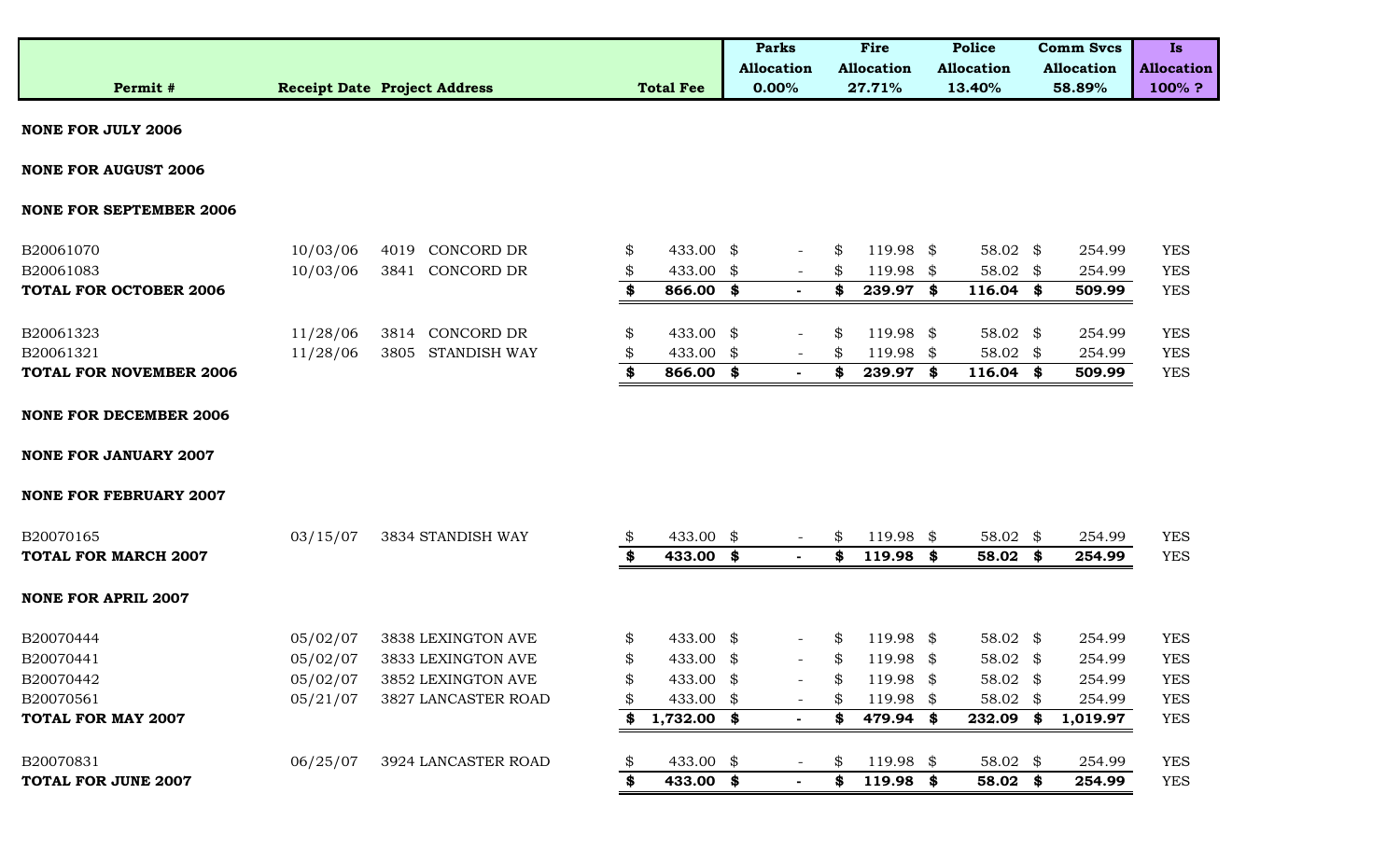## *RESIDENTIAL IMPACT FEE ALLOCATION 2500+ SQUARE FEET*

|                                 |                                     |    |                  | <b>Parks</b>      |      | Fire              | <b>Police</b>      | <b>Comm Svcs</b>  | <b>Is</b>         |
|---------------------------------|-------------------------------------|----|------------------|-------------------|------|-------------------|--------------------|-------------------|-------------------|
|                                 |                                     |    |                  | <b>Allocation</b> |      | <b>Allocation</b> | <b>Allocation</b>  | <b>Allocation</b> | <b>Allocation</b> |
| Permit #                        | <b>Receipt Date Project Address</b> |    | <b>Total Fee</b> | 51.22%            |      | 13.53%            | 6.50%              | 28.75%            | 100%?             |
|                                 |                                     |    |                  |                   |      |                   |                    |                   |                   |
| B20060508<br>07/03/06           |                                     | \$ | 939.00 \$        | 480.96 \$         |      | $127.05$ \$       | 61.04 $$$          | 269.96            | <b>YES</b>        |
| 07/14/06<br>B20060629           |                                     | \$ | 939.00           | \$<br>480.96      | \$   | 127.05            | \$<br>$61.04$ \$   | 269.96            | <b>YES</b>        |
| B20060723<br>07/14/06           |                                     |    | 939.00           | \$<br>480.96      | \$   | 127.05            | \$<br>$61.04$ \$   | 269.96            | <b>YES</b>        |
| <b>TOTAL FOR JULY 2006</b>      |                                     | S  | 2,817.00 \$      | 1,442.87          | SS.  | 381.14            | \$<br>$183.11$ \$  | 809.89            | <b>YES</b>        |
| 08/22/06<br>B20060125           | 410 RAINIER CT                      | \$ | 939.00 \$        | 480.96            | \$   | 127.05 \$         | $61.04$ \$         | 269.96            | <b>YES</b>        |
| 08/23/06<br>B20060932           | 1536 W KENT AVE                     | \$ | 53.00 \$         | $27.15$ \$        |      | $7.17$ \$         | 3.45 $$$           | 15.24             | <b>YES</b>        |
|                                 |                                     |    |                  |                   |      |                   |                    |                   |                   |
| <b>TOTAL FOR AUGUST 2006</b>    |                                     | \$ | 992.00 \$        | 508.10            | \$   | $134.22$ \$       | 64.48 \$           | 285.20            | <b>YES</b>        |
| B20060648<br>08/31/06           | <b>UNIVERSITY AVE</b><br>500        | \$ | 939.00 \$        | 480.96 \$         |      | 127.05 \$         | $61.04$ \$         | 269.96            |                   |
| 09/05/06<br>B20060780           |                                     | \$ | 939.00 \$        | 480.96 \$         |      | 127.05            | \$<br>$61.04$ \$   | 269.96            | <b>YES</b>        |
| 09/13/06<br>B20060907           | SPANISH PEAKS DR<br>409             | S  | 939.00 \$        | 480.96 \$         |      | 127.05            | \$<br>$61.04$ \$   | 269.96            | <b>YES</b>        |
| B20060965<br>09/14/06           | 2122 W GREENOUGH DR                 | \$ | 939.00 \$        | 480.96            | - \$ | 127.05            | \$<br>$61.04$ \$   | 269.96            | <b>YES</b>        |
| 09/14/06<br>B20061099           | 6021 BRUSETT DR                     | \$ | 939.00 \$        | 480.96            | -\$  | 127.05            | \$<br>$61.04$ \$   | 269.96            | <b>YES</b>        |
| B20061120<br>09/19/06           | ANGLERS BEND WAY<br>1111            | \$ | 939.00           | \$<br>480.96 \$   |      | 127.05            | \$<br>$61.04$ \$   | 269.96            | <b>YES</b>        |
| 09/25/06<br>B20060937           |                                     | \$ | 939.00 \$        | 480.96            | - \$ | 127.05 \$         | $61.04$ \$         | 269.96            | <b>YES</b>        |
| 09/27/06<br>B20060945           |                                     |    | 939.00           | \$<br>480.96      | \$   | 127.05            | \$<br>$61.04$ \$   | 269.96            | <b>YES</b>        |
| <b>TOTAL FOR SEPTEMBER 2006</b> |                                     | \$ | 7,512.00         | \$<br>3,847.65    |      | \$1,016.37        | \$<br>488.28 \$    | 2,159.70          | <b>YES</b>        |
|                                 |                                     |    |                  |                   |      |                   |                    |                   |                   |
| B20061182<br>10/04/06           | 4571 HEAVEN'S GATE                  | \$ | 939.00 \$        | 480.96 \$         |      | 127.05 \$         | $61.04$ \$         | 269.96            | <b>YES</b>        |
| 10/10/06<br>B20061173           |                                     | \$ | 939.00           | \$<br>480.96      | - \$ | 127.05            | \$<br>$61.04$ \$   | 269.96            | <b>YES</b>        |
| B20061100<br>10/11/06           | 5202 PRYOR MOUNTAIN CT              | \$ | $939.00$ \$      | 480.96            | - \$ | 127.05 \$         | $61.04$ \$         | 269.96            | <b>YES</b>        |
| 10/17/06<br>B20061150           | 220 AGNES AVE                       | \$ | 53.00 $$$        | 27.15             | \$   | 7.17              | \$<br>3.45 $$$     | 15.24             | <b>YES</b>        |
| B20061308<br>10/18/06           |                                     |    | 939.00           | \$<br>480.96 \$   |      | 127.05 \$         | $61.04$ \$         | 269.96            | <b>YES</b>        |
| B20061307<br>10/18/06           | 533 CLEVELAND ST                    | \$ | 939.00 \$        | 480.96 \$         |      | 127.05 \$         | $61.04$ \$         | 269.96            | <b>YES</b>        |
| 10/19/06<br>B20061266           |                                     | Φ  | 939.00 \$        | 480.96 \$         |      | 127.05 \$         | $61.04$ \$         | 269.96            | <b>YES</b>        |
| B20061183<br>10/24/06           | 518 PATTEE CANYON DR                |    | 53.00 \$         | $27.15$ \$        |      | $7.17$ \$         | 3.45 $\frac{1}{2}$ | 15.24             | <b>YES</b>        |
| <b>TOTAL FOR OCTOBER 2006</b>   |                                     | \$ | $5,740.00$ \$    | $2,940.03$ \$     |      | 776.62 \$         | 373.10 \$          | 1,650.25          | <b>YES</b>        |
| B20061264<br>11/08/06           |                                     | \$ | 939.00 \$        | 480.96 \$         |      | 127.05 \$         | 61.04 $$$          | 269.96            | <b>YES</b>        |
| B20061222<br>11/09/06           |                                     | \$ | 939.00 \$        | 480.96 \$         |      | 127.05 \$         | 61.04 $$$          | 269.96            | <b>YES</b>        |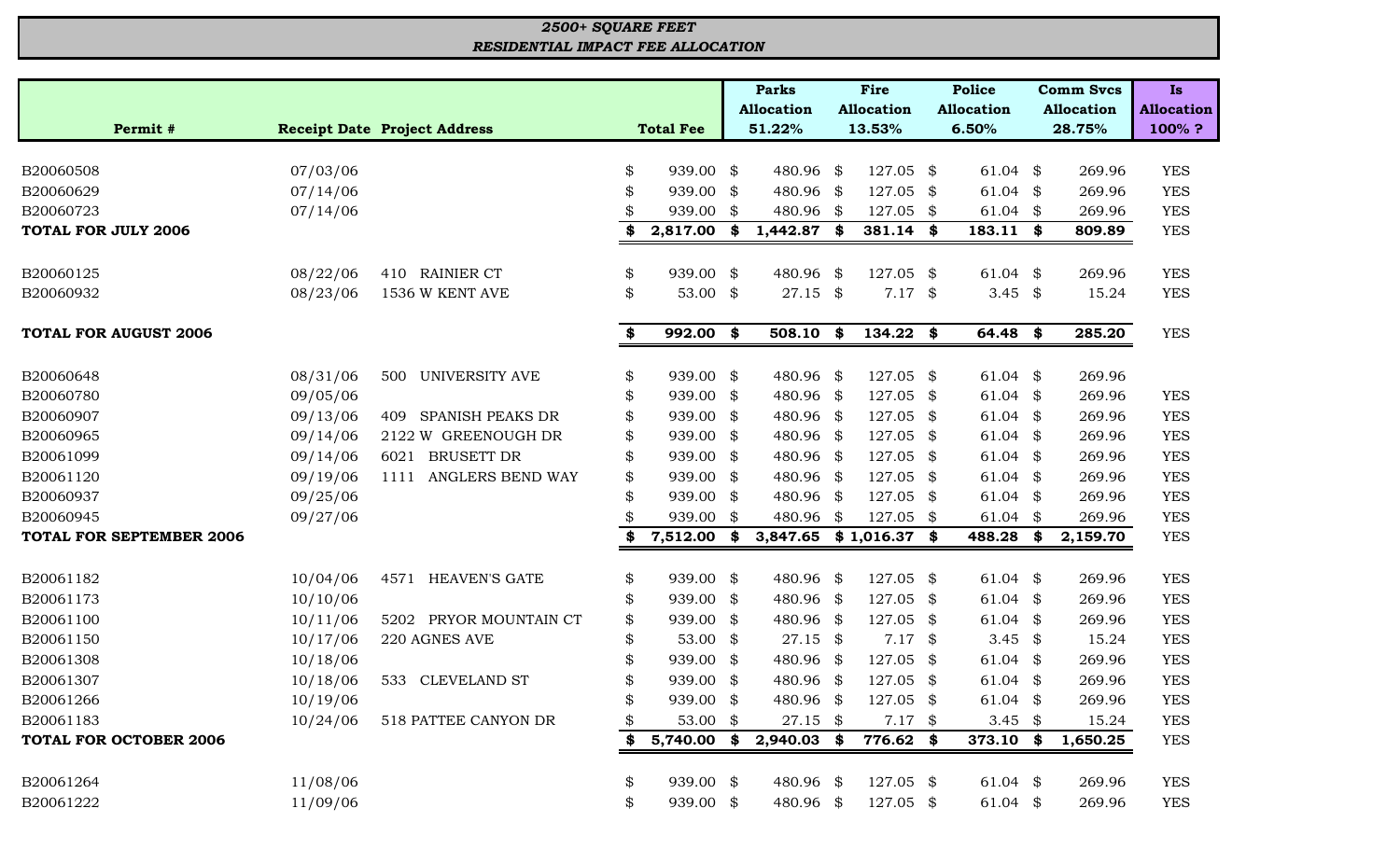| B20061282                      | 11/09/06 | 315 MANSION HEIGHTS DR | \$<br>939.00 \$     | 480.96                   | -\$  | 127.05 \$ |     | 61.04 $\frac{1}{2}$ | 269.96         | <b>YES</b> |
|--------------------------------|----------|------------------------|---------------------|--------------------------|------|-----------|-----|---------------------|----------------|------------|
| B20061310                      | 11/15/06 | 700 S 2ND ST W         | \$<br>53.00 $$$     | $27.15$ \$               |      | 7.17      | \$  | 3.45 $\frac{1}{2}$  | 15.24          | <b>YES</b> |
| B20061336                      | 11/21/06 |                        | \$<br>939.00 \$     | 480.96 \$                |      | 127.05    | \$  | 61.04 $$$           | 269.96         | <b>YES</b> |
| B20061227                      | 11/27/06 |                        | \$<br>939.00 \$     | 480.96 \$                |      | 127.05    | \$  | 61.04 $$$           | 269.96         | <b>YES</b> |
| B20061338                      | 11/28/06 |                        | 939.00 \$           | 480.96 \$                |      | 127.05    | \$  | $61.04$ \$          | 269.96         | <b>YES</b> |
| <b>TOTAL FOR NOVEMBER 2006</b> |          |                        | \$<br>5,687.00      | \$<br>2,912.88           | \$   | 769.45 \$ |     | 369.66              | \$<br>1,635.01 | <b>YES</b> |
| B20061496                      | 12/13/06 |                        | \$<br>939.00 \$     | 480.96                   | \$   | 127.05    | \$  | 61.04 $$$           | 269.96         | <b>YES</b> |
| B20061301                      | 12/14/06 |                        | 939.00 \$           | 480.96                   | \$   | 127.05    | \$  | 61.04 $$$           | 269.96         | <b>YES</b> |
| <b>TOTAL FOR DECEMBER 2006</b> |          |                        | \$<br>1,878.00 \$   | 961.91                   | \$   | 254.09    | \$  | 122.07 \$           | 539.93         | <b>YES</b> |
| B20061043                      | 01/04/07 |                        | \$<br>939.00 \$     | 480.96                   | \$   | 127.05    | \$  | 61.04 $$$           | 269.96         | <b>YES</b> |
| B20061558                      | 01/23/07 | 605 ANGLERS BEND WAY   | \$<br>939.00 \$     | 480.96                   | \$   | 127.05    | \$  | $61.04$ \$          | 269.96         | <b>YES</b> |
| <b>TOTAL FOR JANUARY 2007</b>  |          |                        | \$<br>1,878.00 \$   | 961.91                   | \$   | 254.09    | \$  | 122.07 \$           | 539.93         | <b>YES</b> |
| B20061512                      | 02/05/07 | 3204 CUMMINS WAY       | \$<br>939.00 \$     | 480.96 \$                |      | 127.05    | \$  | 61.04 $$$           | 269.96         | <b>YES</b> |
| B20061273                      | 02/06/07 | 629 ANGLERS BEND WAY   | \$<br>939.00 \$     | 480.96 \$                |      | 127.05    | \$  | 61.04 $$$           | 269.96         | <b>YES</b> |
| B20070061                      | 02/09/07 |                        | \$<br>939.00 \$     | 480.96 \$                |      | 127.05    | \$  | 61.04 $$$           | 269.96         | <b>YES</b> |
| B20060877                      | 02/13/07 |                        | \$<br>939.00 \$     | 480.96 \$                |      | 127.05    | \$  | $61.04$ \$          | 269.96         | <b>YES</b> |
| B20061559                      | 02/16/07 | 617 ANGLERS BEND WAY   | \$<br>939.00 \$     | 480.96 \$                |      | 127.05    | \$  | 61.04 $$$           | 269.96         | <b>YES</b> |
| B20061462                      | 02/22/07 |                        | 939.00 \$           | 480.96 \$                |      | 127.05    | \$  | 61.04 $$$           | 269.96         | <b>YES</b> |
| B20070104                      | 02/27/07 | 5135 CATTLE DR         | 939.00 \$           | 480.96                   | \$   | 127.05    | \$  | 61.04 $$$           | 269.96         | <b>YES</b> |
| <b>TOTAL FOR FEBRUARY 2007</b> |          |                        | \$<br>6,573.00      | \$<br>3,366.69           | \$   | 889.33    | \$  | 427.25              | \$<br>1,889.74 | <b>YES</b> |
| B20070056                      | 03/01/07 |                        | \$<br>939.00 \$     | 480.96 \$                |      | 127.05    | \$  | 61.04 $$$           | 269.96         | <b>YES</b> |
| B20070074                      | 03/07/07 | 109 JUSTUS LANE        | \$<br>939.00 \$     | 480.96 \$                |      | 127.05    | \$  | 61.04 $$$           | 269.96         | <b>YES</b> |
| B20070142                      | 03/09/07 | 2715 CARNOUSTIE WAY    | \$<br>939.00 \$     | 480.96 \$                |      | 127.05    | \$  | 61.04 $$$           | 269.96         | <b>YES</b> |
| B20070227                      | 03/21/07 |                        | \$<br>939.00 \$     | 480.96 \$                |      | 127.05    | \$  | $61.04$ \$          | 269.96         | <b>YES</b> |
| B20070047                      | 03/23/07 | 5203 DUTTON CT         | 939.00 \$           | 480.96 \$                |      | 127.05    | \$  | 61.04 $$$           | 269.96         | <b>YES</b> |
| B20070199                      | 03/26/07 | 2551 LATIGO DR         | 939.00 \$           | 480.96 \$                |      | 127.05 \$ |     | 61.04 $$$           | 269.96         | <b>YES</b> |
| B20070152                      | 03/27/07 |                        | \$<br>939.00 \$     | 480.96                   | \$   | 127.05    | \$  | 61.04 $$$           | 269.96         | YES        |
| B20070065                      | 03/27/07 | 4831 POTTER PARK LP    | \$<br>939.00 \$     | 480.96                   | - \$ | 127.05 \$ |     | 61.04 $$$           | 269.96         | <b>YES</b> |
| <b>TOTAL FOR MARCH 2007</b>    |          |                        | \$<br>$7,512.00$ \$ | $3,847.65$ \$1,016.37 \$ |      |           |     | 488.28 \$           | 2,159.70       | <b>YES</b> |
| B20070183                      | 04/06/07 |                        | \$<br>939.00 \$     | 480.96 \$                |      | 127.05 \$ |     | 61.04 $\frac{1}{2}$ | 269.96         | <b>YES</b> |
| B20070211                      | 04/11/07 | 3242 CUMMINS WAY       | \$<br>939.00 \$     | 480.96 \$                |      | 127.05 \$ |     | 61.04 $$$           | 269.96         | <b>YES</b> |
| B20070390                      | 04/16/07 |                        | \$<br>939.00 \$     | 480.96 \$                |      | 127.05    | -\$ | $61.04$ \$          | 269.96         | <b>YES</b> |
| B20070431                      | 04/17/07 |                        | \$<br>939.00 \$     | 480.96 \$                |      | 127.05    | -\$ | 61.04 $$$           | 269.96         | <b>YES</b> |
| B20070153                      | 04/23/07 |                        | \$<br>939.00 \$     | 480.96 \$                |      | 127.05    | \$  | $61.04$ \$          | 269.96         | <b>YES</b> |
| B20070210                      | 04/23/07 | 2516 RIATA ROAD        | \$<br>939.00 \$     | 480.96 \$                |      | 127.05 \$ |     | 61.04 $\frac{1}{2}$ | 269.96         | <b>YES</b> |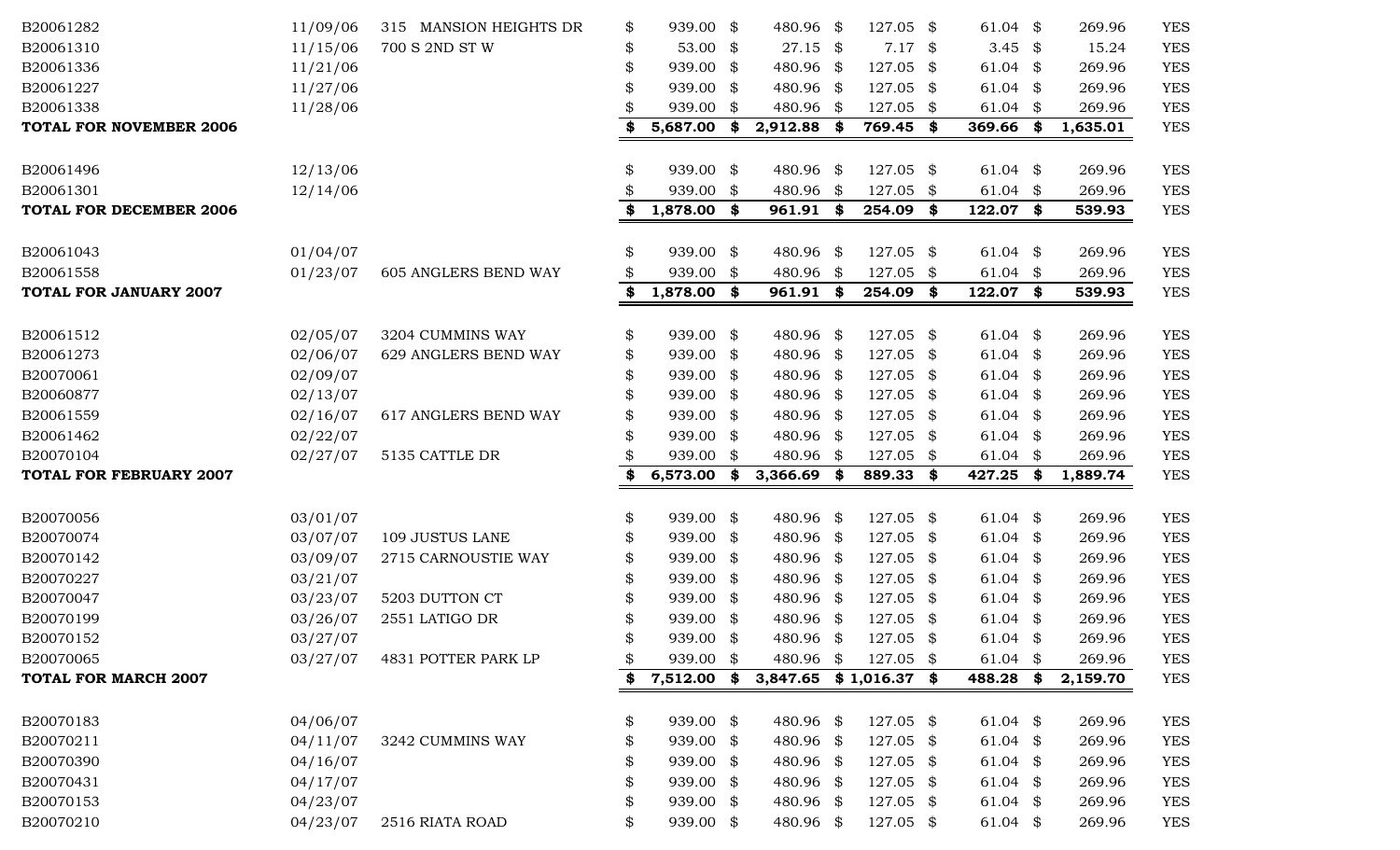|           |          |                     |                            |                |                      | <b>Parks</b>  |      | Fire                                          | <b>Police</b>        | <b>Comm Svcs</b>  | <b>Is</b>         |  |
|-----------|----------|---------------------|----------------------------|----------------|----------------------|---------------|------|-----------------------------------------------|----------------------|-------------------|-------------------|--|
|           |          |                     |                            |                |                      | Allocation    |      | <b>Allocation</b>                             | <b>Allocation</b>    | <b>Allocation</b> | <b>Allocation</b> |  |
|           | Permit # | <b>Receipt Date</b> |                            | Project $\ell$ | <b>Total Fee</b>     | 51.16%        |      | 13.60%                                        | 6.44%                | 28.80%            | $100\%$ ?         |  |
|           |          |                     |                            |                |                      |               |      |                                               |                      |                   |                   |  |
| B20060458 |          | 07/06/06            | <b>GREAT NORTHERN</b>      |                | $3,354.00$ \$<br>SS. | 1,715.91 \$   |      | 456.14 \$                                     | $216.00 \text{ }$ \$ | 965.95            | <b>YES</b>        |  |
| B20060459 |          | 07/06/06            | <b>GREAT NORTHERN</b>      |                | $5,031.00$ \$<br>\$  | $2,573.86$ \$ |      | 684.22 \$                                     | 324.00 $\frac{1}{2}$ | 1,448.93          | <b>YES</b>        |  |
| B20060457 |          | 07/06/06            | <b>GREAT NORTHERN</b>      |                | $$10,062.00$ \$      |               |      | 5,147.72 $\frac{1}{2}$ 1,368.43 $\frac{1}{2}$ | 647.99 \$            | 2,897.86          | <b>YES</b>        |  |
| B20060756 |          | 07/18/06            |                            |                | $1,118.00$ \$<br>\$  | 571.97        | - \$ | $152.05$ \$                                   | $72.00$ \$           | 321.98            | <b>YES</b>        |  |
| B20060549 |          | 07/25/06            |                            |                | $1,118.00$ \$<br>\$  | 571.97 \$     |      | $152.05$ \$                                   | $72.00$ \$           | 321.98            | <b>YES</b>        |  |
| B20060789 |          | 07/27/06            | 803<br><b>SCHILLING ST</b> |                | $1,118.00$ \$<br>\$. | 571.97        | - \$ | $152.05$ \$                                   | $72.00$ \$           | 321.98            | <b>YES</b>        |  |
| B20051157 |          | 07/28/06            | EVERARD CT<br>2210         |                | $1,118.00$ \$        | 571.97        | - \$ | $152.05$ \$                                   | 72.00 \$             | 321.98            | <b>YES</b>        |  |
|           |          |                     |                            |                |                      |               |      |                                               |                      |                   |                   |  |

## *RESIDENTIAL IMPACT FEE ALLOCATION ALL OTHER RESIDENTIAL*

| B20070122                   | 04/24/07 |                             | \$ | 939.00 \$     |      | 480.96 \$     | $127.05$ \$    | 61.04 $$$           |      | 269.96   | <b>YES</b> |
|-----------------------------|----------|-----------------------------|----|---------------|------|---------------|----------------|---------------------|------|----------|------------|
| B20070159                   | 04/24/07 |                             |    | 939.00        | - \$ | 480.96 \$     | 127.05 \$      | 61.04               | - \$ | 269.96   | <b>YES</b> |
| <b>TOTAL FOR APRIL 2007</b> |          |                             |    | 7,512.00      | - \$ | 3,847.65      | $$1,016.37$ \$ | 488.28              | \$   | 2,159.70 | <b>YES</b> |
|                             |          |                             |    |               |      |               |                |                     |      |          |            |
| B20070281                   | 04/30/07 |                             | \$ | $939.00$ \$   |      | 480.96 \$     | $127.05$ \$    | $61.04$ \$          |      | 269.96   | <b>YES</b> |
| B20070516                   | 05/01/07 | 6013 AVON LANE              |    | 939.00 \$     |      | 480.96 \$     | 127.05 \$      | $61.04$ \$          |      | 269.96   | <b>YES</b> |
| B20070533                   | 05/01/07 | 5204 HORN ROAD              | \$ | 939.00 \$     |      | 480.96 \$     | $127.05$ \$    | $61.04$ \$          |      | 269.96   | <b>YES</b> |
| B20070514                   | 05/02/07 | 8708 FRESCUE CT             | S  | 939.00 \$     |      | 480.96 \$     | 127.05 \$      | $61.04$ \$          |      | 269.96   | <b>YES</b> |
| B20070537                   | 05/02/07 | <b>SNAFFLE BIT WAY</b>      | \$ | 939.00 \$     |      | 480.96 \$     | 127.05 \$      | 61.04 $$$           |      | 269.96   | <b>YES</b> |
| B20070305                   | 05/03/07 |                             | \$ | 939.00 \$     |      | 480.96 \$     | 127.05 \$      | 61.04 $\frac{1}{2}$ |      | 269.96   | <b>YES</b> |
| B20070126                   | 05/07/07 |                             | S  | 939.00 \$     |      | 480.96 \$     | 127.05 \$      | 61.04 $$$           |      | 269.96   | <b>YES</b> |
| B20070506                   | 05/09/07 | 2616 MUIRFIELD CT           | \$ | 939.00 \$     |      | 480.96 \$     | 127.05 \$      | 61.04 $$$           |      | 269.96   | <b>YES</b> |
| B20070310                   | 05/16/07 |                             |    | 939.00 \$     |      | 480.96 \$     | 127.05 \$      | $61.04$ \$          |      | 269.96   | <b>YES</b> |
| B20070579                   | 05/25/07 |                             |    | 939.00 \$     |      | 480.96 \$     | 127.05 \$      | $61.04$ \$          |      | 269.96   | <b>YES</b> |
| B20070310                   | 05/31/07 |                             |    | $(939.00)$ \$ |      | $(480.96)$ \$ | $(127.05)$ \$  | $(61.04)$ \$        |      | (269.96) | <b>YES</b> |
| <b>TOTAL FOR MAY 2007</b>   |          |                             |    | 8,451.00      | - \$ | 4,328.60      | $$1,143.42$ \$ | 549.32              |      | 2,429.66 | <b>YES</b> |
|                             |          |                             |    |               |      |               |                |                     |      |          |            |
| B20070268                   | 06/01/07 |                             | \$ | 939.00 \$     |      | 480.96 \$     | $127.05$ \$    | $61.04$ \$          |      | 269.96   | <b>YES</b> |
| B20070504                   | 06/05/07 | <b>653 ANGLERS BEND WAY</b> | \$ | 939.00 \$     |      | 480.96 \$     | 127.05 \$      | $61.04$ \$          |      | 269.96   | <b>YES</b> |
| B20070807                   | 06/14/07 | 1125 HELEN AVE              | \$ | 939.00 \$     |      | 480.96 \$     | $127.05$ \$    | 61.04 $$$           |      | 269.96   | <b>YES</b> |
| B20070834                   | 06/20/07 |                             | S  | 939.00 \$     |      | 480.96 \$     | 127.05 \$      | 61.04 $$$           |      | 269.96   | <b>YES</b> |
| B20070849                   | 06/22/07 | 6019 AVON LANE              |    | 939.00 \$     |      | 480.96 \$     | 127.05 \$      | 61.04 $$$           |      | 269.96   | <b>YES</b> |
| B20070788                   | 06/28/07 | 5102 HORN ROAD              |    | 939.00 \$     |      | 480.96 \$     | 127.05 \$      | 61.04 $$$           |      | 269.96   | <b>YES</b> |
| B20070808                   | 06/28/07 | 641 ANGLERS BEND WAY        |    | 939.00 \$     |      | 480.96 \$     | 127.05 \$      | 61.04               | - \$ | 269.96   | <b>YES</b> |
| <b>TOTAL FOR JUNE 2007</b>  |          |                             | \$ | 6,573.00      | \$   | 3,366.69      | \$<br>889.33   | \$<br>427.25        | \$   | 1,889.74 | <b>YES</b> |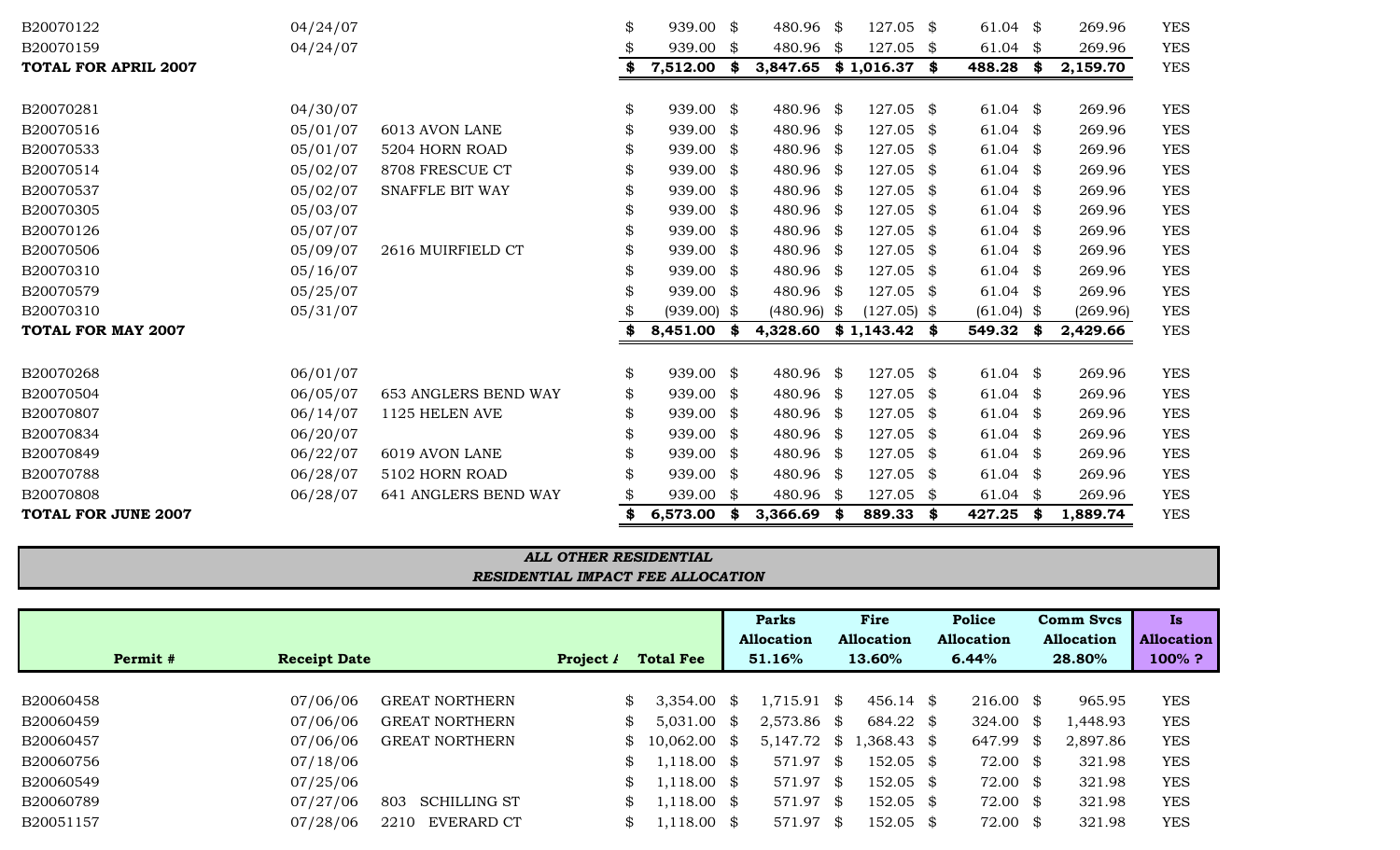| B20051238                       | 08/17/06 | 1305 MONTANA AVE     | \$<br>$(6,708.00)$ \$ | $(3,431.81)$ \$                        | $(912.29)$ \$           | $(432.00)$ \$ |     | (1,931.90) | <b>YES</b> |
|---------------------------------|----------|----------------------|-----------------------|----------------------------------------|-------------------------|---------------|-----|------------|------------|
| B20060652                       | 08/10/06 | 2118 STRAND AVE      | \$<br>$145.00$ \$     | 74.18 \$                               | 19.72 $\frac{1}{2}$     | $9.34$ \$     |     | 41.76      | <b>YES</b> |
| B20060817                       | 08/14/06 | 744 PALMER ST        | 543.00 \$             | 277.80 \$                              | 73.85 \$                | 34.97 \$      |     | 156.38     | <b>YES</b> |
| B20051238                       | 08/17/06 | 1305 MONTANA AVE     | $6,708.00$ \$         | 3,431.81 \$                            | 912.29 \$               | 432.00 \$     |     | 1,931.90   | <b>YES</b> |
| B20060935                       | 08/30/06 | 634 S 6TH ST W       | $145.00$ \$           | 74.18 \$                               | 19.72 \$                | $9.34$ \$     |     | 41.76      | <b>YES</b> |
| <b>TOTAL FOR AUGUST 2006</b>    |          |                      | \$<br>833.00 \$       | 426.16 \$                              | $113.29$ \$             | $53.65$ \$    |     | 239.90     | <b>YES</b> |
|                                 |          |                      |                       |                                        |                         |               |     |            |            |
| B20051238                       | 08/31/06 | 1305 MONTANA AVE     | \$<br>$6,708.00$ \$   | 3,431.81 \$                            | 912.29 \$               | 432.00 \$     |     | 1,931.90   | <b>YES</b> |
| B20060984                       | 09/06/06 | 1831 S A&B 09TH ST W | \$<br>$1,118.00$ \$   | 571.97 \$                              | 152.05 \$               | 72.00 \$      |     | 321.98     | <b>YES</b> |
| B20060865                       | 09/06/06 | 1316 COOPER ST       | $1,118.00$ \$         | 571.97 \$                              | 152.05 \$               | 72.00 \$      |     | 321.98     | <b>YES</b> |
| B20060707                       | 09/08/06 |                      | $2,236.00$ \$         | $1,143.94$ \$                          | 304.10 $\frac{1}{2}$    | 144.00 \$     |     | 643.97     | <b>YES</b> |
| B20060885                       | 09/21/06 | 700 EDITH ST         | 198.00 \$             | $101.30$ \$                            | $26.93$ \$              | 12.75         | -\$ | 57.02      | <b>YES</b> |
| B20060983                       | 09/25/06 | 2415 ERNEST AVE      | $1,118.00$ \$         | 571.97 \$                              | 152.05 \$               | 72.00 \$      |     | 321.98     | <b>YES</b> |
| <b>TOTAL FOR SEPTEMBER 2006</b> |          |                      | \$12,496.00           | \$<br>6,392.95 \$1,699.46 \$           |                         | 804.74        | \$  | 3,598.85   | <b>YES</b> |
|                                 |          |                      |                       |                                        |                         |               |     |            |            |
| B20061188                       | 10/10/06 | 1534 MANSFIELD AVE   | \$<br>198.00 \$       | $101.30$ \$                            | $26.93$ \$              | $12.75$ \$    |     | 57.02      | <b>YES</b> |
| B20061193                       | 10/26/06 |                      | $1,118.00$ \$         | 571.97 \$                              | 152.05 \$               | 72.00 \$      |     | 321.98     | <b>YES</b> |
| <b>TOTAL FOR OCTOBER 2006</b>   |          |                      | \$<br>$1,316.00$ \$   | 673.27 \$                              | 178.98 \$               | 84.75 \$      |     | 379.01     | <b>YES</b> |
| B20060379                       | 11/20/06 | 2342 BURLINGTON AVE  | \$<br>$6,708.00$ \$   | $3,431.81$ \$                          | 912.29 \$               | 432.00 \$     |     | 1,931.90   | <b>YES</b> |
| B20060865                       | 11/28/06 | 1316 COOPER ST       | $(1,062.10)$ \$       | $(543.37)$ \$                          | $(144.45)$ \$           | $(68.40)$ \$  |     | (305.88)   | <b>YES</b> |
| <b>TOTAL FOR NOVEMBER 2006</b>  |          |                      | \$<br>5,645.90        | \$<br>2,888.44 \$                      | 767.84 \$               | 363.60        | \$  | 1,626.02   | <b>YES</b> |
|                                 |          |                      |                       |                                        |                         |               |     |            |            |
| B20060665                       | 12/11/06 | 4401 ADDINGTON       | \$<br>201.00 \$       | $102.83$ \$                            | $27.34$ \$              | $12.94$ \$    |     | 57.89      | <b>YES</b> |
| <b>TOTAL FOR DECEMBER 2006</b>  |          |                      | \$<br>201.00 \$       | $102.83$ \$                            | $27.34$ \$              | $12.94$ \$    |     | 57.89      | <b>YES</b> |
|                                 |          |                      |                       |                                        |                         |               |     |            |            |
| B20060815                       | 01/08/07 | 2209 S 12TH ST W     | \$<br>$2,236.00$ \$   | $1,143.94$ \$                          | 304.10 $\frac{1}{9}$    | 144.00 \$     |     | 643.97     | <b>YES</b> |
| B20060811                       | 01/08/07 | 2211 S 12TH ST W     | \$<br>$2,236.00$ \$   | $1,143.94$ \$                          | 304.10 $\frac{1}{2}$    | 144.00 \$     |     | 643.97     | <b>YES</b> |
| B20070021                       | 01/08/07 | 2209 S 12TH ST W     | \$<br>$141.18$ \$     | $72.23$ \$                             | $19.20$ \$              | $9.09$ \$     |     | 40.66      | <b>YES</b> |
| B20061477                       | 01/09/07 |                      | \$<br>198.00 \$       | $101.30$ \$                            | 26.93 \$                | 12.75 \$      |     | 57.02      | <b>YES</b> |
| <b>TOTAL FOR JANUARY 2007</b>   |          |                      | \$                    | 4,811.18 \$ 2,461.40 \$                | 654.32 \$               | 309.84        | \$  | 1,385.62   | <b>YES</b> |
|                                 |          |                      |                       |                                        |                         |               |     |            |            |
| B20060016                       | 02/06/07 | 2801 DUBLIN ST       | \$<br>$113.00$ \$     | 57.81 $$$                              | $15.37$ \$              | $7.28$ \$     |     | 32.54      | <b>YES</b> |
| B20061007                       | 02/13/07 | 925 LILAC ST         | \$<br>201.00 \$       | $102.83$ \$                            | $27.34$ \$              | $12.94$ \$    |     | 57.89      | <b>YES</b> |
| B20070048                       | 02/21/07 | 414 MADISON ST       | $1,118.00$ \$         | 571.97 \$                              | 152.05 \$               | 72.00 \$      |     | 321.98     | <b>YES</b> |
| B20061042                       | 02/26/07 |                      | \$<br>18,447.00 \$    |                                        | 9,437.49 \$ 2,508.79 \$ | $1,187.99$ \$ |     | 5,312.74   | <b>YES</b> |
| <b>TOTAL FOR FEBRUARY 2007</b>  |          |                      |                       | $$19,879.00 \$10,170.10 \$2,703.54 \$$ |                         | $1,280.21$ \$ |     | 5,725.15   | <b>YES</b> |

**TOTAL FOR JULY 2006 \$ 22,919.00 \$ 11,725.36 \$ 3,116.98 \$ 1,475.98 \$ 6,600.67** YES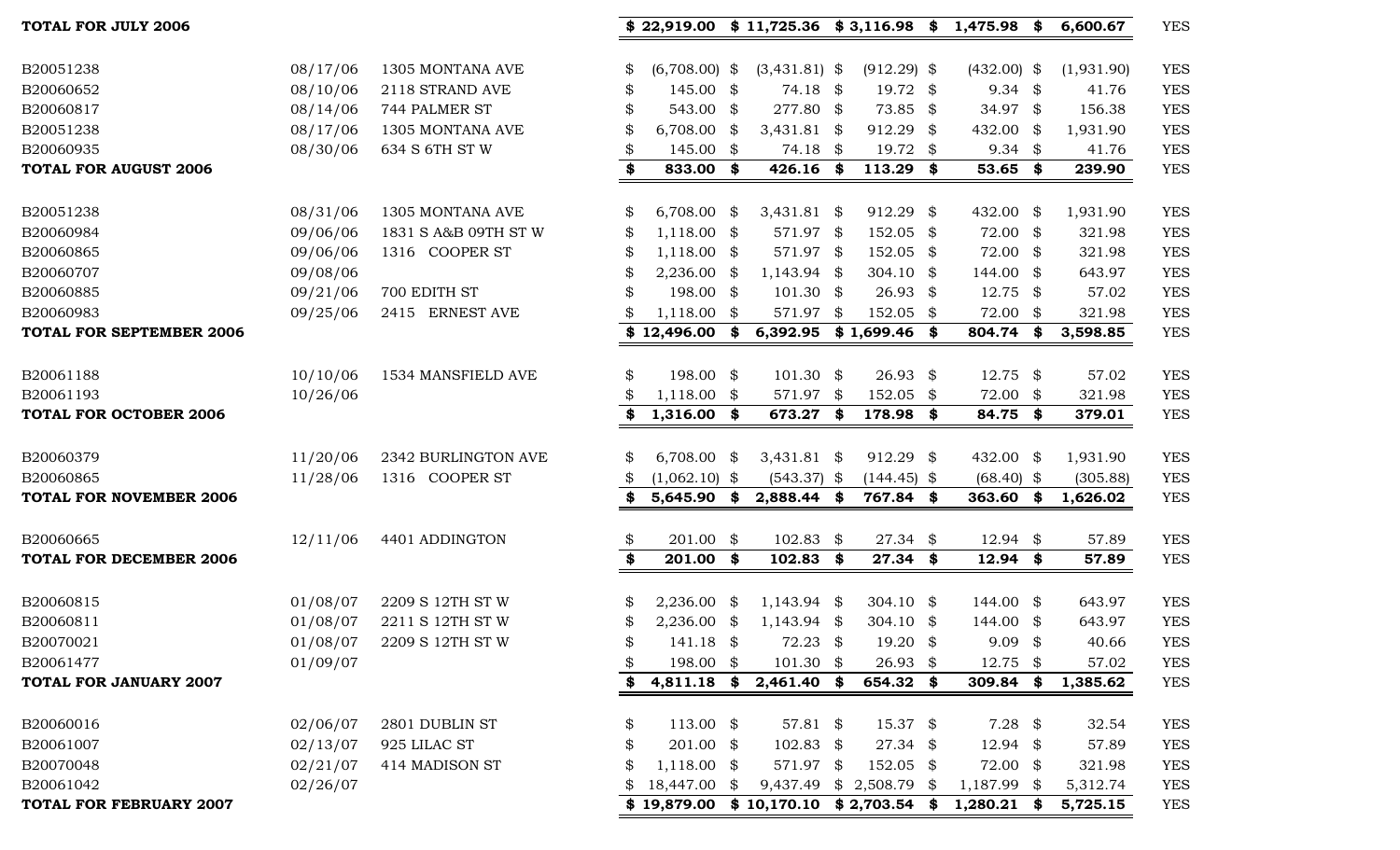| B20061466                   | 02/28/07 | 3010 TINA AVE    | $\mathbb{S}$ | $3,354.00$ \$ | $1,715.91$ \$ |     | $456.14$ \$          |      | $216.00 \text{ }$ \$ |     | 965.95   | <b>YES</b> |
|-----------------------------|----------|------------------|--------------|---------------|---------------|-----|----------------------|------|----------------------|-----|----------|------------|
| B20061469                   | 02/28/07 | 3014 TINA AVE    | \$           | $5,031.00$ \$ | 2,573.86 \$   |     | 684.22 \$            |      | 324.00 \$            |     | 1,448.93 | <b>YES</b> |
| B20070134                   | 03/16/07 | 1939 IDAHO ST    |              | $1,118.00$ \$ | 571.97        | SS. | $152.05$ \$          |      | 72.00 \$             |     | 321.98   | <b>YES</b> |
| <b>TOTAL FOR MARCH 2007</b> |          |                  |              | $9,503.00$ \$ | 4,861.73      |     | \$1,292.41           | - 86 | 611.99               | -86 | 2,736.86 | <b>YES</b> |
| <b>NONE FOR APRIL 2007</b>  |          |                  |              |               |               |     |                      |      |                      |     |          |            |
| B20070317                   | 05/23/07 | 2222 B BULEN ST  | \$           | $1,118.00$ \$ | 571.97 \$     |     | $152.05$ \$          |      | 72.00 \$             |     | 321.98   | <b>YES</b> |
| B20061557                   | 05/29/07 | 224 INEZ ST      |              | $1,118.00$ \$ | 571.97 \$     |     | 152.05 \$            |      | $72.00$ \$           |     | 321.98   | <b>YES</b> |
| <b>TOTAL FOR MAY 2007</b>   |          |                  |              | $2,236.00$ \$ | $1,143.94$ \$ |     | $304.10$ \$          |      | 144.00 \$            |     | 643.97   | <b>YES</b> |
| B20070890                   | 06/28/07 | 2203 S 12TH ST W | \$           | $2,236.00$ \$ | $1,143.94$ \$ |     | $304.10 \text{ }$ \$ |      | 144.00 \$            |     | 643.97   | <b>YES</b> |
| B20070930                   | 06/28/07 | 2205 S 12TH ST W |              | $2,236.00$ \$ | $1,143.94$ \$ |     | 304.10 $\frac{1}{2}$ |      | $144.00 \text{ }$ \$ |     | 643.97   | <b>YES</b> |
| TOTAL FOR JUNE 2007         |          |                  |              | $4,472.00$ \$ | $2,287.88$ \$ |     | $608.19$ \$          |      | 288.00               |     | 1,287.94 | <b>YES</b> |
|                             |          |                  |              |               |               |     |                      |      |                      |     |          |            |

## *COMMERCIAL/SHOP CENTER IMPACT FEE ALLOCATION <50,000 SQUARE FEET*

|                                 |          |                                     |                   |      | Fire<br><b>Allocation</b> |    | <b>Police</b><br><b>Allocation</b> |      | <b>Comm Svcs</b><br><b>Allocation</b> | Is<br><b>Allocation</b> |
|---------------------------------|----------|-------------------------------------|-------------------|------|---------------------------|----|------------------------------------|------|---------------------------------------|-------------------------|
| Permit #                        |          | <b>Receipt Date Project Address</b> | <b>Total Fee</b>  |      | 29.84%                    |    | 17.74%                             |      | 52.42%                                | 100%?                   |
| <b>NONE FOR JULY 2006</b>       |          |                                     |                   |      |                           |    |                                    |      |                                       |                         |
| B20051440                       | 08/22/06 | 403 RUSSELL ST                      | \$<br>$341.74$ \$ |      | $101.98$ \$               |    | $60.62 \text{ }$ \$                |      | 179.14                                | <b>YES</b>              |
| B20060829                       | 08/28/06 | 2615 CONNERY WAY                    | $3,024.00$ \$     |      | $902.36$ \$               |    | 536.46                             | SS.  | 1,585.18                              | <b>YES</b>              |
| <b>TOTAL FOR AUGUST 2006</b>    |          |                                     | 3,365.74          | \$   | 1,004.34                  | S. | 597.08                             | S    | 1,764.32                              | <b>YES</b>              |
| B20060711                       | 09/14/06 | 2100 BROOKS ST                      | 7,350.72          | S.   | 2,193.45                  | \$ | 1,304.02                           | \$   | 3,853.25                              | <b>YES</b>              |
| <b>TOTAL FOR SEPTEMBER 2006</b> |          |                                     | 7,350.72          | -8   | 2,193.45                  |    | \$1,304.02                         |      | 3,853.25                              | <b>YES</b>              |
| B20060856                       | 10/06/06 |                                     | \$<br>4,428.29    | - \$ | $1,321.40$ \$             |    | 785.58                             | \$   | 2,321.31                              | <b>YES</b>              |
| B20061015                       | 10/06/06 |                                     | \$<br>8,516.32    | \$   | 2,541.27                  | \$ | 1,510.80                           | \$   | 4,464.25                              | <b>YES</b>              |
| B20050499                       | 10/17/06 | 3102 W BROADWAY                     | \$<br>741.30 \$   |      | $221.20$ \$               |    | 131.51                             | -SS  | 388.59                                | <b>YES</b>              |
| B20061050                       | 10/17/06 | 805 N RUSSELL ST                    | $3,795.24$ \$     |      | $1,132.50$ \$             |    | 673.28                             | - \$ | 1,989.46                              | <b>YES</b>              |
| <b>TOTAL FOR OCTOBER 2006</b>   |          |                                     | \$17,481.15       | \$   | 5,216.38                  |    | \$3,101.16                         | SS.  | 9,163.62                              | <b>YES</b>              |
| B20061365                       | 11/01/06 | 2400 PALMER ST                      | \$<br>245.70 \$   |      | $73.32$ \$                |    | 43.59                              | \$   | 128.80                                | <b>YES</b>              |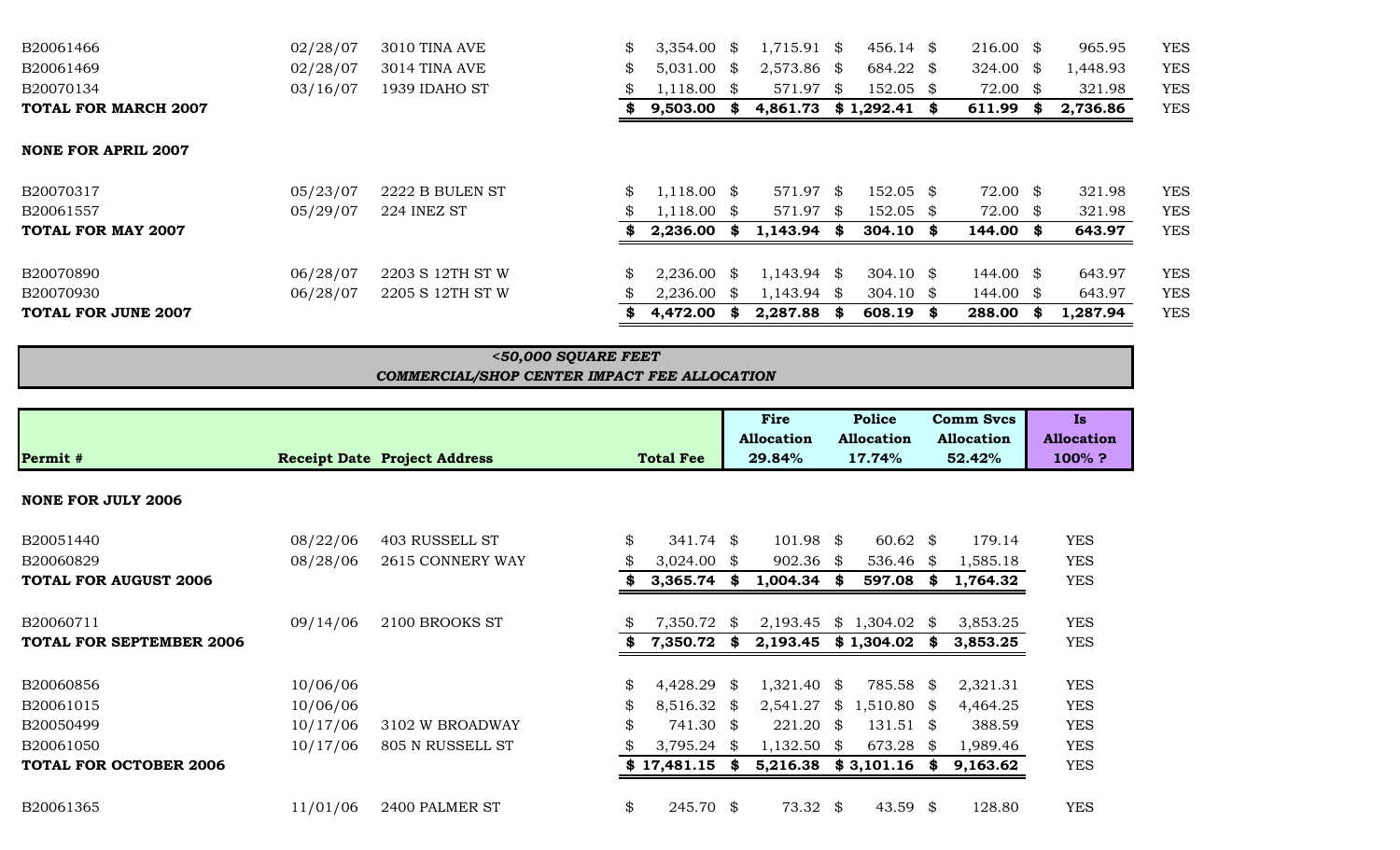| B20061177                      | 11/01/06 | 2975 STOCKYARD ROAD | \$<br>5,426.93 \$   | 1,619.40       | - \$ | 962.74 \$      | 2,844.80 | <b>YES</b> |
|--------------------------------|----------|---------------------|---------------------|----------------|------|----------------|----------|------------|
| B20061176                      | 11/01/06 | 2975 STOCKYARD ROAD | \$<br>5,426.93 \$   | 1,619.40       | \$   | 962.74 \$      | 2,844.80 | <b>YES</b> |
| B20061161                      | 11/13/06 |                     | $7,504.54$ \$       | 2,239.35       |      | $$1,331.31$ \$ | 3,933.88 | <b>YES</b> |
| <b>TOTAL FOR NOVEMBER 2006</b> |          |                     | $$18,604.10$ \$     | 5,551.46       |      | $$3,300.37$ \$ | 9,752.27 | <b>YES</b> |
| B20061141                      | 11/30/06 | 520 BROOKS ST       | 5,608.23            | \$<br>1,673.50 | \$   | 994.90 \$      | 2,939.83 |            |
| <b>TOTAL FOR DECEMBER 2006</b> |          |                     | $$5,608.23$ \$      | $1,673.50$ \$  |      | 994.90 \$      | 2,939.83 | <b>YES</b> |
| <b>NONE FOR JANUARY 2007</b>   |          |                     |                     |                |      |                |          |            |
| B20060988                      | 02/06/07 | 32 CAMPUS DR        | \$<br>150.29 \$     | 44.85 \$       |      | $26.66$ \$     | 78.78    | <b>YES</b> |
| B20060778                      | 02/08/07 | 337 E BROADWAY      | \$<br>649.76 \$     | 193.89         | \$   | $115.27$ \$    | 340.60   | <b>YES</b> |
| <b>TOTAL FOR FEBRUARY 2007</b> |          |                     | \$<br>800.05 \$     | 238.73         | \$   | 141.93 \$      | 419.39   | <b>YES</b> |
| B20050868                      | 03/07/07 | 1410 RUSSELL ST     | \$<br>257.52 \$     | 76.84 \$       |      | 45.68 \$       | 134.99   | <b>YES</b> |
| B20061152                      | 03/07/07 | 2420 N RESERVE ST   | \$<br>$6,680.13$ \$ | 1,993.35       |      | $$1,185.06$ \$ | 3,501.72 | <b>YES</b> |
| B20070095                      | 03/09/07 | 2404 MCDONALD AVE   | \$<br>522.29 \$     | 155.85         | \$   | $92.65$ \$     | 273.78   | <b>YES</b> |
| B20070033                      | 03/27/07 | 2301 S GRANT ST     | 188.98 \$           | 56.39 \$       |      | 33.53 $$$      | 99.06    | <b>YES</b> |
| <b>TOTAL FOR MARCH 2007</b>    |          |                     | 7,648.92            | \$<br>2,282.44 |      | $$1,356.92$ \$ | 4,009.56 | <b>YES</b> |
| B20070066                      | 03/30/07 | 3011 LATIMOR ST     | \$<br>1,448.39 \$   | $432.20$ \$    |      | 256.94 \$      | 759.25   | <b>YES</b> |
| B20061502                      | 04/18/07 | 1715 RESERVE ST     | \$<br>3,356.93 \$   | 1,001.71       | \$   | 595.52 \$      | 1,759.70 | <b>YES</b> |
| <b>TOTAL FOR APRIL 2007</b>    |          |                     | \$<br>4,805.32 \$   | $1,433.91$ \$  |      | 852.46 \$      | 2,518.95 | <b>YES</b> |
| B20070455                      | 05/21/07 | 201 N RUSSELL ST    | \$<br>130.07 \$     | 38.81 $$$      |      | $23.07$ \$     | 68.18    | <b>YES</b> |
| B20070255                      | 05/22/07 | 1268 BANDMANN TRL   | \$<br>$1,071.36$ \$ | 319.69         | - \$ | 190.06 \$      | 561.61   | <b>YES</b> |
| B20070386                      | 05/23/07 | 8500 MULLAN ROAD    | 525.33 $$$          | 156.76 \$      |      | 93.19 \$       | 275.38   | <b>YES</b> |
| <b>TOTAL FOR MAY 2007</b>      |          |                     | \$<br>$1,726.76$ \$ | 515.27         | \$   | $306.33$ \$    | 905.17   | <b>YES</b> |
| B20070424                      | 06/22/07 | 127 W ALDER ST      | \$<br>457.31 \$     | 136.46 \$      |      | $81.13$ \$     | 239.72   | <b>YES</b> |
| B20070812                      | 06/25/07 | 1101 SOUTH AVE W    | 1,468.00 \$         | 438.05         | \$   | 260.42 \$      | 769.53   | <b>YES</b> |
| <b>TOTAL FOR JUNE 2007</b>     |          |                     | $1,925.31$ \$       | 574.51 \$      |      | 341.55 \$      | 1,009.25 | <b>YES</b> |
|                                |          |                     |                     |                |      |                |          |            |

| $<$ 25,000 SQUARE FEET                     |            |                   |                  |  |                   |  |  |  |  |  |  |  |
|--------------------------------------------|------------|-------------------|------------------|--|-------------------|--|--|--|--|--|--|--|
| OFFICE/INSTITUTIONAL IMPACT FEE ALLOCATION |            |                   |                  |  |                   |  |  |  |  |  |  |  |
|                                            |            |                   |                  |  |                   |  |  |  |  |  |  |  |
|                                            | Fire       | Police            | <b>Comm Svcs</b> |  | <b>Is</b>         |  |  |  |  |  |  |  |
|                                            | Allocation | <b>Allocation</b> | Allocation       |  | <b>Allocation</b> |  |  |  |  |  |  |  |

**Permit # Receipt Date Project Address Total Fee 31.39% 13.75% 54.86% 100% ?**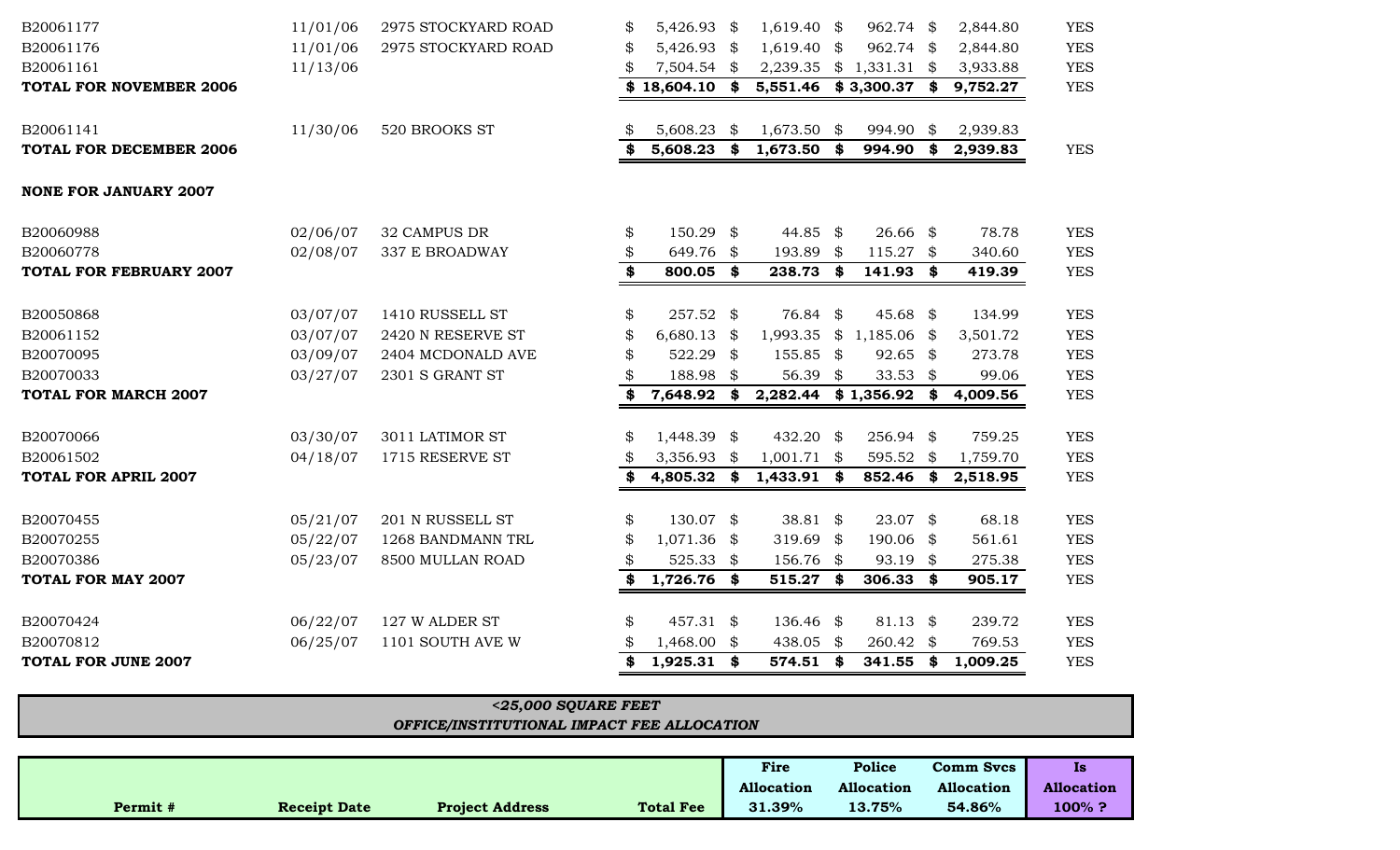## *OFFICE/INSTITUTIONAL IMPACT FEE ALLOCATION*

*25,001 - 50,000 SQUARE FEET*

| <b>NONE FOR OCTOBER 2006</b>   |           |                     |            |               |    |                         |          |            |
|--------------------------------|-----------|---------------------|------------|---------------|----|-------------------------|----------|------------|
| <b>NONE FOR NOVEMBER 2006</b>  |           |                     |            |               |    |                         |          |            |
| <b>NONE FOR DECEMBER 2006</b>  |           |                     |            |               |    |                         |          |            |
| B20061560                      | 1/23/2007 | 2406 RIVER ROAD     | 410.69 \$  | 128.92 \$     |    | 56.47 $\frac{1}{2}$     | 225.30   | <b>YES</b> |
| B20061561                      | 1/23/2007 | 2406 RIVER ROAD     | 410.69 $$$ | 128.92 \$     |    | 56.47 \$                | 225.30   | <b>YES</b> |
| <b>TOTAL FOR JANUARY 2007</b>  |           |                     | 821.38 \$  | 257.83        | \$ | $112.94$ \$             | 450.61   | <b>YES</b> |
| B20061441                      | 2/26/2007 | LOWER LINCOLN HILLS | 386.88 \$  | $121.44$ \$   |    | 53.20 $$$               | 212.24   | <b>YES</b> |
| <b>TOTAL FOR FEBRUARY 2007</b> |           |                     | 386.88 \$  | 121.44        | S. | $53.20$ \$              | 212.24   | <b>YES</b> |
| B20061372                      | 3/8/2007  | 3660 MULLAN ROAD    | 1072.50 \$ | 336.66 \$     |    | 147.47 \$               | 588.37   | <b>YES</b> |
| <b>TOTAL FOR MARCH 2007</b>    |           |                     | 1072.50    | 336.66        |    | 147.47                  | 588.37   | <b>YES</b> |
| B20070067                      | 3/30/2007 | 247 MOUNT           | 2426.00 \$ | 761.52 \$     |    | 333.58 $$$              | 1,330.90 | <b>YES</b> |
| B20061372                      | 4/26/2007 | 3660 MULLAN ROAD    | 7359.00 \$ |               |    | 2,309.99 \$ 1,011.86 \$ | 4,037.15 | <b>YES</b> |
| <b>TOTAL FOR APRIL 2007</b>    |           |                     | 9785.00    | 3071.51       |    | 1345.44                 | 5368.05  | <b>YES</b> |
| B20070416                      | 5/15/2007 |                     | 5489.81 \$ | $1,723.25$ \$ |    | 754.85 \$               | 3,011.71 | <b>YES</b> |
| <b>TOTAL FOR MAY 2007</b>      |           |                     | 5489.81    | 1723.25       |    | 754.85                  | 3011.71  | <b>YES</b> |
| B20070669                      | 6/28/2007 | 2525 RATTLESNAKE DR | 2435.16 \$ | 764.40 \$     |    | 334.83 $\frac{1}{2}$    | 1,335.93 | <b>YES</b> |
| <b>TOTAL FOR JUNE 2007</b>     |           |                     | 2435.16    | 764.40        |    | 334.83                  | 1335.93  | <b>YES</b> |
|                                |           |                     |            |               |    |                         |          |            |

## B20060391 7/13/2006 W CHIROPRACTIC 7195.76 \$ 2,258.75 \$ 989.42 \$ 3,947.59 YES **TOTAL FOR JULY 2006 7195.76 \$ 2,258.75 \$ 989.42 \$ 3,947.59** YES B20060776 8/24/2006 ANTINORI BLDG 5426.00 \$ 1,703.22 \$ 746.08 \$ 2,976.70 YES **TOTAL FOR AUGUST 2006 5426.00 \$ 1,703.22 \$ 746.08 \$ 2,976.70** YES B20060819 9/1/2006 U OF M MATH BLDG ELE. 2007.00 \$ 630.00 \$ 275.96 \$ 1,101.04 YES **TOTAL FOR SEPTEMBER 2006** YES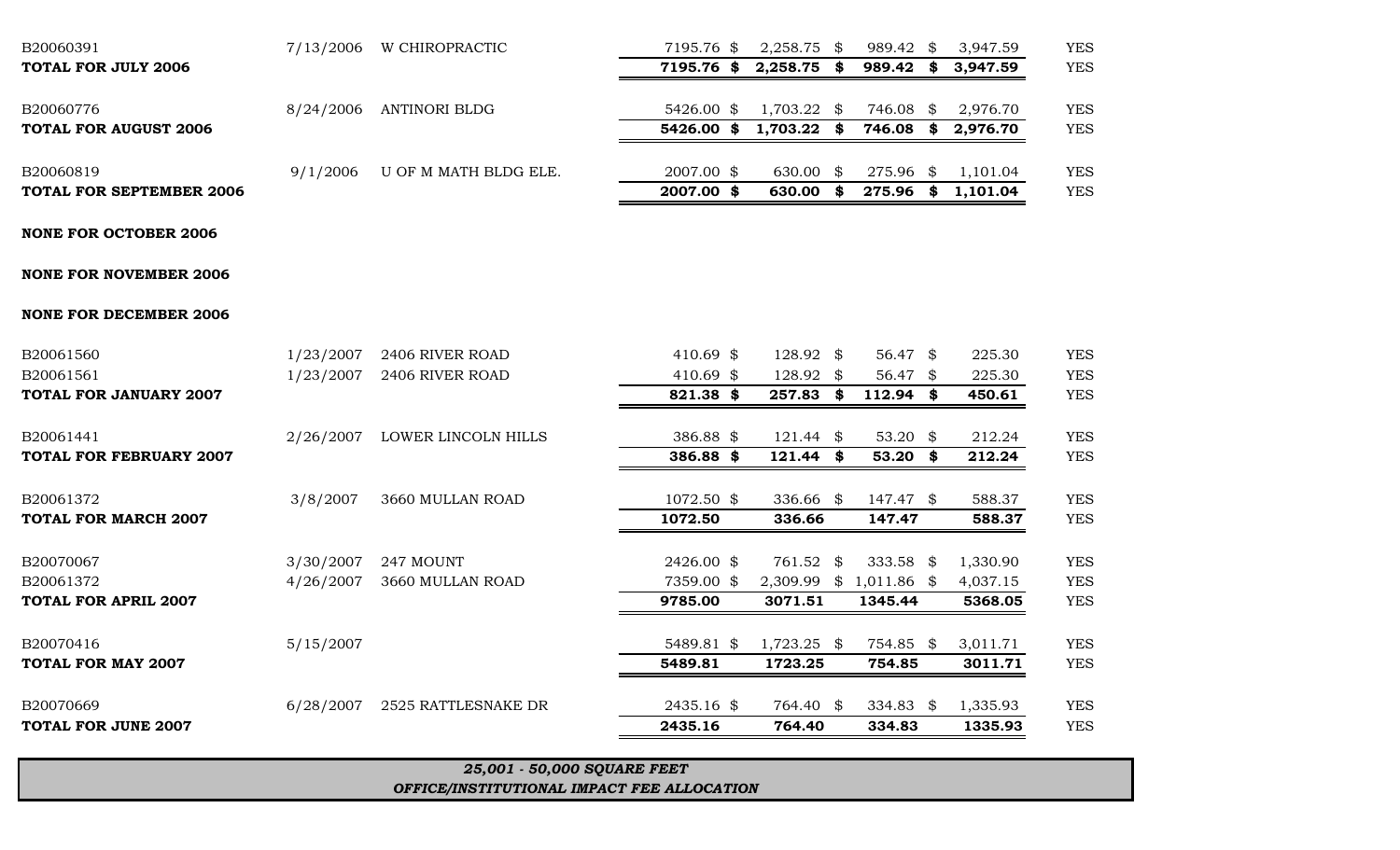|                                |                     |                        |                                | Fire        | <b>Police</b>           | <b>Comm Svcs</b>                  | Is                |
|--------------------------------|---------------------|------------------------|--------------------------------|-------------|-------------------------|-----------------------------------|-------------------|
|                                |                     |                        |                                | Allocation  | <b>Allocation</b>       | <b>Allocation</b>                 | <b>Allocation</b> |
| Permit #                       | <b>Receipt Date</b> | <b>Project Address</b> | <b>Total Fee</b>               | 32.89%      | 9.68%                   | 57.43%                            | $100\%$ ?         |
|                                |                     |                        |                                |             |                         |                                   |                   |
| B20060696                      | 8/7/2006            | 3900 GALWAY AVE        | \$22,919.00                    | - \$        | 7,538.06 \$ 2,218.56 \$ | 13,162.38                         | <b>YES</b>        |
| <b>TOTAL FOR AUGUST 2006</b>   |                     |                        | \$22,919.00                    | \$.         |                         | 7,538.06 \$2,218.56 \$13,162.38   | <b>YES</b>        |
| B20061231                      | 12/14/06            |                        | \$18,232.68                    | - \$        |                         | 5,996.73 \$ 1,764.92 \$ 10,471.03 | <b>YES</b>        |
| B20061251                      | 12/21/06            | 3301 GREAT NORTHERN    | 18,214.39 \$<br>$\mathbb{S}^-$ |             |                         | 5,990.71 \$ 1,763.15 \$ 10,460.52 | <b>YES</b>        |
| <b>TOTAL FOR DECEMBER 2006</b> |                     |                        | \$36,447.07                    | \$11,987.44 |                         | $$3,528.08$ $$20,931.55$          | <b>YES</b>        |

## *OFFICE/INSTITUTIONAL IMPACT FEE ALLOCATION LIGHT INDUSTRIAL*

| Permit #                                    | <b>Receipt Date</b> | <b>Project Address</b> |         | <b>Total Fee</b>          |            | Fire<br><b>Allocation</b><br>33.99% |         | <b>Police</b><br><b>Allocation</b><br>6.52% |              | <b>Comm Svcs</b><br><b>Allocation</b><br>59.49% | Is<br><b>Allocation</b><br>$100\%$ ? |
|---------------------------------------------|---------------------|------------------------|---------|---------------------------|------------|-------------------------------------|---------|---------------------------------------------|--------------|-------------------------------------------------|--------------------------------------|
| B20061287<br><b>TOTAL FOR NOVEMBER 2006</b> | 11/30/2006          | 1706 SHINDIG DR        | œ       | 197.68<br>197.68          | -SS<br>SS. | 67.19<br>67.19                      | \$<br>S | 12.89<br>12.89                              | - \$<br>- SS | 117.60<br>117.60                                | <b>YES</b><br><b>YES</b>             |
| B20070425<br><b>TOTAL FOR JUNE 2007</b>     | 6/27/2007           | 1201 S 6TH ST W        | \$<br>S | $2,795.00$ \$<br>2,795.00 | S.         | 950.02<br>950.02                    | \$<br>S | 182.23<br>182.23                            | - \$         | .,662.75<br>1,662.75                            | <b>YES</b><br><b>YES</b>             |

## *OFFICE/INSTITUTIONAL IMPACT FEE ALLOCATION WAREHOUSING*

| Permit #                                   | <b>Receipt Date</b> | <b>Project Address</b> |         | <b>Total Fee</b>               |              | Fire<br>Allocation<br>33.85% |      | Police<br><b>Allocation</b><br>6.67% |           | <b>Comm Svcs</b><br><b>Allocation</b><br>59.48% | Is<br><b>Allocation</b><br>$100\%$ ? |
|--------------------------------------------|---------------------|------------------------|---------|--------------------------------|--------------|------------------------------|------|--------------------------------------|-----------|-------------------------------------------------|--------------------------------------|
| B20060540<br><b>TOTAL FOR JULY 2006</b>    | 7/7/2006            | 2301 PALMER            | \$<br>S | 3,510.00<br>3,510.00           | - \$<br>- 86 | 1,188.14<br>$1,188.14$ \$    | - \$ | 234.12<br>234.12                     | SS.<br>S  | 2,087.75<br>2,087.75                            | <b>YES</b><br><b>YES</b>             |
| B20060816<br><b>TOTAL FOR AUGUST 2006</b>  | 8/22/2006           | 2400 PALMER ST         | \$<br>s | $2,579.20$ \$<br>$2,579.20$ \$ |              | 873.06 \$<br>873.06          | -8   | 172.03<br>172.03                     | SS.<br>SS | 1,534.11<br>1,534.11                            | <b>YES</b><br><b>YES</b>             |
| B20061038<br><b>TOTAL FOR OCTOBER 2006</b> | 10/11/2006          | 2000 W BROADWAY        | \$      | 404.63<br>404.63               | - \$<br>S.   | 136.97 \$<br>136.97          | -8   | $26.99$ \$<br>$26.99$ \$             |           | 240.67<br>240.67                                | <b>YES</b><br><b>YES</b>             |